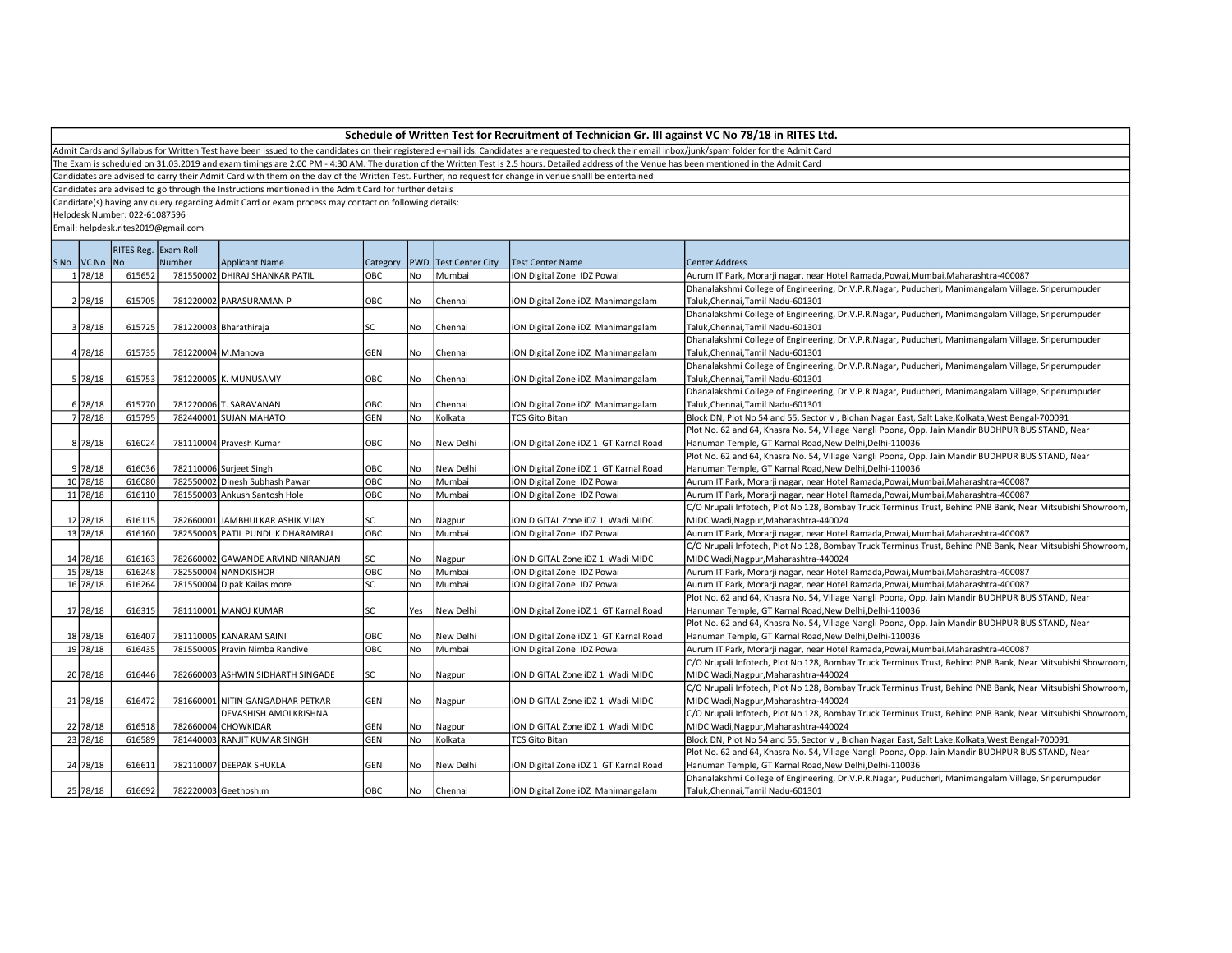Admit Cards and Syllabus for Written Test have been issued to the candidates on their registered e-mail ids. Candidates are requested to check their email inbox/junk/spam folder for the Admit Card

The Exam is scheduled on 31.03.2019 and exam timings are 2:00 PM - 4:30 AM. The duration of the Written Test is 2.5 hours. Detailed address of the Venue has been mentioned in the Admit Card

Candidates are advised to carry their Admit Card with them on the day of the Written Test. Further, no request for change in venue shalll be entertained

Candidates are advised to go through the Instructions mentioned in the Admit Card for further details

Candidate(s) having any query regarding Admit Card or exam process may contact on following details:

Helpdesk Number: 022-61087596

|             | RITES Reg. Exam Roll |        |                                      |            |           |                                   |                                       |                                                                                                              |  |
|-------------|----------------------|--------|--------------------------------------|------------|-----------|-----------------------------------|---------------------------------------|--------------------------------------------------------------------------------------------------------------|--|
| SNo VCNo No |                      | Number | <b>Applicant Name</b>                |            |           | Category   PWD   Test Center City | <b>Test Center Name</b>               | Center Address                                                                                               |  |
|             |                      |        |                                      |            |           |                                   |                                       | Plot No. 62 and 64, Khasra No. 54, Village Nangli Poona, Opp. Jain Mandir BUDHPUR BUS STAND, Near            |  |
| 26 78/18    | 616767               |        | 781110006 DEEPAK KUMAR               | SC         | No        | New Delhi                         | ION Digital Zone IDZ 1 GT Karnal Road | Hanuman Temple, GT Karnal Road, New Delhi, Delhi-110036                                                      |  |
| 27 78/18    | 616788               |        | 782550005 SANAP SHAM NIVRUTTI        | OBC        | No.       | Mumbai                            | ION Digital Zone IDZ Powai            | Aurum IT Park, Morarji nagar, near Hotel Ramada, Powai, Mumbai, Maharashtra-400087                           |  |
|             |                      |        |                                      |            |           |                                   |                                       | Dhanalakshmi College of Engineering, Dr.V.P.R.Nagar, Puducheri, Manimangalam Village, Sriperumpuder          |  |
| 28 78/18    | 616801               |        | 781220007 SENTHILKUMAR.M             | OBC        | No        | Chennai                           | iON Digital Zone iDZ Manimangalam     | Taluk, Chennai, Tamil Nadu-601301                                                                            |  |
|             |                      |        |                                      |            |           |                                   |                                       | Plot No. 62 and 64, Khasra No. 54, Village Nangli Poona, Opp. Jain Mandir BUDHPUR BUS STAND, Near            |  |
| 29 78/18    | 617096               |        | 782110001 KAMLESH KUMAR MEENA        | ST         | Yes       | New Delhi                         | ION Digital Zone IDZ 1 GT Karnal Road | Hanuman Temple, GT Karnal Road, New Delhi, Delhi-110036                                                      |  |
|             |                      |        |                                      |            |           |                                   |                                       | C/O Nrupali Infotech, Plot No 128, Bombay Truck Terminus Trust, Behind PNB Bank, Near Mitsubishi Showroom,   |  |
| 30 78/18    | 617145               |        | 781660002 Amit Kumar Sharma          | OBC        | No        | Nagpur                            | ION DIGITAL Zone IDZ 1 Wadi MIDC      | MIDC Wadi, Nagpur, Maharashtra-440024                                                                        |  |
| 31 78/18    | 617157               |        | 781440004 RABI KANT MALLAH           | SC         | No        | Kolkata                           | <b>TCS Gito Bitan</b>                 | Block DN, Plot No 54 and 55, Sector V, Bidhan Nagar East, Salt Lake, Kolkata, West Bengal-700091             |  |
| 32 78/18    | 617167               |        | 781550006 JADHAV VIKAS SUDHAKAR      | lsc        | No        | Mumbai                            | ION Digital Zone IDZ Powai            | Aurum IT Park, Morarji nagar, near Hotel Ramada, Powai, Mumbai, Maharashtra-400087                           |  |
| 33 78/18    | 617179               |        | 782550006 PRASHANT SURESH SONAR      | OBC        | <b>No</b> | Mumbai                            | ION Digital Zone IDZ Powai            | Aurum IT Park, Morarji nagar, near Hotel Ramada, Powai, Mumbai, Maharashtra-400087                           |  |
| 34 78/18    | 617276               |        | 782440002 PINKUN KUMAR SAHOO         | <b>GEN</b> | No        | Kolkata                           | <b>TCS Gito Bitan</b>                 | Block DN, Plot No 54 and 55, Sector V, Bidhan Nagar East, Salt Lake, Kolkata, West Bengal-700091             |  |
|             |                      |        |                                      |            |           |                                   |                                       |                                                                                                              |  |
|             |                      |        |                                      |            |           |                                   |                                       | Techspine Solutions, Opposite Srikara Hospital, Aishwarya Building, Main Road LB Nagar Circle, Towards Sagar |  |
| 35 78/18    | 617293               |        | 781330002 MALLENA MURALI             | OBC        | No        | Hyderabad                         | ION Digital Zone IDZ LB Nagar         | Ring Road, Saroornagar Mandal, Ranga Reddy District, Hyderabad, Telangana-500074                             |  |
| 36 78/18    | 617321               |        | 782440003 NAUSHAD ALI                | <b>GEN</b> | No        | Kolkata                           | <b>TCS Gito Bitan</b>                 | Block DN, Plot No 54 and 55, Sector V, Bidhan Nagar East, Salt Lake, Kolkata, West Bengal-700091             |  |
| 37 78/18    | 617434               |        | 782440004 Kuldeep Natrayan Nag       | OBC        | No        | Kolkata                           | <b>TCS Gito Bitan</b>                 | Block DN, Plot No 54 and 55, Sector V, Bidhan Nagar East, Salt Lake, Kolkata, West Bengal-700091             |  |
|             |                      |        |                                      |            |           |                                   |                                       | Plot No. 62 and 64, Khasra No. 54, Village Nangli Poona, Opp. Jain Mandir BUDHPUR BUS STAND, Near            |  |
| 38 78/18    | 617536               |        | 781110007 Satya narayan              | OBC        | No        | New Delhi                         | ION Digital Zone IDZ 1 GT Karnal Road | Hanuman Temple, GT Karnal Road, New Delhi, Delhi-110036                                                      |  |
|             |                      |        |                                      |            |           |                                   |                                       | C/O Nrupali Infotech, Plot No 128, Bombay Truck Terminus Trust, Behind PNB Bank, Near Mitsubishi Showroom,   |  |
| 39 78/18    | 617558               |        | 782660005 Ashish pradip Khalode      | OBC        | No        | Nagpur                            | ION DIGITAL Zone IDZ 1 Wadi MIDC      | MIDC Wadi, Nagpur, Maharashtra-440024                                                                        |  |
|             |                      |        |                                      |            |           |                                   |                                       | Plot No. 62 and 64, Khasra No. 54, Village Nangli Poona, Opp. Jain Mandir BUDHPUR BUS STAND, Near            |  |
| 40 78/18    | 617655               |        | 781110008 KULDEEP SHARMA             | GEN        | No        | New Delhi                         | ION Digital Zone IDZ 1 GT Karnal Road | Hanuman Temple, GT Karnal Road, New Delhi, Delhi-110036                                                      |  |
| 41 78/18    | 617666               |        | 781550007 Rohit shivnarayan kanojiya | SC         | No        | Mumbai                            | ION Digital Zone IDZ Powai            | Aurum IT Park, Morarji nagar, near Hotel Ramada, Powai, Mumbai, Maharashtra-400087                           |  |
|             |                      |        |                                      |            |           |                                   |                                       | Dhanalakshmi College of Engineering, Dr.V.P.R.Nagar, Puducheri, Manimangalam Village, Sriperumpuder          |  |
| 42 78/18    | 617768               |        | 781220008 RajKumar.k                 | <b>GEN</b> | No        | Chennai                           | ION Digital Zone IDZ Manimangalam     | Taluk, Chennai, Tamil Nadu-601301                                                                            |  |
|             |                      |        |                                      |            |           |                                   |                                       |                                                                                                              |  |
| 43 78/18    | 617990               |        | 781550008 BHUSHAN ATAMARAM VISPUTE   | OBC        | No        | Mumbai                            | iON Digital Zone IDZ Powai            | Aurum IT Park, Morarji nagar, near Hotel Ramada, Powai, Mumbai, Maharashtra-400087                           |  |
|             |                      |        |                                      |            |           |                                   |                                       | C/O Nrupali Infotech, Plot No 128, Bombay Truck Terminus Trust, Behind PNB Bank, Near Mitsubishi Showroom,   |  |
| 44 78/18    | 618077               |        | 781660003 ABHIJIT SHRIDHAR WATANE    | GEN        | No        | Nagpur                            | ION DIGITAL Zone IDZ 1 Wadi MIDC      | MIDC Wadi, Nagpur, Maharashtra-440024                                                                        |  |
|             |                      |        |                                      |            |           |                                   |                                       | Plot No. 62 and 64, Khasra No. 54, Village Nangli Poona, Opp. Jain Mandir BUDHPUR BUS STAND, Near            |  |
| 45 78/18    | 618128               |        | 781110009 VICKY RANA                 | GEN        | No        | New Delhi                         | ION Digital Zone IDZ 1 GT Karnal Road | Hanuman Temple, GT Karnal Road, New Delhi, Delhi-110036                                                      |  |
| 46 78/18    | 618491               |        | 782550007 KOTHE KISHOR SHIVAJI       | OBC        | No        | Mumbai                            | ION Digital Zone IDZ Powai            | Aurum IT Park, Morarji nagar, near Hotel Ramada, Powai, Mumbai, Maharashtra-400087                           |  |
|             |                      |        |                                      |            |           |                                   |                                       | Plot No. 62 and 64, Khasra No. 54, Village Nangli Poona, Opp. Jain Mandir BUDHPUR BUS STAND, Near            |  |
| 47 78/18    | 618593               |        | 782110008 Himmat Singh Khichi        | <b>GEN</b> | No        | New Delhi                         | ION Digital Zone IDZ 1 GT Karnal Road | Hanuman Temple, GT Karnal Road, New Delhi, Delhi-110036                                                      |  |
| 48 78/18    | 618687               |        | 782440005 MANGAL SINGH               | ST         | No        | Kolkata                           | <b>TCS Gito Bitan</b>                 | Block DN, Plot No 54 and 55, Sector V, Bidhan Nagar East, Salt Lake, Kolkata, West Bengal-700091             |  |
| 49 78/18    | 618699               |        | 781440005 SURAJIT DAS                | GEN        | <b>No</b> | Kolkata                           | <b>TCS Gito Bitan</b>                 | Block DN, Plot No 54 and 55, Sector V, Bidhan Nagar East, Salt Lake, Kolkata, West Bengal-700091             |  |
|             |                      |        |                                      |            |           |                                   |                                       | Dhanalakshmi College of Engineering, Dr.V.P.R.Nagar, Puducheri, Manimangalam Village, Sriperumpuder          |  |
| 50 78/18    | 618727               |        | 782220004 harish nayaka              | ST         | No        | Chennai                           | ION Digital Zone IDZ Manimangalam     | Taluk, Chennai, Tamil Nadu-601301                                                                            |  |
|             |                      |        |                                      |            |           |                                   |                                       | C/O Nrupali Infotech, Plot No 128, Bombay Truck Terminus Trust, Behind PNB Bank, Near Mitsubishi Showroom,   |  |
| 51 78/18    | 618792               |        | 782660006 Sanwra Jal khatik          | SC         | No        | Nagpur                            | liON DIGITAL Zone iDZ 1 Wadi MIDC     | MIDC Wadi, Nagpur, Maharashtra-440024                                                                        |  |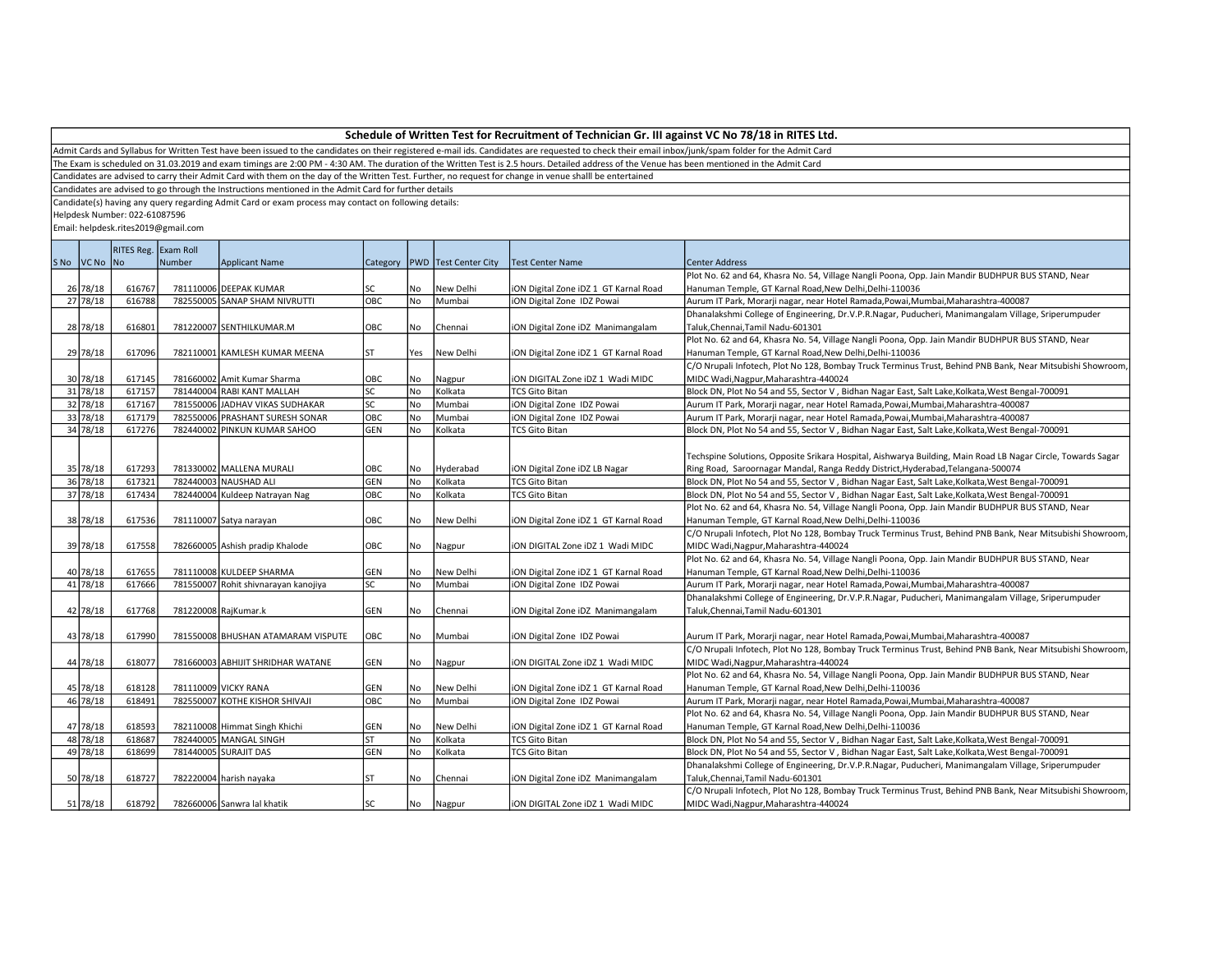Admit Cards and Syllabus for Written Test have been issued to the candidates on their registered e-mail ids. Candidates are requested to check their email inbox/junk/spam folder for the Admit Card

The Exam is scheduled on 31.03.2019 and exam timings are 2:00 PM - 4:30 AM. The duration of the Written Test is 2.5 hours. Detailed address of the Venue has been mentioned in the Admit Card

Candidates are advised to carry their Admit Card with them on the day of the Written Test. Further, no request for change in venue shalll be entertained

Candidates are advised to go through the Instructions mentioned in the Admit Card for further details

Candidate(s) having any query regarding Admit Card or exam process may contact on following details:

Helpdesk Number: 022-61087596

|      |          | RITES Reg. Exam Roll |        |                                       |              |     |                         |                                       |                                                                                                              |  |
|------|----------|----------------------|--------|---------------------------------------|--------------|-----|-------------------------|---------------------------------------|--------------------------------------------------------------------------------------------------------------|--|
| S No | VC No No |                      | Number | <b>Applicant Name</b>                 | Category PWD |     | <b>Test Center City</b> | Test Center Name                      | <b>Center Address</b>                                                                                        |  |
|      | 52 78/18 | 618824               |        | 782440006 DEEPAK PURTY                |              | No  | Kolkata                 | <b>TCS Gito Bitan</b>                 | Block DN, Plot No 54 and 55, Sector V, Bidhan Nagar East, Salt Lake, Kolkata, West Bengal-700091             |  |
|      |          |                      |        |                                       |              |     |                         |                                       | Plot No. 62 and 64, Khasra No. 54, Village Nangli Poona, Opp. Jain Mandir BUDHPUR BUS STAND, Near            |  |
|      | 53 78/18 | 618849               |        | 782110009 Ashok Saini                 | OBC          | No  | New Delhi               | iON Digital Zone iDZ 1 GT Karnal Road | Hanuman Temple, GT Karnal Road, New Delhi, Delhi-110036                                                      |  |
|      |          |                      |        |                                       |              |     |                         |                                       | Plot No. 62 and 64, Khasra No. 54, Village Nangli Poona, Opp. Jain Mandir BUDHPUR BUS STAND, Near            |  |
|      | 54 78/18 | 618889               |        | 781110010 PRASANT KUMAR GUPTA         | GEN          | No  | New Delhi               | iON Digital Zone iDZ 1 GT Karnal Road | Hanuman Temple, GT Karnal Road, New Delhi, Delhi-110036                                                      |  |
|      | 55 78/18 | 618896               |        | 781550009 Patel Maulikbhai Natvarbhai | GEN          | No  | Mumbai                  | iON Digital Zone IDZ Powai            | Aurum IT Park, Morarji nagar, near Hotel Ramada, Powai, Mumbai, Maharashtra-400087                           |  |
|      |          |                      |        |                                       |              |     |                         |                                       | C/O Nrupali Infotech, Plot No 128, Bombay Truck Terminus Trust, Behind PNB Bank, Near Mitsubishi Showroom,   |  |
|      | 56 78/18 | 618999               |        | 782660007 unmesh akkawar              | GEN          | No  | Nagpur                  | ION DIGITAL Zone IDZ 1 Wadi MIDC      | MIDC Wadi, Nagpur, Maharashtra-440024                                                                        |  |
|      |          |                      |        |                                       |              |     |                         |                                       |                                                                                                              |  |
|      |          |                      |        |                                       |              |     |                         |                                       | Techspine Solutions, Opposite Srikara Hospital, Aishwarya Building, Main Road LB Nagar Circle, Towards Sagar |  |
|      | 57 78/18 | 619016               |        | 781330003 Sk.ahammadalisha            | GEN          | No  | Hyderabad               | iON Digital Zone iDZ LB Nagar         | Ring Road, Saroornagar Mandal, Ranga Reddy District, Hyderabad, Telangana-500074                             |  |
|      |          |                      |        |                                       |              |     |                         |                                       | Plot No. 62 and 64, Khasra No. 54, Village Nangli Poona, Opp. Jain Mandir BUDHPUR BUS STAND, Near            |  |
|      | 58 78/18 | 619022               |        | 782110010 BHANWAR SINGH NARUKA        | OBC          | No  | New Delhi               | iON Digital Zone iDZ 1 GT Karnal Road | Hanuman Temple, GT Karnal Road, New Delhi, Delhi-110036                                                      |  |
|      | 59 78/18 | 619047               |        | 781440006 SAMIRAN SARDAR              | lsc          | No  | Kolkata                 | <b>TCS Gito Bitan</b>                 | Block DN, Plot No 54 and 55, Sector V, Bidhan Nagar East, Salt Lake, Kolkata, West Bengal-700091             |  |
|      |          |                      |        |                                       |              |     |                         |                                       | Dhanalakshmi College of Engineering, Dr.V.P.R.Nagar, Puducheri, Manimangalam Village, Sriperumpuder          |  |
|      | 60 78/18 | 619071               |        | 781220001 Harikumar N                 | <b>GEN</b>   | Yes | Chennai                 | iON Digital Zone iDZ Manimangalam     | Taluk, Chennai, Tamil Nadu-601301                                                                            |  |
|      |          |                      |        |                                       |              |     |                         |                                       | Plot No. 62 and 64, Khasra No. 54, Village Nangli Poona, Opp. Jain Mandir BUDHPUR BUS STAND, Near            |  |
|      | 61 78/18 | 619122               |        | 781110011 Amareshwar Kumar shukla     | GEN          | No  | New Delhi               | iON Digital Zone iDZ 1 GT Karnal Road | Hanuman Temple, GT Karnal Road, New Delhi, Delhi-110036                                                      |  |
|      |          |                      |        |                                       |              |     |                         |                                       | Plot No. 62 and 64, Khasra No. 54, Village Nangli Poona, Opp. Jain Mandir BUDHPUR BUS STAND, Near            |  |
|      | 62 78/18 | 619131               |        | 781110012 GARUD DAGDU BHIMRAO         | lsc          | No  | New Delhi               | iON Digital Zone iDZ 1 GT Karnal Road | Hanuman Temple, GT Karnal Road, New Delhi, Delhi-110036                                                      |  |
|      | 63 78/18 | 619350               |        | 781440007 CHANDAN DAS                 | GEN          | No  | Kolkata                 | <b>TCS Gito Bitan</b>                 | Block DN, Plot No 54 and 55, Sector V, Bidhan Nagar East, Salt Lake, Kolkata, West Bengal-700091             |  |
|      | 64 78/18 | 619351               |        | 782550008 SHANKAR SUBHASH PAWAR       | GEN          | No  | Mumbai                  | iON Digital Zone IDZ Powai            | Aurum IT Park, Morarji nagar, near Hotel Ramada, Powai, Mumbai, Maharashtra-400087                           |  |
|      | 65 78/18 | 619365               |        | 782440007 SUNIL KUMAR PASWAN          | lsc          | No  | Kolkata                 | <b>TCS Gito Bitan</b>                 | Block DN, Plot No 54 and 55, Sector V, Bidhan Nagar East, Salt Lake, Kolkata, West Bengal-700091             |  |
|      |          |                      |        |                                       |              |     |                         |                                       | Plot No. 62 and 64, Khasra No. 54, Village Nangli Poona, Opp. Jain Mandir BUDHPUR BUS STAND, Near            |  |
|      | 66 78/18 | 619416               |        | 781110013 Sunil Kumar                 | <b>GEN</b>   | No  | New Delhi               | iON Digital Zone iDZ 1 GT Karnal Road | Hanuman Temple, GT Karnal Road, New Delhi, Delhi-110036                                                      |  |
|      |          |                      |        |                                       |              |     |                         |                                       | Plot No. 62 and 64, Khasra No. 54, Village Nangli Poona, Opp. Jain Mandir BUDHPUR BUS STAND, Near            |  |
|      | 67 78/18 | 619522               |        | 782110011 Virendra Kumar              | OBC          | No  | New Delhi               | iON Digital Zone iDZ 1 GT Karnal Road | Hanuman Temple, GT Karnal Road, New Delhi, Delhi-110036                                                      |  |
|      | 68 78/18 | 619527               |        | 781440008 SAMIR DAS                   | GEN          | No  | Kolkata                 | <b>TCS Gito Bitan</b>                 | Block DN, Plot No 54 and 55, Sector V, Bidhan Nagar East, Salt Lake, Kolkata, West Bengal-700091             |  |
|      |          |                      |        |                                       |              |     |                         |                                       | Plot No. 62 and 64, Khasra No. 54, Village Nangli Poona, Opp. Jain Mandir BUDHPUR BUS STAND, Near            |  |
|      | 69 78/18 | 619644               |        | 782110012 VIKASH KUMAR SRIVASTAV      | GEN          | No  | New Delhi               | iON Digital Zone iDZ 1 GT Karnal Road | Hanuman Temple, GT Karnal Road, New Delhi, Delhi-110036                                                      |  |
|      | 70 78/18 | 619706               |        | 782550009 RAHUL SURESH PATIL          | OBC          | No  | Mumbai                  | iON Digital Zone IDZ Powai            | Aurum IT Park, Morarji nagar, near Hotel Ramada, Powai, Mumbai, Maharashtra-400087                           |  |
|      |          |                      |        |                                       |              |     |                         |                                       | C/O Nrupali Infotech, Plot No 128, Bombay Truck Terminus Trust, Behind PNB Bank, Near Mitsubishi Showroom,   |  |
|      | 71 78/18 | 619732               |        | 781660004 RAVINDRA VITTHAL WALDE      | OBC          | No  | Nagpur                  | ION DIGITAL Zone IDZ 1 Wadi MIDC      | MIDC Wadi, Nagpur, Maharashtra-440024                                                                        |  |
|      |          |                      |        |                                       |              |     |                         |                                       |                                                                                                              |  |
|      |          |                      |        |                                       |              |     |                         |                                       | Techspine Solutions, Opposite Srikara Hospital, Aishwarya Building, Main Road LB Nagar Circle, Towards Sagar |  |
|      | 72 78/18 | 619741               |        | 782330002 ANIL ASHOK SINGAN           | GEN          | No  | Hyderabad               | iON Digital Zone iDZ LB Nagar         | Ring Road, Saroornagar Mandal, Ranga Reddy District, Hyderabad, Telangana-500074                             |  |
|      | 73 78/18 | 619779               |        | 782550010 KAMBLE RANJIT BALU          | lsc          | No. | Mumbai                  | ION Digital Zone IDZ Powai            | Aurum IT Park, Morarji nagar, near Hotel Ramada, Powai, Mumbai, Maharashtra-400087                           |  |
|      |          |                      |        |                                       |              |     |                         |                                       | C/O Nrupali Infotech, Plot No 128, Bombay Truck Terminus Trust, Behind PNB Bank, Near Mitsubishi Showroom,   |  |
|      | 74 78/18 | 619825               |        | 781660005 RUPESH GANPATI BURBANDHE    | OBC          | No  | Nagpur                  | ION DIGITAL Zone IDZ 1 Wadi MIDC      | MIDC Wadi, Nagpur, Maharashtra-440024                                                                        |  |
|      |          |                      |        |                                       |              |     |                         |                                       | Dhanalakshmi College of Engineering, Dr.V.P.R.Nagar, Puducheri, Manimangalam Village, Sriperumpuder          |  |
|      | 75 78/18 | 619836               |        | 782220005 Naveen Kumar                | lsc          | No  | Chennai                 | iON Digital Zone iDZ Manimangalam     | Taluk, Chennai, Tamil Nadu-601301                                                                            |  |
|      | 76 78/18 | 619965               |        | 782550011 kailas Chaudhari            | ОВС          | No  | Mumbai                  | iON Digital Zone IDZ Powai            | Aurum IT Park, Morarji nagar, near Hotel Ramada, Powai, Mumbai, Maharashtra-400087                           |  |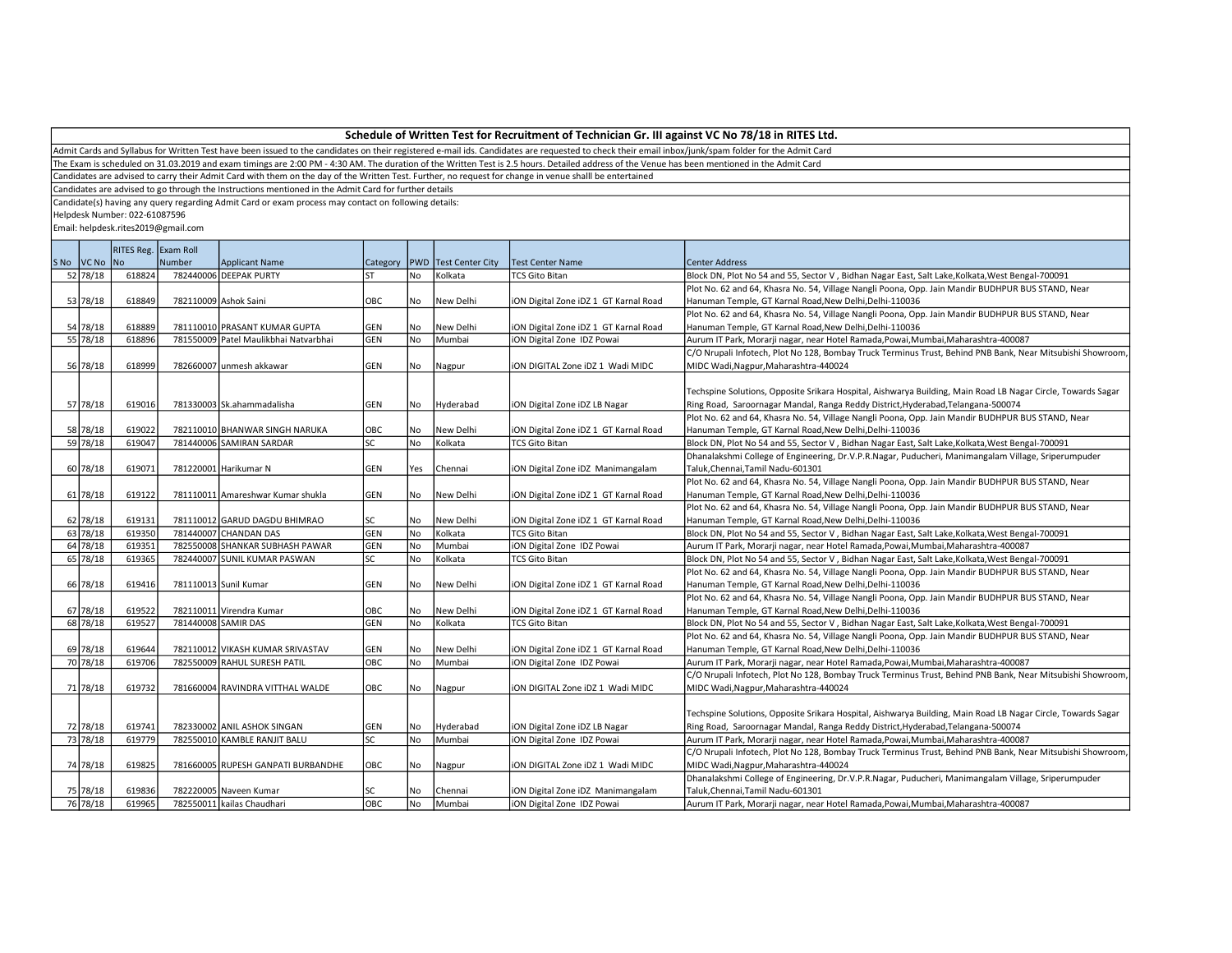Admit Cards and Syllabus for Written Test have been issued to the candidates on their registered e-mail ids. Candidates are requested to check their email inbox/junk/spam folder for the Admit Card

The Exam is scheduled on 31.03.2019 and exam timings are 2:00 PM - 4:30 AM. The duration of the Written Test is 2.5 hours. Detailed address of the Venue has been mentioned in the Admit Card

Candidates are advised to carry their Admit Card with them on the day of the Written Test. Further, no request for change in venue shalll be entertained

Candidates are advised to go through the Instructions mentioned in the Admit Card for further details

Candidate(s) having any query regarding Admit Card or exam process may contact on following details:

Helpdesk Number: 022-61087596

|             | RITES Reg. Exam Roll |                     |                                    |              |           |                         |                                       |                                                                                                              |  |  |
|-------------|----------------------|---------------------|------------------------------------|--------------|-----------|-------------------------|---------------------------------------|--------------------------------------------------------------------------------------------------------------|--|--|
| SNo VCNo No |                      | Number              | <b>Applicant Name</b>              | Category PWD |           | <b>Test Center City</b> | Test Center Name                      | Center Address                                                                                               |  |  |
| 77 78/18    | 619966               |                     | 782440008 ADITYA KUMAR MANDAL      | <b>GEN</b>   | No        | Kolkata                 | <b>TCS Gito Bitan</b>                 | Block DN, Plot No 54 and 55, Sector V, Bidhan Nagar East, Salt Lake, Kolkata, West Bengal-700091             |  |  |
|             |                      |                     |                                    |              |           |                         |                                       | Plot No. 62 and 64, Khasra No. 54, Village Nangli Poona, Opp. Jain Mandir BUDHPUR BUS STAND, Near            |  |  |
| 78 78/18    | 619989               |                     | 782110013 Dharmender               | GEN          | No.       | New Delhi               | iON Digital Zone iDZ 1 GT Karnal Road | Hanuman Temple, GT Karnal Road, New Delhi, Delhi-110036                                                      |  |  |
|             |                      |                     |                                    |              |           |                         |                                       | C/O Nrupali Infotech, Plot No 128, Bombay Truck Terminus Trust, Behind PNB Bank, Near Mitsubishi Showroom    |  |  |
| 79 78/18    | 620031               |                     | 781660006 AMAR VIJAY DHOLE         | lsc          | No.       | Nagpur                  | ION DIGITAL Zone IDZ 1 Wadi MIDC      | MIDC Wadi, Nagpur, Maharashtra-440024                                                                        |  |  |
| 80 78/18    | 620161               |                     | 782550012 NILESH MANOHAR NAIK      | GEN          | No.       | Mumbai                  | iON Digital Zone IDZ Powai            | Aurum IT Park, Morarji nagar, near Hotel Ramada, Powai, Mumbai, Maharashtra-400087                           |  |  |
|             |                      |                     |                                    |              |           |                         |                                       |                                                                                                              |  |  |
|             |                      |                     |                                    |              |           |                         |                                       | Techspine Solutions, Opposite Srikara Hospital, Aishwarya Building, Main Road LB Nagar Circle, Towards Sagar |  |  |
| 81 78/18    | 620255               |                     | 782330003 Whavale Amol Dhondiram   | lsc          | No        | Hyderabad               | iON Digital Zone iDZ LB Nagar         | Ring Road, Saroornagar Mandal, Ranga Reddy District, Hyderabad, Telangana-500074                             |  |  |
|             |                      |                     |                                    |              |           |                         |                                       | Plot No. 62 and 64, Khasra No. 54, Village Nangli Poona, Opp. Jain Mandir BUDHPUR BUS STAND, Near            |  |  |
| 82 78/18    | 620409               | 782110014 SURYA LAL |                                    | GEN          | No        | New Delhi               | iON Digital Zone iDZ 1 GT Karnal Road | Hanuman Temple, GT Karnal Road, New Delhi, Delhi-110036                                                      |  |  |
|             |                      |                     |                                    |              |           |                         |                                       | Plot No. 62 and 64, Khasra No. 54, Village Nangli Poona, Opp. Jain Mandir BUDHPUR BUS STAND, Near            |  |  |
| 83 78/18    | 620575               |                     | 781110014 SATYA PRAKASH            | SC           | No        | New Delhi               | iON Digital Zone iDZ 1 GT Karnal Road | Hanuman Temple, GT Karnal Road, New Delhi, Delhi-110036                                                      |  |  |
|             |                      |                     |                                    |              |           |                         |                                       |                                                                                                              |  |  |
|             |                      |                     |                                    |              |           |                         |                                       | Techspine Solutions, Opposite Srikara Hospital, Aishwarya Building, Main Road LB Nagar Circle, Towards Sagar |  |  |
| 84 78/18    | 620805               |                     | 782330004 DATTATREYA               | GEN          | No        | Hyderabad               | ION Digital Zone IDZ LB Nagar         | Ring Road, Saroornagar Mandal, Ranga Reddy District, Hyderabad, Telangana-500074                             |  |  |
|             |                      |                     |                                    |              |           |                         |                                       | Plot No. 62 and 64, Khasra No. 54, Village Nangli Poona, Opp. Jain Mandir BUDHPUR BUS STAND, Near            |  |  |
| 85 78/18    | 620848               |                     | 782110015 Rajendra kumar maravi    | ST           | No        | New Delhi               | iON Digital Zone iDZ 1 GT Karnal Road | Hanuman Temple, GT Karnal Road, New Delhi, Delhi-110036                                                      |  |  |
|             |                      |                     |                                    |              |           |                         |                                       | Plot No. 62 and 64, Khasra No. 54, Village Nangli Poona, Opp. Jain Mandir BUDHPUR BUS STAND, Near            |  |  |
| 86 78/18    | 620850               |                     | 781110015 PURAN MAL MEENA          | ST           | No        | New Delhi               | iON Digital Zone iDZ 1 GT Karnal Road | Hanuman Temple, GT Karnal Road, New Delhi, Delhi-110036                                                      |  |  |
|             |                      |                     |                                    |              |           |                         |                                       | C/O Nrupali Infotech, Plot No 128, Bombay Truck Terminus Trust, Behind PNB Bank, Near Mitsubishi Showroom    |  |  |
| 87 78/18    | 621017               |                     | 782660008 Anand Sukhadeo Nagrale   | lsc          | No        | Nagpur                  | ION DIGITAL Zone IDZ 1 Wadi MIDC      | MIDC Wadi, Nagpur, Maharashtra-440024                                                                        |  |  |
|             |                      |                     |                                    |              |           |                         |                                       | Plot No. 62 and 64, Khasra No. 54, Village Nangli Poona, Opp. Jain Mandir BUDHPUR BUS STAND, Near            |  |  |
| 88 78/18    | 621093               |                     | 782110016 SANDEEP KUMAR            | OBC          | No        | New Delhi               | iON Digital Zone iDZ 1 GT Karnal Road | Hanuman Temple, GT Karnal Road, New Delhi, Delhi-110036                                                      |  |  |
|             |                      |                     |                                    |              |           |                         |                                       |                                                                                                              |  |  |
|             |                      |                     |                                    |              |           |                         |                                       | Techspine Solutions, Opposite Srikara Hospital, Aishwarya Building, Main Road LB Nagar Circle, Towards Sagar |  |  |
| 89 78/18    | 621099               |                     | 782330005 KATTUBADI PARAMESH       | OBC          | No        | Hyderabad               | iON Digital Zone iDZ LB Nagar         | Ring Road, Saroornagar Mandal, Ranga Reddy District, Hyderabad, Telangana-500074                             |  |  |
|             |                      |                     |                                    |              |           |                         |                                       |                                                                                                              |  |  |
|             |                      |                     |                                    |              |           |                         |                                       | Techspine Solutions, Opposite Srikara Hospital, Aishwarya Building, Main Road LB Nagar Circle, Towards Sagar |  |  |
| 90 78/18    | 621122               |                     | 781330004 ABDUL RASHEED ABDUL RAUF | OBC          | No        | Hyderabad               | iON Digital Zone iDZ LB Nagar         | Ring Road, Saroornagar Mandal, Ranga Reddy District, Hyderabad, Telangana-500074                             |  |  |
|             |                      |                     |                                    |              |           |                         |                                       | Plot No. 62 and 64, Khasra No. 54, Village Nangli Poona, Opp. Jain Mandir BUDHPUR BUS STAND, Near            |  |  |
| 91 78/18    |                      |                     | 781110016 PRITHVIRAJ MEENA         |              |           |                         |                                       | Hanuman Temple, GT Karnal Road, New Delhi, Delhi-110036                                                      |  |  |
| 92 78/18    | 621156               |                     | 782440009 GOPAL SARKAR             | ST<br>lsc    | No.<br>No | New Delhi               | iON Digital Zone iDZ 1 GT Karnal Road |                                                                                                              |  |  |
|             | 621287               |                     |                                    |              |           | Kolkata                 | <b>TCS Gito Bitan</b>                 | Block DN, Plot No 54 and 55, Sector V, Bidhan Nagar East, Salt Lake, Kolkata, West Bengal-700091             |  |  |
|             |                      |                     |                                    |              |           |                         |                                       |                                                                                                              |  |  |
| 93 78/18    | 621349               |                     | 781440009 SANTOSH KUMAR MOHAPATRA  | GEN          | No        | Kolkata                 | <b>TCS Gito Bitan</b>                 | Block DN, Plot No 54 and 55, Sector V, Bidhan Nagar East, Salt Lake, Kolkata, West Bengal-700091             |  |  |
|             |                      |                     |                                    |              |           |                         |                                       |                                                                                                              |  |  |
|             |                      |                     |                                    |              |           |                         |                                       | Techspine Solutions, Opposite Srikara Hospital, Aishwarya Building, Main Road LB Nagar Circle, Towards Sagar |  |  |
| 94 78/18    | 621370               |                     | 781330005 Ramakrishna chilla       | GEN          | No        | Hyderabad               | ION Digital Zone IDZ LB Nagar         | Ring Road, Saroornagar Mandal, Ranga Reddy District, Hyderabad, Telangana-500074                             |  |  |
|             |                      |                     |                                    |              |           |                         |                                       | Plot No. 62 and 64, Khasra No. 54, Village Nangli Poona, Opp. Jain Mandir BUDHPUR BUS STAND, Near            |  |  |
| 95 78/18    | 621430               |                     | 782110002 RAM KISHORE PATTIWAL     | GEN          | Yes       | New Delhi               | iON Digital Zone iDZ 1 GT Karnal Road | Hanuman Temple, GT Karnal Road, New Delhi, Delhi-110036                                                      |  |  |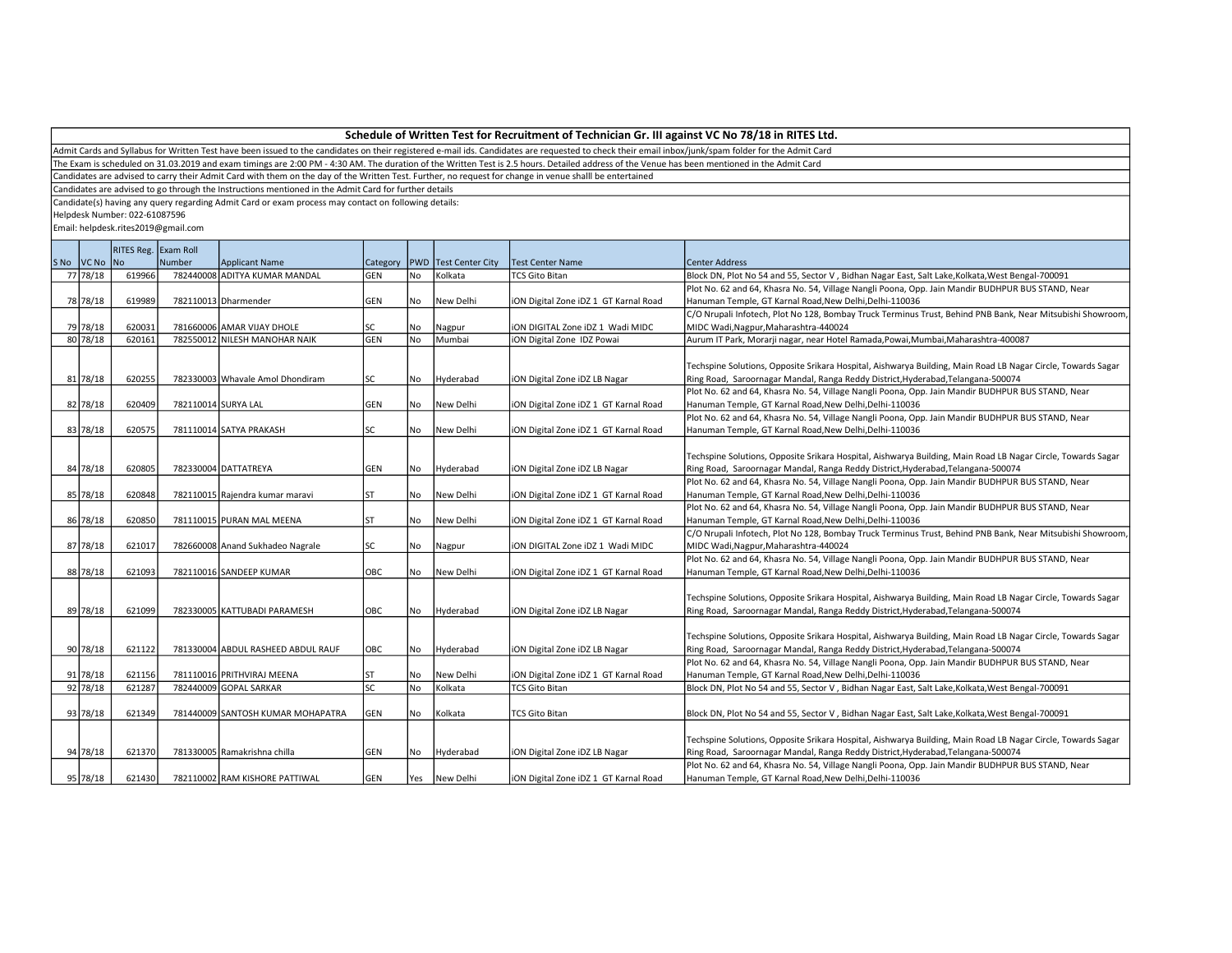Admit Cards and Syllabus for Written Test have been issued to the candidates on their registered e-mail ids. Candidates are requested to check their email inbox/junk/spam folder for the Admit Card

The Exam is scheduled on 31.03.2019 and exam timings are 2:00 PM - 4:30 AM. The duration of the Written Test is 2.5 hours. Detailed address of the Venue has been mentioned in the Admit Card

Candidates are advised to carry their Admit Card with them on the day of the Written Test. Further, no request for change in venue shalll be entertained

Candidates are advised to go through the Instructions mentioned in the Admit Card for further details

Candidate(s) having any query regarding Admit Card or exam process may contact on following details:

Helpdesk Number: 022-61087596

|             | RITES Reg. Exam Roll |        |                                     |            |     |                                   |                                       |                                                                                                              |  |
|-------------|----------------------|--------|-------------------------------------|------------|-----|-----------------------------------|---------------------------------------|--------------------------------------------------------------------------------------------------------------|--|
| SNo VCNo No |                      | Number | <b>Applicant Name</b>               |            |     | Category   PWD   Test Center City | <b>Test Center Name</b>               | <b>Center Address</b>                                                                                        |  |
|             |                      |        |                                     |            |     |                                   |                                       |                                                                                                              |  |
|             |                      |        |                                     |            |     |                                   |                                       | Techspine Solutions, Opposite Srikara Hospital, Aishwarya Building, Main Road LB Nagar Circle, Towards Sagar |  |
| 96 78/18    | 621610               |        | 782330006 M VIJAY BABU              | <b>SC</b>  | No. | Hyderabad                         | iON Digital Zone iDZ LB Nagar         | Ring Road, Saroornagar Mandal, Ranga Reddy District, Hyderabad, Telangana-500074                             |  |
| 97 78/18    | 621690               |        | 782550013 Shoyeb tamboli            | Іовс       | No. | Mumbai                            | <b>iON Digital Zone IDZ Powai</b>     | Aurum IT Park, Morarji nagar, near Hotel Ramada, Powai, Mumbai, Maharashtra-400087                           |  |
|             |                      |        |                                     |            |     |                                   |                                       | Dhanalakshmi College of Engineering, Dr.V.P.R.Nagar, Puducheri, Manimangalam Village, Sriperumpuder          |  |
| 98 78/18    | 622046               |        | 782220001 KUSHALAPPA N              | GEN        | Yes | Chennai                           | iON Digital Zone iDZ Manimangalam     | Taluk, Chennai, Tamil Nadu-601301                                                                            |  |
|             |                      |        |                                     |            |     |                                   |                                       | C/O Nrupali Infotech, Plot No 128, Bombay Truck Terminus Trust, Behind PNB Bank, Near Mitsubishi Showroom,   |  |
| 99 78/18    | 622201               |        | 782660009 ANIKET VITTHAL BISANE     | OBC        | No  | Nagpur                            | ION DIGITAL Zone IDZ 1 Wadi MIDC      | MIDC Wadi, Nagpur, Maharashtra-440024                                                                        |  |
|             |                      |        |                                     |            |     |                                   |                                       | Plot No. 62 and 64, Khasra No. 54, Village Nangli Poona, Opp. Jain Mandir BUDHPUR BUS STAND, Near            |  |
| 100 78/18   | 622206               |        | 781110017 RAJESH KUMAR JAT          | OBC        | No  | New Delhi                         | iON Digital Zone iDZ 1 GT Karnal Road | Hanuman Temple, GT Karnal Road, New Delhi, Delhi-110036                                                      |  |
|             |                      |        |                                     |            |     |                                   |                                       | Plot No. 62 and 64, Khasra No. 54, Village Nangli Poona, Opp. Jain Mandir BUDHPUR BUS STAND, Near            |  |
| 101 78/18   | 622292               |        | 782110017 PRAJAPATI RAKESHKUMAR     | <b>GEN</b> | No. | New Delhi                         | iON Digital Zone iDZ 1 GT Karnal Road | Hanuman Temple, GT Karnal Road, New Delhi, Delhi-110036                                                      |  |
|             |                      |        |                                     |            |     |                                   |                                       | C/O Nrupali Infotech, Plot No 128, Bombay Truck Terminus Trust, Behind PNB Bank, Near Mitsubishi Showroom,   |  |
| 102 78/18   | 622374               |        | 781660007 RAMTEKE SUMEDH SUKHDEO    | <b>SC</b>  | No  | Nagpur                            | ION DIGITAL Zone IDZ 1 Wadi MIDC      | MIDC Wadi, Nagpur, Maharashtra-440024                                                                        |  |
|             |                      |        |                                     |            |     |                                   |                                       | Plot No. 62 and 64, Khasra No. 54, Village Nangli Poona, Opp. Jain Mandir BUDHPUR BUS STAND, Near            |  |
| 103 78/18   | 622505               |        | 781110018 SATISH CHOUDHARY          | OBC        | No  | New Delhi                         | iON Digital Zone iDZ 1 GT Karnal Road | Hanuman Temple, GT Karnal Road, New Delhi, Delhi-110036                                                      |  |
|             |                      |        |                                     |            |     |                                   |                                       | Plot No. 62 and 64, Khasra No. 54, Village Nangli Poona, Opp. Jain Mandir BUDHPUR BUS STAND, Near            |  |
| 104 78/18   | 622517               |        | 782110018 RAJ KUMAR SAINI           | OBC        | No  | New Delhi                         | iON Digital Zone iDZ 1 GT Karnal Road | Hanuman Temple, GT Karnal Road, New Delhi, Delhi-110036                                                      |  |
|             |                      |        |                                     |            |     |                                   |                                       | Plot No. 62 and 64, Khasra No. 54, Village Nangli Poona, Opp. Jain Mandir BUDHPUR BUS STAND, Near            |  |
| 105 78/18   | 622519               |        | 782110019 Guddu pathak              | GEN        | No  | New Delhi                         | iON Digital Zone iDZ 1 GT Karnal Road | Hanuman Temple, GT Karnal Road, New Delhi, Delhi-110036                                                      |  |
|             |                      |        |                                     |            |     |                                   |                                       | C/O Nrupali Infotech, Plot No 128, Bombay Truck Terminus Trust, Behind PNB Bank, Near Mitsubishi Showroom,   |  |
| 106 78/18   | 622523               |        | 781660008 KOMAL WASUDEO GEDAM       | lsc        | No  | Nagpur                            | ION DIGITAL Zone IDZ 1 Wadi MIDC      | MIDC Wadi, Nagpur, Maharashtra-440024                                                                        |  |
| 107 78/18   | 622578               |        | 782440010 AMAL KUMAR DAS            | ОВС        | No. | Kolkata                           | <b>TCS Gito Bitan</b>                 | Block DN, Plot No 54 and 55, Sector V, Bidhan Nagar East, Salt Lake, Kolkata, West Bengal-700091             |  |
|             |                      |        |                                     |            |     |                                   |                                       | C/O Nrupali Infotech, Plot No 128, Bombay Truck Terminus Trust, Behind PNB Bank, Near Mitsubishi Showroom,   |  |
| 108 78/18   | 622686               |        | 781660009 LAXMIKANT SATISHRAO SARPE | ST         | No  | Nagpur                            | ION DIGITAL Zone IDZ 1 Wadi MIDC      | MIDC Wadi, Nagpur, Maharashtra-440024                                                                        |  |
|             |                      |        |                                     |            |     |                                   |                                       | Dhanalakshmi College of Engineering, Dr.V.P.R.Nagar, Puducheri, Manimangalam Village, Sriperumpuder          |  |
| 109 78/18   | 622884               |        | 782220006 JAI PRAKASH               | <b>GEN</b> | No  | Chennai                           | iON Digital Zone iDZ Manimangalam     | Taluk, Chennai, Tamil Nadu-601301                                                                            |  |
|             |                      |        |                                     |            |     |                                   |                                       | Plot No. 62 and 64, Khasra No. 54, Village Nangli Poona, Opp. Jain Mandir BUDHPUR BUS STAND, Near            |  |
| 110 78/18   | 622957               |        | 782110020 SAROJ KUMAR PAL           | OBC        | No  | New Delhi                         | iON Digital Zone iDZ 1 GT Karnal Road | Hanuman Temple, GT Karnal Road, New Delhi, Delhi-110036                                                      |  |
|             |                      |        |                                     |            |     |                                   |                                       | Plot No. 62 and 64, Khasra No. 54, Village Nangli Poona, Opp. Jain Mandir BUDHPUR BUS STAND, Near            |  |
| 111 78/18   | 623032               |        | 781110019 NARENDRA KUMAR SHARMA     | <b>GEN</b> | No. | New Delhi                         | iON Digital Zone iDZ 1 GT Karnal Road | Hanuman Temple, GT Karnal Road, New Delhi, Delhi-110036                                                      |  |
|             |                      |        |                                     |            |     |                                   |                                       | Plot No. 62 and 64, Khasra No. 54, Village Nangli Poona, Opp. Jain Mandir BUDHPUR BUS STAND, Near            |  |
| 112 78/18   | 623038               |        | 781110020 NIMIT KUMAR               | <b>ST</b>  | No. | New Delhi                         | iON Digital Zone iDZ 1 GT Karnal Road | Hanuman Temple, GT Karnal Road, New Delhi, Delhi-110036                                                      |  |
|             |                      |        |                                     |            |     |                                   |                                       |                                                                                                              |  |
|             |                      |        |                                     |            |     |                                   |                                       | Techspine Solutions, Opposite Srikara Hospital, Aishwarya Building, Main Road LB Nagar Circle, Towards Sagar |  |
| 113 78/18   | 623210               |        | 781330006 CHIRANJEEVI PEDIREDLA     | OBC        | No  | Hyderabad                         | iON Digital Zone iDZ LB Nagar         | Ring Road, Saroornagar Mandal, Ranga Reddy District, Hyderabad, Telangana-500074                             |  |
|             |                      |        |                                     |            |     |                                   |                                       | Plot No. 62 and 64, Khasra No. 54, Village Nangli Poona, Opp. Jain Mandir BUDHPUR BUS STAND, Near            |  |
| 114 78/18   | 623298               |        | 782110021 SONU SAINI                | OBC        | No  | New Delhi                         | iON Digital Zone iDZ 1 GT Karnal Road | Hanuman Temple, GT Karnal Road, New Delhi, Delhi-110036                                                      |  |
|             |                      |        |                                     |            |     |                                   |                                       | Plot No. 62 and 64, Khasra No. 54, Village Nangli Poona, Opp. Jain Mandir BUDHPUR BUS STAND, Near            |  |
| 115 78/18   | 623338               |        | 782110022 Sandeep Kumar             | OBC        | No  | New Delhi                         | iON Digital Zone iDZ 1 GT Karnal Road | Hanuman Temple, GT Karnal Road, New Delhi, Delhi-110036                                                      |  |
|             |                      |        |                                     |            |     |                                   |                                       | Plot No. 62 and 64, Khasra No. 54, Village Nangli Poona, Opp. Jain Mandir BUDHPUR BUS STAND, Near            |  |
| 116 78/18   | 623384               |        | 782110023 RAVI KUMAR VERMA          | ST         | No. | New Delhi                         | iON Digital Zone iDZ 1 GT Karnal Road | Hanuman Temple, GT Karnal Road, New Delhi, Delhi-110036                                                      |  |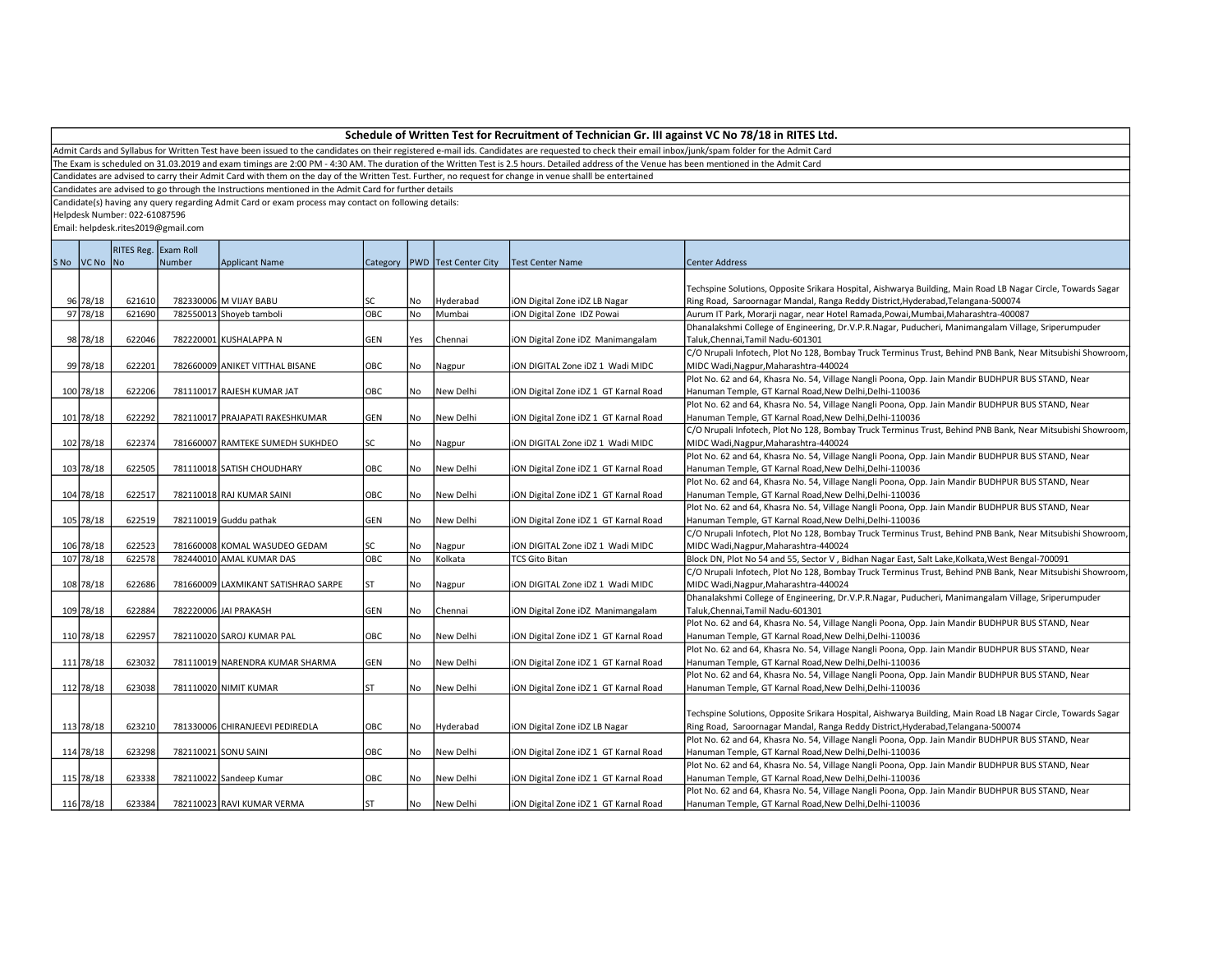Admit Cards and Syllabus for Written Test have been issued to the candidates on their registered e-mail ids. Candidates are requested to check their email inbox/junk/spam folder for the Admit Card

The Exam is scheduled on 31.03.2019 and exam timings are 2:00 PM - 4:30 AM. The duration of the Written Test is 2.5 hours. Detailed address of the Venue has been mentioned in the Admit Card

Candidates are advised to carry their Admit Card with them on the day of the Written Test. Further, no request for change in venue shalll be entertained

Candidates are advised to go through the Instructions mentioned in the Admit Card for further details

Candidate(s) having any query regarding Admit Card or exam process may contact on following details:

Helpdesk Number: 022-61087596

|                        | RITES Reg. Exam Roll |        |                                               |              |     |                         |                                       |                                                                                                              |  |
|------------------------|----------------------|--------|-----------------------------------------------|--------------|-----|-------------------------|---------------------------------------|--------------------------------------------------------------------------------------------------------------|--|
|                        |                      |        |                                               |              |     |                         |                                       |                                                                                                              |  |
| SNo VCNo No            |                      | Number | <b>Applicant Name</b><br>781440010 KARN KUMAR | Category PWD |     | <b>Test Center City</b> | <b>Test Center Name</b>               | Center Address                                                                                               |  |
| 117 78/18<br>118 78/18 | 623405               |        |                                               | lsc<br>GEN   | No  | Kolkata                 | <b>TCS Gito Bitan</b>                 | Block DN, Plot No 54 and 55, Sector V, Bidhan Nagar East, Salt Lake, Kolkata, West Bengal-700091             |  |
|                        | 623572               |        | 782440011 AKSHYA KUMAR DAS                    |              | No  | Kolkata                 | <b>TCS Gito Bitan</b>                 | Block DN, Plot No 54 and 55, Sector V, Bidhan Nagar East, Salt Lake, Kolkata, West Bengal-700091             |  |
| 119 78/18              | 623678               |        | 781550010 Vishal jaywant raut                 | овс          | No  | Mumbai                  | ION Digital Zone IDZ Powai            | Aurum IT Park, Morarji nagar, near Hotel Ramada, Powai, Mumbai, Maharashtra-400087                           |  |
|                        |                      |        |                                               |              |     |                         |                                       |                                                                                                              |  |
|                        |                      |        |                                               |              |     |                         |                                       | Techspine Solutions, Opposite Srikara Hospital, Aishwarya Building, Main Road LB Nagar Circle, Towards Sagar |  |
| 120 78/18              | 623811               |        | 781330007 CHARAKAM VENKATESH                  | OBC          | No  | Hyderabad               | iON Digital Zone iDZ LB Nagar         | Ring Road, Saroornagar Mandal, Ranga Reddy District, Hyderabad, Telangana-500074                             |  |
|                        |                      |        |                                               |              |     |                         |                                       |                                                                                                              |  |
|                        |                      |        |                                               |              |     |                         |                                       | Techspine Solutions, Opposite Srikara Hospital, Aishwarya Building, Main Road LB Nagar Circle, Towards Sagar |  |
| 121 78/18              | 623842               |        | 781330008 MAHESHA N P                         | <b>ST</b>    | No. | Hyderabad               | iON Digital Zone iDZ LB Nagar         | Ring Road, Saroornagar Mandal, Ranga Reddy District, Hyderabad, Telangana-500074                             |  |
|                        |                      |        |                                               |              |     |                         |                                       | C/O Nrupali Infotech, Plot No 128, Bombay Truck Terminus Trust, Behind PNB Bank, Near Mitsubishi Showroom    |  |
| 122 78/18              | 624040               |        | 782660010 VIRENDRA KUMAR VERMA                | <b>GEN</b>   | No  | Nagpur                  | ION DIGITAL Zone IDZ 1 Wadi MIDC      | MIDC Wadi, Nagpur, Maharashtra-440024                                                                        |  |
|                        |                      |        |                                               |              |     |                         |                                       | Plot No. 62 and 64, Khasra No. 54, Village Nangli Poona, Opp. Jain Mandir BUDHPUR BUS STAND, Near            |  |
| 123 78/18              | 624173               |        | 781110021 HEMANT KUMAR                        | GEN          | No  | New Delhi               | iON Digital Zone iDZ 1 GT Karnal Road | Hanuman Temple, GT Karnal Road, New Delhi, Delhi-110036                                                      |  |
|                        |                      |        |                                               |              |     |                         |                                       | Dhanalakshmi College of Engineering, Dr.V.P.R.Nagar, Puducheri, Manimangalam Village, Sriperumpuder          |  |
| 124 78/18              | 624192               |        | 782220007 SUDHAKAR K                          | OBC          | No  | Chennai                 | iON Digital Zone iDZ Manimangalam     | Taluk, Chennai, Tamil Nadu-601301                                                                            |  |
|                        |                      |        |                                               |              |     |                         |                                       | Plot No. 62 and 64, Khasra No. 54, Village Nangli Poona, Opp. Jain Mandir BUDHPUR BUS STAND, Near            |  |
| 125 78/18              | 624231               |        | 782110024 Daulat Ram Nagar                    | lsc          | No  | New Delhi               | iON Digital Zone iDZ 1 GT Karnal Road | Hanuman Temple, GT Karnal Road, New Delhi, Delhi-110036                                                      |  |
|                        |                      |        | MANOJKUMAR BHIKUJI                            |              |     |                         |                                       | C/O Nrupali Infotech, Plot No 128, Bombay Truck Terminus Trust, Behind PNB Bank, Near Mitsubishi Showroom    |  |
| 126 78/18              | 624473               |        | 782660011 DONGARWAR                           | lsc          | No  | Nagpur                  | ION DIGITAL Zone IDZ 1 Wadi MIDC      | MIDC Wadi, Nagpur, Maharashtra-440024                                                                        |  |
|                        |                      |        |                                               |              |     |                         |                                       | C/O Nrupali Infotech, Plot No 128, Bombay Truck Terminus Trust, Behind PNB Bank, Near Mitsubishi Showroom    |  |
| 127 78/18              | 624493               |        | 782660012 RAJERATNA BHAURAO RAUT              | lsc          | No  | Nagpur                  | ION DIGITAL Zone IDZ 1 Wadi MIDC      | MIDC Wadi, Nagpur, Maharashtra-440024                                                                        |  |
|                        |                      |        |                                               |              |     |                         |                                       |                                                                                                              |  |
|                        |                      |        |                                               |              |     |                         |                                       | Techspine Solutions, Opposite Srikara Hospital, Aishwarya Building, Main Road LB Nagar Circle, Towards Sagar |  |
| 128 78/18              | 624558               |        | 782330007 UMMADI SANKARA RAO                  | OBC          | No  | Hyderabad               | iON Digital Zone iDZ LB Nagar         | Ring Road, Saroornagar Mandal, Ranga Reddy District, Hyderabad, Telangana-500074                             |  |
|                        |                      |        |                                               |              |     |                         |                                       | Dhanalakshmi College of Engineering, Dr.V.P.R.Nagar, Puducheri, Manimangalam Village, Sriperumpuder          |  |
| 129 78/18              | 624569               |        | 781220009 DHANDAPANI PK                       | GEN          | No  | Chennai                 | iON Digital Zone iDZ Manimangalam     | Taluk, Chennai, Tamil Nadu-601301                                                                            |  |
|                        |                      |        |                                               |              |     |                         |                                       | C/O Nrupali Infotech, Plot No 128, Bombay Truck Terminus Trust, Behind PNB Bank, Near Mitsubishi Showroom    |  |
| 130 78/18              | 624581               |        | 782660013 SHIVMANGAL SINGH NARWARIYA          | OBC          | No  | Nagpur                  | ION DIGITAL Zone IDZ 1 Wadi MIDC      | MIDC Wadi, Nagpur, Maharashtra-440024                                                                        |  |
|                        |                      |        |                                               |              |     |                         |                                       | Dhanalakshmi College of Engineering, Dr.V.P.R.Nagar, Puducheri, Manimangalam Village, Sriperumpuder          |  |
| 131 78/18              | 624583               |        | 782220008 SANATAN PRADHAN                     | GEN          | No  | Chennai                 | iON Digital Zone iDZ Manimangalam     | Taluk, Chennai, Tamil Nadu-601301                                                                            |  |
|                        |                      |        |                                               |              |     |                         |                                       | Plot No. 62 and 64, Khasra No. 54, Village Nangli Poona, Opp. Jain Mandir BUDHPUR BUS STAND, Near            |  |
| 132 78/18              | 624618               |        | 782110025 ASHUTOSH KUMAR SINGH                | GEN          | No  | New Delhi               | ION Digital Zone IDZ 1 GT Karnal Road | Hanuman Temple, GT Karnal Road, New Delhi, Delhi-110036                                                      |  |
| 133 78/18              | 624683               |        | 782550014 Amit manohar suryavanshi            | GEN          | No  | Mumbai                  | iON Digital Zone IDZ Powai            | Aurum IT Park, Morarji nagar, near Hotel Ramada, Powai, Mumbai, Maharashtra-400087                           |  |
|                        |                      |        |                                               |              |     |                         |                                       | Plot No. 62 and 64, Khasra No. 54, Village Nangli Poona, Opp. Jain Mandir BUDHPUR BUS STAND, Near            |  |
| 134 78/18              | 624842               |        | 782110026 RAVI RANJAN KUMAR                   | OBC          | No  | New Delhi               | iON Digital Zone iDZ 1 GT Karnal Road | Hanuman Temple, GT Karnal Road, New Delhi, Delhi-110036                                                      |  |
|                        |                      |        |                                               |              |     |                         |                                       | Plot No. 62 and 64, Khasra No. 54, Village Nangli Poona, Opp. Jain Mandir BUDHPUR BUS STAND, Near            |  |
| 135 78/18              | 624847               |        | 782110027 PAWAN KUMAR CHEJARA                 | OBC          | No  | New Delhi               | iON Digital Zone iDZ 1 GT Karnal Road | Hanuman Temple, GT Karnal Road, New Delhi, Delhi-110036                                                      |  |
| 136 78/18              | 624892               |        | 781550011 Gaykwad Vikas Bhagvan               | <b>SC</b>    | No  | Mumbai                  | ION Digital Zone IDZ Powai            | Aurum IT Park, Morarji nagar, near Hotel Ramada, Powai, Mumbai, Maharashtra-400087                           |  |
| 137 78/18              | 624939               |        | 782440012 MOMIN FARIDAR                       | GEN          | No  | Kolkata                 | <b>TCS Gito Bitan</b>                 | Block DN, Plot No 54 and 55, Sector V, Bidhan Nagar East, Salt Lake, Kolkata, West Bengal-700091             |  |
| 138 78/18              | 625093               |        | 781440011 RANJIT YADAV                        | OBC          | No  | Kolkata                 | <b>TCS Gito Bitan</b>                 | Block DN, Plot No 54 and 55, Sector V, Bidhan Nagar East, Salt Lake, Kolkata, West Bengal-700091             |  |
| 139 78/18              | 625127               |        | 782440013 ACHHUTA NAND                        | овс          | No  | Kolkata                 | <b>TCS Gito Bitan</b>                 | Block DN, Plot No 54 and 55, Sector V, Bidhan Nagar East, Salt Lake, Kolkata, West Bengal-700091             |  |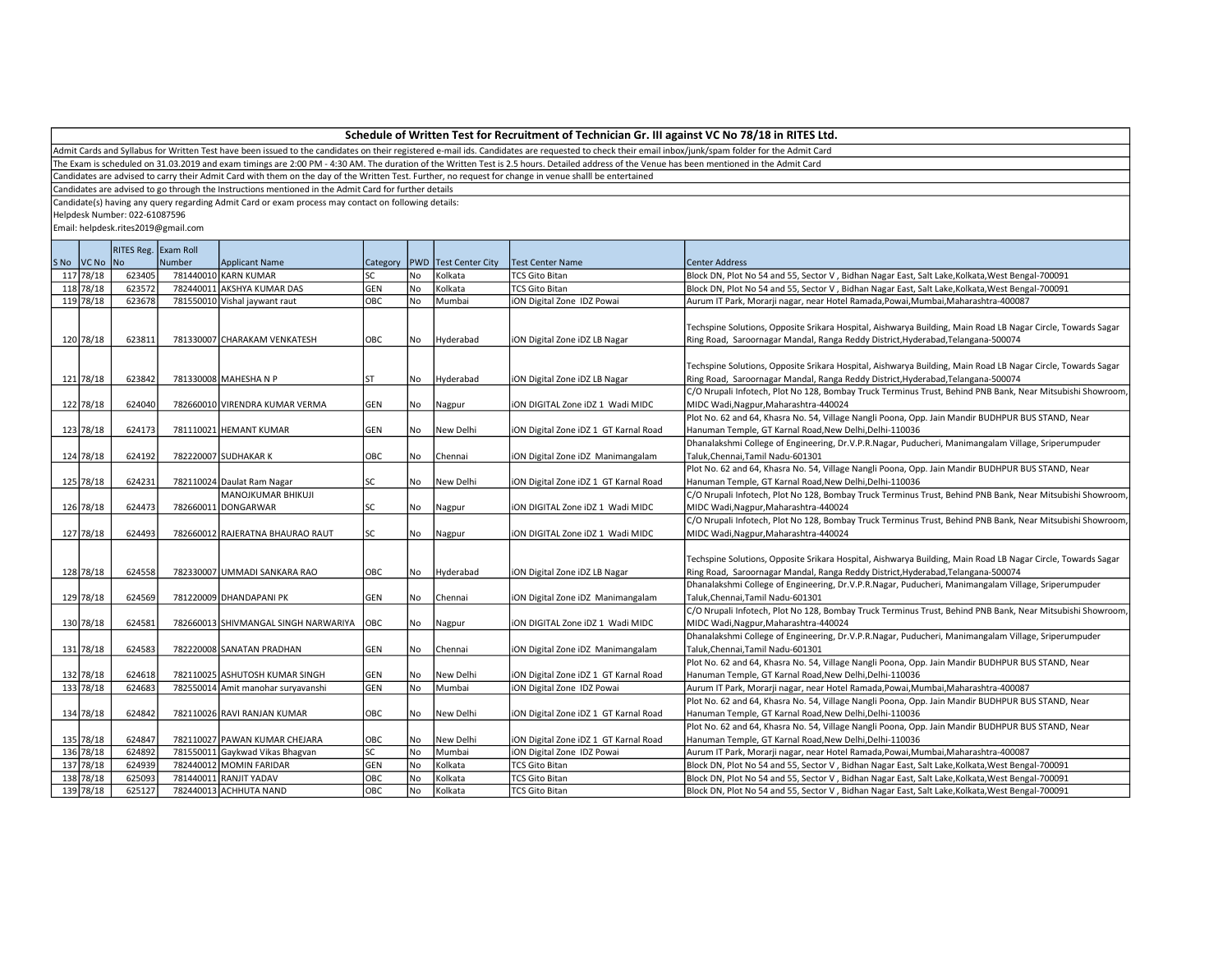Admit Cards and Syllabus for Written Test have been issued to the candidates on their registered e-mail ids. Candidates are requested to check their email inbox/junk/spam folder for the Admit Card

The Exam is scheduled on 31.03.2019 and exam timings are 2:00 PM - 4:30 AM. The duration of the Written Test is 2.5 hours. Detailed address of the Venue has been mentioned in the Admit Card

Candidates are advised to carry their Admit Card with them on the day of the Written Test. Further, no request for change in venue shalll be entertained

Candidates are advised to go through the Instructions mentioned in the Admit Card for further details

Candidate(s) having any query regarding Admit Card or exam process may contact on following details:

Helpdesk Number: 022-61087596

|             | RITES Reg. Exam Roll |                  |                                    |            |      |                                   |                                       |                                                                                                              |  |  |
|-------------|----------------------|------------------|------------------------------------|------------|------|-----------------------------------|---------------------------------------|--------------------------------------------------------------------------------------------------------------|--|--|
| SNo VCNo No |                      | Number           | <b>Applicant Name</b>              |            |      | Category   PWD   Test Center City | <b>Test Center Name</b>               | <b>Center Address</b>                                                                                        |  |  |
|             |                      |                  |                                    |            |      |                                   |                                       | Plot No. 62 and 64, Khasra No. 54, Village Nangli Poona, Opp. Jain Mandir BUDHPUR BUS STAND, Near            |  |  |
| 140 78/18   | 625225               | 782110028 Ashu   |                                    | <b>SC</b>  | l No | New Delhi                         | iON Digital Zone iDZ 1 GT Karnal Road | Hanuman Temple, GT Karnal Road, New Delhi, Delhi-110036                                                      |  |  |
| 141 78/18   | 625294               |                  | 781440012 SUNIL KUMAR DAS          | OBC        | No   | Kolkata                           | <b>TCS Gito Bitan</b>                 | Block DN, Plot No 54 and 55, Sector V, Bidhan Nagar East, Salt Lake, Kolkata, West Bengal-700091             |  |  |
| 142 78/18   | 625434               |                  | 781550012 sanjeet kumar            | <b>GEN</b> | l No | Mumbai                            | iON Digital Zone IDZ Powai            | Aurum IT Park, Morarji nagar, near Hotel Ramada, Powai, Mumbai, Maharashtra-400087                           |  |  |
|             |                      |                  |                                    |            |      |                                   |                                       | C/O Nrupali Infotech, Plot No 128, Bombay Truck Terminus Trust, Behind PNB Bank, Near Mitsubishi Showroom,   |  |  |
| 143 78/18   | 625471               |                  | 782660014 Manoj Thakur             | GEN        | No   | Nagpur                            | ION DIGITAL Zone IDZ 1 Wadi MIDC      | MIDC Wadi, Nagpur, Maharashtra-440024                                                                        |  |  |
| 144 78/18   | 625486               |                  | 782550015 Nandkishor Vasant Gamare | lsc        | l No | Mumbai                            | iON Digital Zone IDZ Powai            | Aurum IT Park, Morarji nagar, near Hotel Ramada, Powai, Mumbai, Maharashtra-400087                           |  |  |
|             |                      |                  |                                    |            |      |                                   |                                       | Plot No. 62 and 64, Khasra No. 54, Village Nangli Poona, Opp. Jain Mandir BUDHPUR BUS STAND, Near            |  |  |
| 145 78/18   | 625606               | 782110029 RAJESH |                                    | OBC        | No   | New Delhi                         | iON Digital Zone iDZ 1 GT Karnal Road | Hanuman Temple, GT Karnal Road, New Delhi, Delhi-110036                                                      |  |  |
| 146 78/18   | 625670               |                  | 781550013 MAHAMUNI JAYDEEP SUNIL   | OBC        | No   | Mumbai                            | iON Digital Zone IDZ Powai            | Aurum IT Park, Morarji nagar, near Hotel Ramada, Powai, Mumbai, Maharashtra-400087                           |  |  |
| 147 78/18   | 625728               |                  | 782550016 HARISH KHOKHAR           | OBC        | No   | Mumbai                            | iON Digital Zone IDZ Powai            | Aurum IT Park, Morarji nagar, near Hotel Ramada, Powai, Mumbai, Maharashtra-400087                           |  |  |
|             |                      |                  |                                    |            |      |                                   |                                       | Plot No. 62 and 64, Khasra No. 54, Village Nangli Poona, Opp. Jain Mandir BUDHPUR BUS STAND, Near            |  |  |
| 148 78/18   | 625788               | 781110022 VIKAS  |                                    | <b>GEN</b> | No   | New Delhi                         | iON Digital Zone iDZ 1 GT Karnal Road | Hanuman Temple, GT Karnal Road, New Delhi, Delhi-110036                                                      |  |  |
|             |                      |                  |                                    |            |      |                                   |                                       | Plot No. 62 and 64, Khasra No. 54, Village Nangli Poona, Opp. Jain Mandir BUDHPUR BUS STAND, Near            |  |  |
| 149 78/18   | 625870               |                  | 782110030 SARDOOL SINGH            | OBC        | No   | New Delhi                         | iON Digital Zone iDZ 1 GT Karnal Road | Hanuman Temple, GT Karnal Road, New Delhi, Delhi-110036                                                      |  |  |
|             |                      |                  |                                    |            |      |                                   |                                       | Plot No. 62 and 64, Khasra No. 54, Village Nangli Poona, Opp. Jain Mandir BUDHPUR BUS STAND, Near            |  |  |
| 150 78/18   | 625965               |                  | 782110031 SURJEET SINGH            | GEN        | No   | New Delhi                         | iON Digital Zone iDZ 1 GT Karnal Road | Hanuman Temple, GT Karnal Road, New Delhi, Delhi-110036                                                      |  |  |
|             |                      |                  |                                    |            |      |                                   |                                       | Plot No. 62 and 64, Khasra No. 54, Village Nangli Poona, Opp. Jain Mandir BUDHPUR BUS STAND, Near            |  |  |
| 151 78/18   | 625998               |                  | 782110032 RAMESH CHAND             | <b>SC</b>  | No   | New Delhi                         | iON Digital Zone iDZ 1 GT Karnal Road | Hanuman Temple, GT Karnal Road, New Delhi, Delhi-110036                                                      |  |  |
|             |                      |                  |                                    |            |      |                                   |                                       | Plot No. 62 and 64, Khasra No. 54, Village Nangli Poona, Opp. Jain Mandir BUDHPUR BUS STAND, Near            |  |  |
| 152 78/18   | 626005               |                  | 782110033 Manoj Kumar              | <b>OBC</b> | l No | New Delhi                         | iON Digital Zone iDZ 1 GT Karnal Road | Hanuman Temple, GT Karnal Road, New Delhi, Delhi-110036                                                      |  |  |
|             |                      |                  |                                    |            |      |                                   |                                       |                                                                                                              |  |  |
|             |                      |                  |                                    |            |      |                                   |                                       | Techspine Solutions, Opposite Srikara Hospital, Aishwarya Building, Main Road LB Nagar Circle, Towards Sagar |  |  |
| 153 78/18   | 626010               |                  | 782330008 HRUDAYANANDA MAHARANA    | <b>GEN</b> | No   | Hyderabad                         | iON Digital Zone iDZ LB Nagar         | Ring Road, Saroornagar Mandal, Ranga Reddy District, Hyderabad, Telangana-500074                             |  |  |
| 154 78/18   | 626137               |                  | 781440013 JAVED AHMAD              | OBC        | No   | Kolkata                           | <b>TCS Gito Bitan</b>                 | Block DN, Plot No 54 and 55, Sector V, Bidhan Nagar East, Salt Lake, Kolkata, West Bengal-700091             |  |  |
|             |                      |                  |                                    |            |      |                                   |                                       | Plot No. 62 and 64, Khasra No. 54, Village Nangli Poona, Opp. Jain Mandir BUDHPUR BUS STAND, Near            |  |  |
| 155 78/18   | 626185               |                  | 782110034 Sandeep Dubey            | GEN        | l No | New Delhi                         | iON Digital Zone iDZ 1 GT Karnal Road | Hanuman Temple, GT Karnal Road, New Delhi, Delhi-110036                                                      |  |  |
|             |                      |                  |                                    |            |      |                                   |                                       | Plot No. 62 and 64, Khasra No. 54, Village Nangli Poona, Opp. Jain Mandir BUDHPUR BUS STAND, Near            |  |  |
| 156 78/18   | 626326               |                  | 781110023 DINESH SINGH             | OBC        | No   | New Delhi                         | iON Digital Zone iDZ 1 GT Karnal Road | Hanuman Temple, GT Karnal Road, New Delhi, Delhi-110036                                                      |  |  |
|             |                      |                  |                                    |            |      |                                   |                                       | C/O Nrupali Infotech, Plot No 128, Bombay Truck Terminus Trust, Behind PNB Bank, Near Mitsubishi Showroom,   |  |  |
| 157 78/18   | 626476               |                  | 781660010 HEMANT MOTIRAMJI THAKRE  | SC         | No   | Nagpur                            | ION DIGITAL Zone IDZ 1 Wadi MIDC      | MIDC Wadi, Nagpur, Maharashtra-440024                                                                        |  |  |
|             |                      |                  |                                    |            |      |                                   |                                       | Plot No. 62 and 64, Khasra No. 54, Village Nangli Poona, Opp. Jain Mandir BUDHPUR BUS STAND, Near            |  |  |
| 158 78/18   | 626546               |                  | 781110024 BHAN SINGH               | OBC        | No   | New Delhi                         | iON Digital Zone iDZ 1 GT Karnal Road | Hanuman Temple, GT Karnal Road, New Delhi, Delhi-110036                                                      |  |  |
|             |                      |                  |                                    |            |      |                                   |                                       | Plot No. 62 and 64, Khasra No. 54, Village Nangli Poona, Opp. Jain Mandir BUDHPUR BUS STAND, Near            |  |  |
| 159 78/18   | 626602               |                  | 781110002 ARUN SHARMA              | GEN        | Yes  | New Delhi                         | iON Digital Zone iDZ 1 GT Karnal Road | Hanuman Temple, GT Karnal Road, New Delhi, Delhi-110036                                                      |  |  |
|             |                      |                  |                                    |            |      |                                   |                                       | C/O Nrupali Infotech, Plot No 128, Bombay Truck Terminus Trust, Behind PNB Bank, Near Mitsubishi Showroom,   |  |  |
| 160 78/18   | 626606               |                  | 781660011 RAJESH KUMAR KEKRE       | <b>GEN</b> | No   | Nagpur                            | ION DIGITAL Zone IDZ 1 Wadi MIDC      | MIDC Wadi, Nagpur, Maharashtra-440024                                                                        |  |  |
|             |                      |                  |                                    |            |      |                                   |                                       | Plot No. 62 and 64, Khasra No. 54, Village Nangli Poona, Opp. Jain Mandir BUDHPUR BUS STAND, Near            |  |  |
| 161 78/18   | 626621               |                  | 781110025 vivek anand              | <b>SC</b>  | No   | New Delhi                         | iON Digital Zone iDZ 1 GT Karnal Road | Hanuman Temple, GT Karnal Road, New Delhi, Delhi-110036                                                      |  |  |
|             |                      |                  |                                    |            |      |                                   |                                       | Plot No. 62 and 64, Khasra No. 54, Village Nangli Poona, Opp. Jain Mandir BUDHPUR BUS STAND, Near            |  |  |
| 162 78/18   | 626717               |                  | 782110035 RAHUL SHARMA             | OBC        | l No | New Delhi                         | iON Digital Zone iDZ 1 GT Karnal Road | Hanuman Temple, GT Karnal Road, New Delhi, Delhi-110036                                                      |  |  |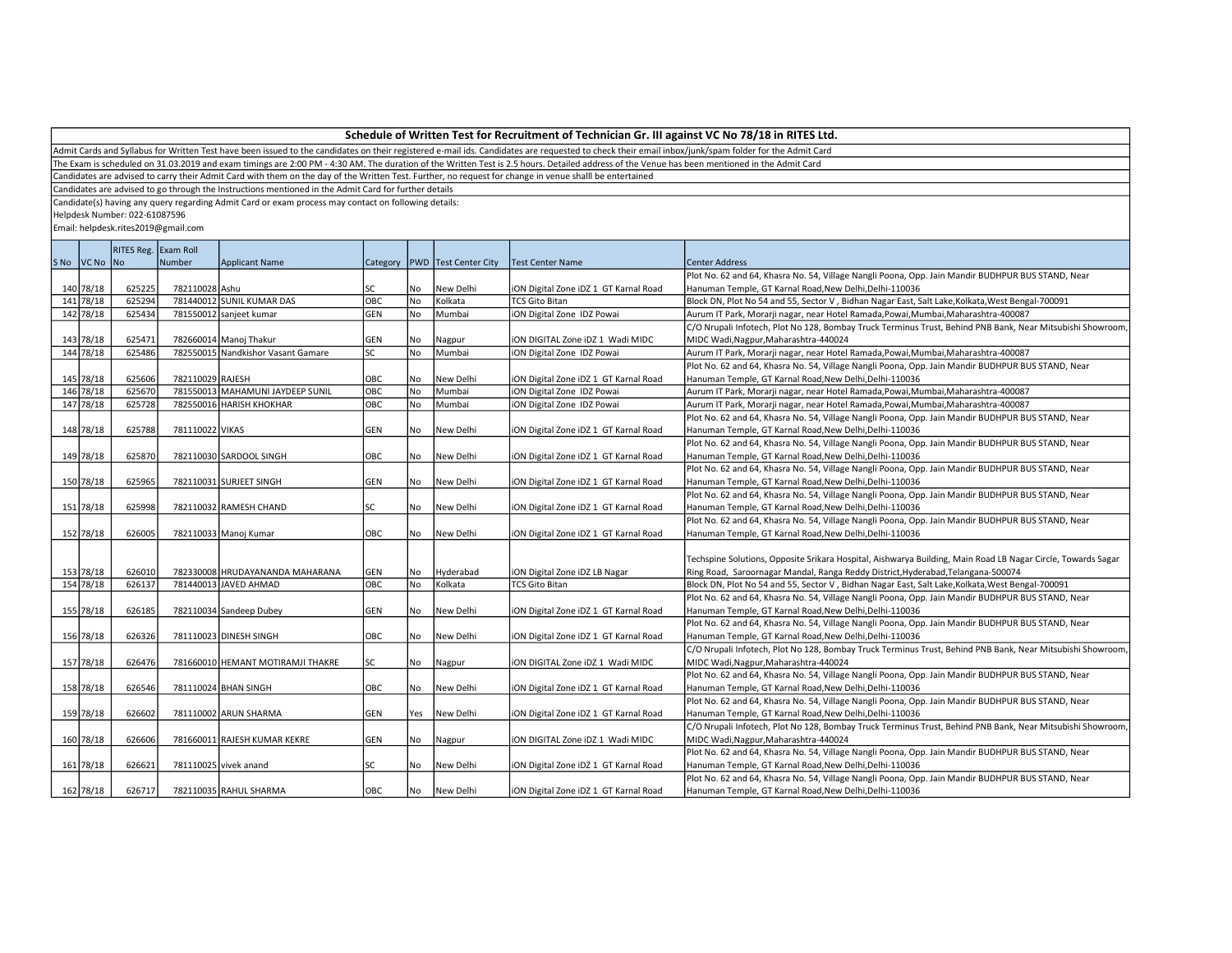Admit Cards and Syllabus for Written Test have been issued to the candidates on their registered e-mail ids. Candidates are requested to check their email inbox/junk/spam folder for the Admit Card

The Exam is scheduled on 31.03.2019 and exam timings are 2:00 PM - 4:30 AM. The duration of the Written Test is 2.5 hours. Detailed address of the Venue has been mentioned in the Admit Card

Candidates are advised to carry their Admit Card with them on the day of the Written Test. Further, no request for change in venue shalll be entertained

Candidates are advised to go through the Instructions mentioned in the Admit Card for further details

Candidate(s) having any query regarding Admit Card or exam process may contact on following details:

Helpdesk Number: 022-61087596

| RITES Reg. Exam Roll<br>SNo VCNo No<br>Number<br>Category   PWD   Test Center City<br>Center Address<br><b>Applicant Name</b><br>Test Center Name<br>163 78/18<br>782330009 VENKATESWARA BEHERA<br>lsc<br>ION Digital Zone IDZ LB Nagar<br>Ring Road, Saroornagar Mandal, Ranga Reddy District, Hyderabad, Telangana-500074<br>626719<br>No<br>Hyderabad<br>Plot No. 62 and 64, Khasra No. 54, Village Nangli Poona, Opp. Jain Mandir BUDHPUR BUS STAND, Near<br>164 78/18<br>626752<br>OBC<br>No<br>782110036 SACIN KUMAR<br>New Delhi<br>ION Digital Zone IDZ 1 GT Karnal Road<br>Hanuman Temple, GT Karnal Road, New Delhi, Delhi-110036<br>Plot No. 62 and 64, Khasra No. 54, Village Nangli Poona, Opp. Jain Mandir BUDHPUR BUS STAND, Near<br>165 78/18<br>626757<br>782110037 RAJESH KUMAR MEENA<br>No<br>New Delhi<br>Hanuman Temple, GT Karnal Road, New Delhi, Delhi-110036<br>ST<br>iON Digital Zone iDZ 1 GT Karnal Road<br>Plot No. 62 and 64, Khasra No. 54, Village Nangli Poona, Opp. Jain Mandir BUDHPUR BUS STAND, Near<br>166 78/18<br>626771<br>782110038 AJAY SHANKAR RAI<br><b>GEN</b><br>No<br>New Delhi<br>ION Digital Zone IDZ 1 GT Karnal Road<br>Hanuman Temple, GT Karnal Road, New Delhi, Delhi-110036<br>167 78/18<br>626952<br>782660015 Mahesh khande<br>No<br>SC<br>Nagpur<br>ION DIGITAL Zone IDZ 1 Wadi MIDC<br>MIDC Wadi, Nagpur, Maharashtra-440024<br>168 78/18<br>782440014 RAM PRAVESH KUMAR<br>lsc<br>Kolkata<br>Block DN, Plot No 54 and 55, Sector V, Bidhan Nagar East, Salt Lake, Kolkata, West Bengal-700091<br>627007<br>No.<br><b>TCS Gito Bitan</b><br>169 78/18<br>No<br>627049<br>782440015 sunil kumar prasad<br><b>GEN</b><br>Kolkata<br><b>TCS Gito Bitan</b><br>Block DN, Plot No 54 and 55, Sector V, Bidhan Nagar East, Salt Lake, Kolkata, West Bengal-700091<br>170 78/18<br>OBC<br>627106<br>782550017 PANDURANG TUKARAM WALKE<br>No<br>Aurum IT Park, Morarji nagar, near Hotel Ramada, Powai, Mumbai, Maharashtra-400087<br>Mumbai<br>iON Digital Zone IDZ Powai<br>Dhanalakshmi College of Engineering, Dr.V.P.R.Nagar, Puducheri, Manimangalam Village, Sriperumpuder<br>171 78/18<br>627988<br>782220009 P RAVINDRABABU<br>OBC<br>No<br>Chennai<br>iON Digital Zone iDZ Manimangalam<br>Taluk, Chennai, Tamil Nadu-601301<br>172 78/18<br>627994<br>782660016 Gajanan Diliprao Ronghe<br>OBC<br>No<br>MIDC Wadi, Nagpur, Maharashtra-440024<br>ION DIGITAL Zone IDZ 1 Wadi MIDC<br>Nagpur<br>Dhanalakshmi College of Engineering, Dr.V.P.R.Nagar, Puducheri, Manimangalam Village, Sriperumpuder<br>173 78/18<br>628083<br>SC<br>No<br>781220010 SANAL KUMAR<br>iON Digital Zone iDZ Manimangalam<br>Taluk, Chennai, Tamil Nadu-601301<br>Chennai<br>Dhanalakshmi College of Engineering, Dr.V.P.R.Nagar, Puducheri, Manimangalam Village, Sriperumpuder<br>174 78/18<br>781220011 ANBU SELVAN R<br>628111<br>SC<br>No<br>Taluk, Chennai, Tamil Nadu-601301<br>Chennai<br>iON Digital Zone iDZ Manimangalam<br>Plot No. 62 and 64, Khasra No. 54, Village Nangli Poona, Opp. Jain Mandir BUDHPUR BUS STAND, Near<br>175 78/18<br>628210<br>GEN<br>No<br>Hanuman Temple, GT Karnal Road, New Delhi, Delhi-110036<br>781110026 Rajiv Ranjan Srivastava<br>New Delhi<br>iON Digital Zone iDZ 1 GT Karnal Road<br>176 78/18<br>628376<br>782330010 Ahamed shaik<br><b>GEN</b><br>No<br>Hyderabad<br>iON Digital Zone iDZ LB Nagar<br>Ring Road, Saroornagar Mandal, Ranga Reddy District, Hyderabad, Telangana-500074 | Techspine Solutions, Opposite Srikara Hospital, Aishwarya Building, Main Road LB Nagar Circle, Towards Sagar<br>C/O Nrupali Infotech, Plot No 128, Bombay Truck Terminus Trust, Behind PNB Bank, Near Mitsubishi Showroom<br>Techspine Solutions, Opposite Srikara Hospital, Aishwarya Building, Main Road LB Nagar Circle, Towards Sagar<br>Dhanalakshmi College of Engineering, Dr.V.P.R.Nagar, Puducheri, Manimangalam Village, Sriperumpuder<br>177 78/18<br>628533<br>782220010 ARUN DEV N<br>GEN<br>No<br>Taluk, Chennai, Tamil Nadu-601301<br>Chennai<br>iON Digital Zone iDZ Manimangalam<br>Techspine Solutions, Opposite Srikara Hospital, Aishwarya Building, Main Road LB Nagar Circle, Towards Sagar<br>178 78/18<br>628557<br>781330009 VIJAYAKUMAR.G<br>OBC<br>Ring Road, Saroornagar Mandal, Ranga Reddy District, Hyderabad, Telangana-500074<br>No<br>Hyderabad<br>iON Digital Zone iDZ LB Nagar<br>Plot No. 62 and 64, Khasra No. 54, Village Nangli Poona, Opp. Jain Mandir BUDHPUR BUS STAND, Near<br>179 78/18<br>628572<br><b>No</b><br>781110027 PARSHANT KUMAR SHARMA<br>GEN<br>New Delhi<br>ION Digital Zone IDZ 1 GT Karnal Road<br>Hanuman Temple, GT Karnal Road, New Delhi, Delhi-110036<br>Plot No. 62 and 64, Khasra No. 54, Village Nangli Poona, Opp. Jain Mandir BUDHPUR BUS STAND, Near<br>180 78/18<br>628604<br>782110039 VIKAS JAYANT<br>SC<br>No<br>New Delhi<br>Hanuman Temple, GT Karnal Road, New Delhi, Delhi-110036<br>ION Digital Zone IDZ 1 GT Karnal Road<br>Techspine Solutions, Opposite Srikara Hospital, Aishwarya Building, Main Road LB Nagar Circle, Towards Sagar<br>181 78/18<br>781330010 SUDHAKAR<br>Ring Road, Saroornagar Mandal, Ranga Reddy District, Hyderabad, Telangana-500074<br>628607<br><b>ST</b><br>No<br>Hyderabad<br>ION Digital Zone IDZ LB Nagar<br>Plot No. 62 and 64, Khasra No. 54, Village Nangli Poona, Opp. Jain Mandir BUDHPUR BUS STAND, Near |  |        |  |     |     |  |                                                                                                           |  |
|------------------------------------------------------------------------------------------------------------------------------------------------------------------------------------------------------------------------------------------------------------------------------------------------------------------------------------------------------------------------------------------------------------------------------------------------------------------------------------------------------------------------------------------------------------------------------------------------------------------------------------------------------------------------------------------------------------------------------------------------------------------------------------------------------------------------------------------------------------------------------------------------------------------------------------------------------------------------------------------------------------------------------------------------------------------------------------------------------------------------------------------------------------------------------------------------------------------------------------------------------------------------------------------------------------------------------------------------------------------------------------------------------------------------------------------------------------------------------------------------------------------------------------------------------------------------------------------------------------------------------------------------------------------------------------------------------------------------------------------------------------------------------------------------------------------------------------------------------------------------------------------------------------------------------------------------------------------------------------------------------------------------------------------------------------------------------------------------------------------------------------------------------------------------------------------------------------------------------------------------------------------------------------------------------------------------------------------------------------------------------------------------------------------------------------------------------------------------------------------------------------------------------------------------------------------------------------------------------------------------------------------------------------------------------------------------------------------------------------------------------------------------------------------------------------------------------------------------------------------------------------------------------------------------------------------------------------------------------------------------------------------------------------------------------------------------------------------------------------------------------------------------------------------------------------------------------------------------------------------------------------------------------------------------------------------------------------------------------------------------------------------------------------------------------------------------------------------------------------|----------------------------------------------------------------------------------------------------------------------------------------------------------------------------------------------------------------------------------------------------------------------------------------------------------------------------------------------------------------------------------------------------------------------------------------------------------------------------------------------------------------------------------------------------------------------------------------------------------------------------------------------------------------------------------------------------------------------------------------------------------------------------------------------------------------------------------------------------------------------------------------------------------------------------------------------------------------------------------------------------------------------------------------------------------------------------------------------------------------------------------------------------------------------------------------------------------------------------------------------------------------------------------------------------------------------------------------------------------------------------------------------------------------------------------------------------------------------------------------------------------------------------------------------------------------------------------------------------------------------------------------------------------------------------------------------------------------------------------------------------------------------------------------------------------------------------------------------------------------------------------------------------------------------------------|--|--------|--|-----|-----|--|-----------------------------------------------------------------------------------------------------------|--|
|                                                                                                                                                                                                                                                                                                                                                                                                                                                                                                                                                                                                                                                                                                                                                                                                                                                                                                                                                                                                                                                                                                                                                                                                                                                                                                                                                                                                                                                                                                                                                                                                                                                                                                                                                                                                                                                                                                                                                                                                                                                                                                                                                                                                                                                                                                                                                                                                                                                                                                                                                                                                                                                                                                                                                                                                                                                                                                                                                                                                                                                                                                                                                                                                                                                                                                                                                                                                                                                                                    |                                                                                                                                                                                                                                                                                                                                                                                                                                                                                                                                                                                                                                                                                                                                                                                                                                                                                                                                                                                                                                                                                                                                                                                                                                                                                                                                                                                                                                                                                                                                                                                                                                                                                                                                                                                                                                                                                                                                  |  |        |  |     |     |  |                                                                                                           |  |
|                                                                                                                                                                                                                                                                                                                                                                                                                                                                                                                                                                                                                                                                                                                                                                                                                                                                                                                                                                                                                                                                                                                                                                                                                                                                                                                                                                                                                                                                                                                                                                                                                                                                                                                                                                                                                                                                                                                                                                                                                                                                                                                                                                                                                                                                                                                                                                                                                                                                                                                                                                                                                                                                                                                                                                                                                                                                                                                                                                                                                                                                                                                                                                                                                                                                                                                                                                                                                                                                                    |                                                                                                                                                                                                                                                                                                                                                                                                                                                                                                                                                                                                                                                                                                                                                                                                                                                                                                                                                                                                                                                                                                                                                                                                                                                                                                                                                                                                                                                                                                                                                                                                                                                                                                                                                                                                                                                                                                                                  |  |        |  |     |     |  |                                                                                                           |  |
|                                                                                                                                                                                                                                                                                                                                                                                                                                                                                                                                                                                                                                                                                                                                                                                                                                                                                                                                                                                                                                                                                                                                                                                                                                                                                                                                                                                                                                                                                                                                                                                                                                                                                                                                                                                                                                                                                                                                                                                                                                                                                                                                                                                                                                                                                                                                                                                                                                                                                                                                                                                                                                                                                                                                                                                                                                                                                                                                                                                                                                                                                                                                                                                                                                                                                                                                                                                                                                                                                    |                                                                                                                                                                                                                                                                                                                                                                                                                                                                                                                                                                                                                                                                                                                                                                                                                                                                                                                                                                                                                                                                                                                                                                                                                                                                                                                                                                                                                                                                                                                                                                                                                                                                                                                                                                                                                                                                                                                                  |  |        |  |     |     |  |                                                                                                           |  |
|                                                                                                                                                                                                                                                                                                                                                                                                                                                                                                                                                                                                                                                                                                                                                                                                                                                                                                                                                                                                                                                                                                                                                                                                                                                                                                                                                                                                                                                                                                                                                                                                                                                                                                                                                                                                                                                                                                                                                                                                                                                                                                                                                                                                                                                                                                                                                                                                                                                                                                                                                                                                                                                                                                                                                                                                                                                                                                                                                                                                                                                                                                                                                                                                                                                                                                                                                                                                                                                                                    |                                                                                                                                                                                                                                                                                                                                                                                                                                                                                                                                                                                                                                                                                                                                                                                                                                                                                                                                                                                                                                                                                                                                                                                                                                                                                                                                                                                                                                                                                                                                                                                                                                                                                                                                                                                                                                                                                                                                  |  |        |  |     |     |  |                                                                                                           |  |
|                                                                                                                                                                                                                                                                                                                                                                                                                                                                                                                                                                                                                                                                                                                                                                                                                                                                                                                                                                                                                                                                                                                                                                                                                                                                                                                                                                                                                                                                                                                                                                                                                                                                                                                                                                                                                                                                                                                                                                                                                                                                                                                                                                                                                                                                                                                                                                                                                                                                                                                                                                                                                                                                                                                                                                                                                                                                                                                                                                                                                                                                                                                                                                                                                                                                                                                                                                                                                                                                                    |                                                                                                                                                                                                                                                                                                                                                                                                                                                                                                                                                                                                                                                                                                                                                                                                                                                                                                                                                                                                                                                                                                                                                                                                                                                                                                                                                                                                                                                                                                                                                                                                                                                                                                                                                                                                                                                                                                                                  |  |        |  |     |     |  |                                                                                                           |  |
|                                                                                                                                                                                                                                                                                                                                                                                                                                                                                                                                                                                                                                                                                                                                                                                                                                                                                                                                                                                                                                                                                                                                                                                                                                                                                                                                                                                                                                                                                                                                                                                                                                                                                                                                                                                                                                                                                                                                                                                                                                                                                                                                                                                                                                                                                                                                                                                                                                                                                                                                                                                                                                                                                                                                                                                                                                                                                                                                                                                                                                                                                                                                                                                                                                                                                                                                                                                                                                                                                    |                                                                                                                                                                                                                                                                                                                                                                                                                                                                                                                                                                                                                                                                                                                                                                                                                                                                                                                                                                                                                                                                                                                                                                                                                                                                                                                                                                                                                                                                                                                                                                                                                                                                                                                                                                                                                                                                                                                                  |  |        |  |     |     |  |                                                                                                           |  |
|                                                                                                                                                                                                                                                                                                                                                                                                                                                                                                                                                                                                                                                                                                                                                                                                                                                                                                                                                                                                                                                                                                                                                                                                                                                                                                                                                                                                                                                                                                                                                                                                                                                                                                                                                                                                                                                                                                                                                                                                                                                                                                                                                                                                                                                                                                                                                                                                                                                                                                                                                                                                                                                                                                                                                                                                                                                                                                                                                                                                                                                                                                                                                                                                                                                                                                                                                                                                                                                                                    |                                                                                                                                                                                                                                                                                                                                                                                                                                                                                                                                                                                                                                                                                                                                                                                                                                                                                                                                                                                                                                                                                                                                                                                                                                                                                                                                                                                                                                                                                                                                                                                                                                                                                                                                                                                                                                                                                                                                  |  |        |  |     |     |  |                                                                                                           |  |
|                                                                                                                                                                                                                                                                                                                                                                                                                                                                                                                                                                                                                                                                                                                                                                                                                                                                                                                                                                                                                                                                                                                                                                                                                                                                                                                                                                                                                                                                                                                                                                                                                                                                                                                                                                                                                                                                                                                                                                                                                                                                                                                                                                                                                                                                                                                                                                                                                                                                                                                                                                                                                                                                                                                                                                                                                                                                                                                                                                                                                                                                                                                                                                                                                                                                                                                                                                                                                                                                                    |                                                                                                                                                                                                                                                                                                                                                                                                                                                                                                                                                                                                                                                                                                                                                                                                                                                                                                                                                                                                                                                                                                                                                                                                                                                                                                                                                                                                                                                                                                                                                                                                                                                                                                                                                                                                                                                                                                                                  |  |        |  |     |     |  |                                                                                                           |  |
|                                                                                                                                                                                                                                                                                                                                                                                                                                                                                                                                                                                                                                                                                                                                                                                                                                                                                                                                                                                                                                                                                                                                                                                                                                                                                                                                                                                                                                                                                                                                                                                                                                                                                                                                                                                                                                                                                                                                                                                                                                                                                                                                                                                                                                                                                                                                                                                                                                                                                                                                                                                                                                                                                                                                                                                                                                                                                                                                                                                                                                                                                                                                                                                                                                                                                                                                                                                                                                                                                    |                                                                                                                                                                                                                                                                                                                                                                                                                                                                                                                                                                                                                                                                                                                                                                                                                                                                                                                                                                                                                                                                                                                                                                                                                                                                                                                                                                                                                                                                                                                                                                                                                                                                                                                                                                                                                                                                                                                                  |  |        |  |     |     |  |                                                                                                           |  |
|                                                                                                                                                                                                                                                                                                                                                                                                                                                                                                                                                                                                                                                                                                                                                                                                                                                                                                                                                                                                                                                                                                                                                                                                                                                                                                                                                                                                                                                                                                                                                                                                                                                                                                                                                                                                                                                                                                                                                                                                                                                                                                                                                                                                                                                                                                                                                                                                                                                                                                                                                                                                                                                                                                                                                                                                                                                                                                                                                                                                                                                                                                                                                                                                                                                                                                                                                                                                                                                                                    |                                                                                                                                                                                                                                                                                                                                                                                                                                                                                                                                                                                                                                                                                                                                                                                                                                                                                                                                                                                                                                                                                                                                                                                                                                                                                                                                                                                                                                                                                                                                                                                                                                                                                                                                                                                                                                                                                                                                  |  |        |  |     |     |  |                                                                                                           |  |
|                                                                                                                                                                                                                                                                                                                                                                                                                                                                                                                                                                                                                                                                                                                                                                                                                                                                                                                                                                                                                                                                                                                                                                                                                                                                                                                                                                                                                                                                                                                                                                                                                                                                                                                                                                                                                                                                                                                                                                                                                                                                                                                                                                                                                                                                                                                                                                                                                                                                                                                                                                                                                                                                                                                                                                                                                                                                                                                                                                                                                                                                                                                                                                                                                                                                                                                                                                                                                                                                                    |                                                                                                                                                                                                                                                                                                                                                                                                                                                                                                                                                                                                                                                                                                                                                                                                                                                                                                                                                                                                                                                                                                                                                                                                                                                                                                                                                                                                                                                                                                                                                                                                                                                                                                                                                                                                                                                                                                                                  |  |        |  |     |     |  |                                                                                                           |  |
|                                                                                                                                                                                                                                                                                                                                                                                                                                                                                                                                                                                                                                                                                                                                                                                                                                                                                                                                                                                                                                                                                                                                                                                                                                                                                                                                                                                                                                                                                                                                                                                                                                                                                                                                                                                                                                                                                                                                                                                                                                                                                                                                                                                                                                                                                                                                                                                                                                                                                                                                                                                                                                                                                                                                                                                                                                                                                                                                                                                                                                                                                                                                                                                                                                                                                                                                                                                                                                                                                    |                                                                                                                                                                                                                                                                                                                                                                                                                                                                                                                                                                                                                                                                                                                                                                                                                                                                                                                                                                                                                                                                                                                                                                                                                                                                                                                                                                                                                                                                                                                                                                                                                                                                                                                                                                                                                                                                                                                                  |  |        |  |     |     |  | C/O Nrupali Infotech, Plot No 128, Bombay Truck Terminus Trust, Behind PNB Bank, Near Mitsubishi Showroom |  |
|                                                                                                                                                                                                                                                                                                                                                                                                                                                                                                                                                                                                                                                                                                                                                                                                                                                                                                                                                                                                                                                                                                                                                                                                                                                                                                                                                                                                                                                                                                                                                                                                                                                                                                                                                                                                                                                                                                                                                                                                                                                                                                                                                                                                                                                                                                                                                                                                                                                                                                                                                                                                                                                                                                                                                                                                                                                                                                                                                                                                                                                                                                                                                                                                                                                                                                                                                                                                                                                                                    |                                                                                                                                                                                                                                                                                                                                                                                                                                                                                                                                                                                                                                                                                                                                                                                                                                                                                                                                                                                                                                                                                                                                                                                                                                                                                                                                                                                                                                                                                                                                                                                                                                                                                                                                                                                                                                                                                                                                  |  |        |  |     |     |  |                                                                                                           |  |
|                                                                                                                                                                                                                                                                                                                                                                                                                                                                                                                                                                                                                                                                                                                                                                                                                                                                                                                                                                                                                                                                                                                                                                                                                                                                                                                                                                                                                                                                                                                                                                                                                                                                                                                                                                                                                                                                                                                                                                                                                                                                                                                                                                                                                                                                                                                                                                                                                                                                                                                                                                                                                                                                                                                                                                                                                                                                                                                                                                                                                                                                                                                                                                                                                                                                                                                                                                                                                                                                                    |                                                                                                                                                                                                                                                                                                                                                                                                                                                                                                                                                                                                                                                                                                                                                                                                                                                                                                                                                                                                                                                                                                                                                                                                                                                                                                                                                                                                                                                                                                                                                                                                                                                                                                                                                                                                                                                                                                                                  |  |        |  |     |     |  |                                                                                                           |  |
|                                                                                                                                                                                                                                                                                                                                                                                                                                                                                                                                                                                                                                                                                                                                                                                                                                                                                                                                                                                                                                                                                                                                                                                                                                                                                                                                                                                                                                                                                                                                                                                                                                                                                                                                                                                                                                                                                                                                                                                                                                                                                                                                                                                                                                                                                                                                                                                                                                                                                                                                                                                                                                                                                                                                                                                                                                                                                                                                                                                                                                                                                                                                                                                                                                                                                                                                                                                                                                                                                    |                                                                                                                                                                                                                                                                                                                                                                                                                                                                                                                                                                                                                                                                                                                                                                                                                                                                                                                                                                                                                                                                                                                                                                                                                                                                                                                                                                                                                                                                                                                                                                                                                                                                                                                                                                                                                                                                                                                                  |  |        |  |     |     |  |                                                                                                           |  |
|                                                                                                                                                                                                                                                                                                                                                                                                                                                                                                                                                                                                                                                                                                                                                                                                                                                                                                                                                                                                                                                                                                                                                                                                                                                                                                                                                                                                                                                                                                                                                                                                                                                                                                                                                                                                                                                                                                                                                                                                                                                                                                                                                                                                                                                                                                                                                                                                                                                                                                                                                                                                                                                                                                                                                                                                                                                                                                                                                                                                                                                                                                                                                                                                                                                                                                                                                                                                                                                                                    |                                                                                                                                                                                                                                                                                                                                                                                                                                                                                                                                                                                                                                                                                                                                                                                                                                                                                                                                                                                                                                                                                                                                                                                                                                                                                                                                                                                                                                                                                                                                                                                                                                                                                                                                                                                                                                                                                                                                  |  |        |  |     |     |  |                                                                                                           |  |
|                                                                                                                                                                                                                                                                                                                                                                                                                                                                                                                                                                                                                                                                                                                                                                                                                                                                                                                                                                                                                                                                                                                                                                                                                                                                                                                                                                                                                                                                                                                                                                                                                                                                                                                                                                                                                                                                                                                                                                                                                                                                                                                                                                                                                                                                                                                                                                                                                                                                                                                                                                                                                                                                                                                                                                                                                                                                                                                                                                                                                                                                                                                                                                                                                                                                                                                                                                                                                                                                                    |                                                                                                                                                                                                                                                                                                                                                                                                                                                                                                                                                                                                                                                                                                                                                                                                                                                                                                                                                                                                                                                                                                                                                                                                                                                                                                                                                                                                                                                                                                                                                                                                                                                                                                                                                                                                                                                                                                                                  |  |        |  |     |     |  |                                                                                                           |  |
|                                                                                                                                                                                                                                                                                                                                                                                                                                                                                                                                                                                                                                                                                                                                                                                                                                                                                                                                                                                                                                                                                                                                                                                                                                                                                                                                                                                                                                                                                                                                                                                                                                                                                                                                                                                                                                                                                                                                                                                                                                                                                                                                                                                                                                                                                                                                                                                                                                                                                                                                                                                                                                                                                                                                                                                                                                                                                                                                                                                                                                                                                                                                                                                                                                                                                                                                                                                                                                                                                    |                                                                                                                                                                                                                                                                                                                                                                                                                                                                                                                                                                                                                                                                                                                                                                                                                                                                                                                                                                                                                                                                                                                                                                                                                                                                                                                                                                                                                                                                                                                                                                                                                                                                                                                                                                                                                                                                                                                                  |  |        |  |     |     |  |                                                                                                           |  |
|                                                                                                                                                                                                                                                                                                                                                                                                                                                                                                                                                                                                                                                                                                                                                                                                                                                                                                                                                                                                                                                                                                                                                                                                                                                                                                                                                                                                                                                                                                                                                                                                                                                                                                                                                                                                                                                                                                                                                                                                                                                                                                                                                                                                                                                                                                                                                                                                                                                                                                                                                                                                                                                                                                                                                                                                                                                                                                                                                                                                                                                                                                                                                                                                                                                                                                                                                                                                                                                                                    |                                                                                                                                                                                                                                                                                                                                                                                                                                                                                                                                                                                                                                                                                                                                                                                                                                                                                                                                                                                                                                                                                                                                                                                                                                                                                                                                                                                                                                                                                                                                                                                                                                                                                                                                                                                                                                                                                                                                  |  |        |  |     |     |  |                                                                                                           |  |
|                                                                                                                                                                                                                                                                                                                                                                                                                                                                                                                                                                                                                                                                                                                                                                                                                                                                                                                                                                                                                                                                                                                                                                                                                                                                                                                                                                                                                                                                                                                                                                                                                                                                                                                                                                                                                                                                                                                                                                                                                                                                                                                                                                                                                                                                                                                                                                                                                                                                                                                                                                                                                                                                                                                                                                                                                                                                                                                                                                                                                                                                                                                                                                                                                                                                                                                                                                                                                                                                                    |                                                                                                                                                                                                                                                                                                                                                                                                                                                                                                                                                                                                                                                                                                                                                                                                                                                                                                                                                                                                                                                                                                                                                                                                                                                                                                                                                                                                                                                                                                                                                                                                                                                                                                                                                                                                                                                                                                                                  |  |        |  |     |     |  |                                                                                                           |  |
|                                                                                                                                                                                                                                                                                                                                                                                                                                                                                                                                                                                                                                                                                                                                                                                                                                                                                                                                                                                                                                                                                                                                                                                                                                                                                                                                                                                                                                                                                                                                                                                                                                                                                                                                                                                                                                                                                                                                                                                                                                                                                                                                                                                                                                                                                                                                                                                                                                                                                                                                                                                                                                                                                                                                                                                                                                                                                                                                                                                                                                                                                                                                                                                                                                                                                                                                                                                                                                                                                    |                                                                                                                                                                                                                                                                                                                                                                                                                                                                                                                                                                                                                                                                                                                                                                                                                                                                                                                                                                                                                                                                                                                                                                                                                                                                                                                                                                                                                                                                                                                                                                                                                                                                                                                                                                                                                                                                                                                                  |  |        |  |     |     |  |                                                                                                           |  |
|                                                                                                                                                                                                                                                                                                                                                                                                                                                                                                                                                                                                                                                                                                                                                                                                                                                                                                                                                                                                                                                                                                                                                                                                                                                                                                                                                                                                                                                                                                                                                                                                                                                                                                                                                                                                                                                                                                                                                                                                                                                                                                                                                                                                                                                                                                                                                                                                                                                                                                                                                                                                                                                                                                                                                                                                                                                                                                                                                                                                                                                                                                                                                                                                                                                                                                                                                                                                                                                                                    |                                                                                                                                                                                                                                                                                                                                                                                                                                                                                                                                                                                                                                                                                                                                                                                                                                                                                                                                                                                                                                                                                                                                                                                                                                                                                                                                                                                                                                                                                                                                                                                                                                                                                                                                                                                                                                                                                                                                  |  |        |  |     |     |  |                                                                                                           |  |
|                                                                                                                                                                                                                                                                                                                                                                                                                                                                                                                                                                                                                                                                                                                                                                                                                                                                                                                                                                                                                                                                                                                                                                                                                                                                                                                                                                                                                                                                                                                                                                                                                                                                                                                                                                                                                                                                                                                                                                                                                                                                                                                                                                                                                                                                                                                                                                                                                                                                                                                                                                                                                                                                                                                                                                                                                                                                                                                                                                                                                                                                                                                                                                                                                                                                                                                                                                                                                                                                                    |                                                                                                                                                                                                                                                                                                                                                                                                                                                                                                                                                                                                                                                                                                                                                                                                                                                                                                                                                                                                                                                                                                                                                                                                                                                                                                                                                                                                                                                                                                                                                                                                                                                                                                                                                                                                                                                                                                                                  |  |        |  |     |     |  |                                                                                                           |  |
|                                                                                                                                                                                                                                                                                                                                                                                                                                                                                                                                                                                                                                                                                                                                                                                                                                                                                                                                                                                                                                                                                                                                                                                                                                                                                                                                                                                                                                                                                                                                                                                                                                                                                                                                                                                                                                                                                                                                                                                                                                                                                                                                                                                                                                                                                                                                                                                                                                                                                                                                                                                                                                                                                                                                                                                                                                                                                                                                                                                                                                                                                                                                                                                                                                                                                                                                                                                                                                                                                    |                                                                                                                                                                                                                                                                                                                                                                                                                                                                                                                                                                                                                                                                                                                                                                                                                                                                                                                                                                                                                                                                                                                                                                                                                                                                                                                                                                                                                                                                                                                                                                                                                                                                                                                                                                                                                                                                                                                                  |  |        |  |     |     |  |                                                                                                           |  |
|                                                                                                                                                                                                                                                                                                                                                                                                                                                                                                                                                                                                                                                                                                                                                                                                                                                                                                                                                                                                                                                                                                                                                                                                                                                                                                                                                                                                                                                                                                                                                                                                                                                                                                                                                                                                                                                                                                                                                                                                                                                                                                                                                                                                                                                                                                                                                                                                                                                                                                                                                                                                                                                                                                                                                                                                                                                                                                                                                                                                                                                                                                                                                                                                                                                                                                                                                                                                                                                                                    |                                                                                                                                                                                                                                                                                                                                                                                                                                                                                                                                                                                                                                                                                                                                                                                                                                                                                                                                                                                                                                                                                                                                                                                                                                                                                                                                                                                                                                                                                                                                                                                                                                                                                                                                                                                                                                                                                                                                  |  |        |  |     |     |  |                                                                                                           |  |
|                                                                                                                                                                                                                                                                                                                                                                                                                                                                                                                                                                                                                                                                                                                                                                                                                                                                                                                                                                                                                                                                                                                                                                                                                                                                                                                                                                                                                                                                                                                                                                                                                                                                                                                                                                                                                                                                                                                                                                                                                                                                                                                                                                                                                                                                                                                                                                                                                                                                                                                                                                                                                                                                                                                                                                                                                                                                                                                                                                                                                                                                                                                                                                                                                                                                                                                                                                                                                                                                                    |                                                                                                                                                                                                                                                                                                                                                                                                                                                                                                                                                                                                                                                                                                                                                                                                                                                                                                                                                                                                                                                                                                                                                                                                                                                                                                                                                                                                                                                                                                                                                                                                                                                                                                                                                                                                                                                                                                                                  |  |        |  |     |     |  |                                                                                                           |  |
|                                                                                                                                                                                                                                                                                                                                                                                                                                                                                                                                                                                                                                                                                                                                                                                                                                                                                                                                                                                                                                                                                                                                                                                                                                                                                                                                                                                                                                                                                                                                                                                                                                                                                                                                                                                                                                                                                                                                                                                                                                                                                                                                                                                                                                                                                                                                                                                                                                                                                                                                                                                                                                                                                                                                                                                                                                                                                                                                                                                                                                                                                                                                                                                                                                                                                                                                                                                                                                                                                    |                                                                                                                                                                                                                                                                                                                                                                                                                                                                                                                                                                                                                                                                                                                                                                                                                                                                                                                                                                                                                                                                                                                                                                                                                                                                                                                                                                                                                                                                                                                                                                                                                                                                                                                                                                                                                                                                                                                                  |  |        |  |     |     |  |                                                                                                           |  |
|                                                                                                                                                                                                                                                                                                                                                                                                                                                                                                                                                                                                                                                                                                                                                                                                                                                                                                                                                                                                                                                                                                                                                                                                                                                                                                                                                                                                                                                                                                                                                                                                                                                                                                                                                                                                                                                                                                                                                                                                                                                                                                                                                                                                                                                                                                                                                                                                                                                                                                                                                                                                                                                                                                                                                                                                                                                                                                                                                                                                                                                                                                                                                                                                                                                                                                                                                                                                                                                                                    |                                                                                                                                                                                                                                                                                                                                                                                                                                                                                                                                                                                                                                                                                                                                                                                                                                                                                                                                                                                                                                                                                                                                                                                                                                                                                                                                                                                                                                                                                                                                                                                                                                                                                                                                                                                                                                                                                                                                  |  |        |  |     |     |  |                                                                                                           |  |
|                                                                                                                                                                                                                                                                                                                                                                                                                                                                                                                                                                                                                                                                                                                                                                                                                                                                                                                                                                                                                                                                                                                                                                                                                                                                                                                                                                                                                                                                                                                                                                                                                                                                                                                                                                                                                                                                                                                                                                                                                                                                                                                                                                                                                                                                                                                                                                                                                                                                                                                                                                                                                                                                                                                                                                                                                                                                                                                                                                                                                                                                                                                                                                                                                                                                                                                                                                                                                                                                                    |                                                                                                                                                                                                                                                                                                                                                                                                                                                                                                                                                                                                                                                                                                                                                                                                                                                                                                                                                                                                                                                                                                                                                                                                                                                                                                                                                                                                                                                                                                                                                                                                                                                                                                                                                                                                                                                                                                                                  |  |        |  |     |     |  |                                                                                                           |  |
|                                                                                                                                                                                                                                                                                                                                                                                                                                                                                                                                                                                                                                                                                                                                                                                                                                                                                                                                                                                                                                                                                                                                                                                                                                                                                                                                                                                                                                                                                                                                                                                                                                                                                                                                                                                                                                                                                                                                                                                                                                                                                                                                                                                                                                                                                                                                                                                                                                                                                                                                                                                                                                                                                                                                                                                                                                                                                                                                                                                                                                                                                                                                                                                                                                                                                                                                                                                                                                                                                    |                                                                                                                                                                                                                                                                                                                                                                                                                                                                                                                                                                                                                                                                                                                                                                                                                                                                                                                                                                                                                                                                                                                                                                                                                                                                                                                                                                                                                                                                                                                                                                                                                                                                                                                                                                                                                                                                                                                                  |  |        |  |     |     |  |                                                                                                           |  |
|                                                                                                                                                                                                                                                                                                                                                                                                                                                                                                                                                                                                                                                                                                                                                                                                                                                                                                                                                                                                                                                                                                                                                                                                                                                                                                                                                                                                                                                                                                                                                                                                                                                                                                                                                                                                                                                                                                                                                                                                                                                                                                                                                                                                                                                                                                                                                                                                                                                                                                                                                                                                                                                                                                                                                                                                                                                                                                                                                                                                                                                                                                                                                                                                                                                                                                                                                                                                                                                                                    |                                                                                                                                                                                                                                                                                                                                                                                                                                                                                                                                                                                                                                                                                                                                                                                                                                                                                                                                                                                                                                                                                                                                                                                                                                                                                                                                                                                                                                                                                                                                                                                                                                                                                                                                                                                                                                                                                                                                  |  |        |  |     |     |  |                                                                                                           |  |
|                                                                                                                                                                                                                                                                                                                                                                                                                                                                                                                                                                                                                                                                                                                                                                                                                                                                                                                                                                                                                                                                                                                                                                                                                                                                                                                                                                                                                                                                                                                                                                                                                                                                                                                                                                                                                                                                                                                                                                                                                                                                                                                                                                                                                                                                                                                                                                                                                                                                                                                                                                                                                                                                                                                                                                                                                                                                                                                                                                                                                                                                                                                                                                                                                                                                                                                                                                                                                                                                                    |                                                                                                                                                                                                                                                                                                                                                                                                                                                                                                                                                                                                                                                                                                                                                                                                                                                                                                                                                                                                                                                                                                                                                                                                                                                                                                                                                                                                                                                                                                                                                                                                                                                                                                                                                                                                                                                                                                                                  |  |        |  |     |     |  |                                                                                                           |  |
|                                                                                                                                                                                                                                                                                                                                                                                                                                                                                                                                                                                                                                                                                                                                                                                                                                                                                                                                                                                                                                                                                                                                                                                                                                                                                                                                                                                                                                                                                                                                                                                                                                                                                                                                                                                                                                                                                                                                                                                                                                                                                                                                                                                                                                                                                                                                                                                                                                                                                                                                                                                                                                                                                                                                                                                                                                                                                                                                                                                                                                                                                                                                                                                                                                                                                                                                                                                                                                                                                    |                                                                                                                                                                                                                                                                                                                                                                                                                                                                                                                                                                                                                                                                                                                                                                                                                                                                                                                                                                                                                                                                                                                                                                                                                                                                                                                                                                                                                                                                                                                                                                                                                                                                                                                                                                                                                                                                                                                                  |  |        |  |     |     |  |                                                                                                           |  |
|                                                                                                                                                                                                                                                                                                                                                                                                                                                                                                                                                                                                                                                                                                                                                                                                                                                                                                                                                                                                                                                                                                                                                                                                                                                                                                                                                                                                                                                                                                                                                                                                                                                                                                                                                                                                                                                                                                                                                                                                                                                                                                                                                                                                                                                                                                                                                                                                                                                                                                                                                                                                                                                                                                                                                                                                                                                                                                                                                                                                                                                                                                                                                                                                                                                                                                                                                                                                                                                                                    |                                                                                                                                                                                                                                                                                                                                                                                                                                                                                                                                                                                                                                                                                                                                                                                                                                                                                                                                                                                                                                                                                                                                                                                                                                                                                                                                                                                                                                                                                                                                                                                                                                                                                                                                                                                                                                                                                                                                  |  |        |  |     |     |  |                                                                                                           |  |
|                                                                                                                                                                                                                                                                                                                                                                                                                                                                                                                                                                                                                                                                                                                                                                                                                                                                                                                                                                                                                                                                                                                                                                                                                                                                                                                                                                                                                                                                                                                                                                                                                                                                                                                                                                                                                                                                                                                                                                                                                                                                                                                                                                                                                                                                                                                                                                                                                                                                                                                                                                                                                                                                                                                                                                                                                                                                                                                                                                                                                                                                                                                                                                                                                                                                                                                                                                                                                                                                                    |                                                                                                                                                                                                                                                                                                                                                                                                                                                                                                                                                                                                                                                                                                                                                                                                                                                                                                                                                                                                                                                                                                                                                                                                                                                                                                                                                                                                                                                                                                                                                                                                                                                                                                                                                                                                                                                                                                                                  |  |        |  |     |     |  |                                                                                                           |  |
|                                                                                                                                                                                                                                                                                                                                                                                                                                                                                                                                                                                                                                                                                                                                                                                                                                                                                                                                                                                                                                                                                                                                                                                                                                                                                                                                                                                                                                                                                                                                                                                                                                                                                                                                                                                                                                                                                                                                                                                                                                                                                                                                                                                                                                                                                                                                                                                                                                                                                                                                                                                                                                                                                                                                                                                                                                                                                                                                                                                                                                                                                                                                                                                                                                                                                                                                                                                                                                                                                    |                                                                                                                                                                                                                                                                                                                                                                                                                                                                                                                                                                                                                                                                                                                                                                                                                                                                                                                                                                                                                                                                                                                                                                                                                                                                                                                                                                                                                                                                                                                                                                                                                                                                                                                                                                                                                                                                                                                                  |  |        |  |     |     |  |                                                                                                           |  |
|                                                                                                                                                                                                                                                                                                                                                                                                                                                                                                                                                                                                                                                                                                                                                                                                                                                                                                                                                                                                                                                                                                                                                                                                                                                                                                                                                                                                                                                                                                                                                                                                                                                                                                                                                                                                                                                                                                                                                                                                                                                                                                                                                                                                                                                                                                                                                                                                                                                                                                                                                                                                                                                                                                                                                                                                                                                                                                                                                                                                                                                                                                                                                                                                                                                                                                                                                                                                                                                                                    |                                                                                                                                                                                                                                                                                                                                                                                                                                                                                                                                                                                                                                                                                                                                                                                                                                                                                                                                                                                                                                                                                                                                                                                                                                                                                                                                                                                                                                                                                                                                                                                                                                                                                                                                                                                                                                                                                                                                  |  |        |  |     |     |  |                                                                                                           |  |
|                                                                                                                                                                                                                                                                                                                                                                                                                                                                                                                                                                                                                                                                                                                                                                                                                                                                                                                                                                                                                                                                                                                                                                                                                                                                                                                                                                                                                                                                                                                                                                                                                                                                                                                                                                                                                                                                                                                                                                                                                                                                                                                                                                                                                                                                                                                                                                                                                                                                                                                                                                                                                                                                                                                                                                                                                                                                                                                                                                                                                                                                                                                                                                                                                                                                                                                                                                                                                                                                                    |                                                                                                                                                                                                                                                                                                                                                                                                                                                                                                                                                                                                                                                                                                                                                                                                                                                                                                                                                                                                                                                                                                                                                                                                                                                                                                                                                                                                                                                                                                                                                                                                                                                                                                                                                                                                                                                                                                                                  |  |        |  |     |     |  |                                                                                                           |  |
|                                                                                                                                                                                                                                                                                                                                                                                                                                                                                                                                                                                                                                                                                                                                                                                                                                                                                                                                                                                                                                                                                                                                                                                                                                                                                                                                                                                                                                                                                                                                                                                                                                                                                                                                                                                                                                                                                                                                                                                                                                                                                                                                                                                                                                                                                                                                                                                                                                                                                                                                                                                                                                                                                                                                                                                                                                                                                                                                                                                                                                                                                                                                                                                                                                                                                                                                                                                                                                                                                    |                                                                                                                                                                                                                                                                                                                                                                                                                                                                                                                                                                                                                                                                                                                                                                                                                                                                                                                                                                                                                                                                                                                                                                                                                                                                                                                                                                                                                                                                                                                                                                                                                                                                                                                                                                                                                                                                                                                                  |  |        |  |     |     |  |                                                                                                           |  |
|                                                                                                                                                                                                                                                                                                                                                                                                                                                                                                                                                                                                                                                                                                                                                                                                                                                                                                                                                                                                                                                                                                                                                                                                                                                                                                                                                                                                                                                                                                                                                                                                                                                                                                                                                                                                                                                                                                                                                                                                                                                                                                                                                                                                                                                                                                                                                                                                                                                                                                                                                                                                                                                                                                                                                                                                                                                                                                                                                                                                                                                                                                                                                                                                                                                                                                                                                                                                                                                                                    |                                                                                                                                                                                                                                                                                                                                                                                                                                                                                                                                                                                                                                                                                                                                                                                                                                                                                                                                                                                                                                                                                                                                                                                                                                                                                                                                                                                                                                                                                                                                                                                                                                                                                                                                                                                                                                                                                                                                  |  |        |  |     |     |  |                                                                                                           |  |
|                                                                                                                                                                                                                                                                                                                                                                                                                                                                                                                                                                                                                                                                                                                                                                                                                                                                                                                                                                                                                                                                                                                                                                                                                                                                                                                                                                                                                                                                                                                                                                                                                                                                                                                                                                                                                                                                                                                                                                                                                                                                                                                                                                                                                                                                                                                                                                                                                                                                                                                                                                                                                                                                                                                                                                                                                                                                                                                                                                                                                                                                                                                                                                                                                                                                                                                                                                                                                                                                                    |                                                                                                                                                                                                                                                                                                                                                                                                                                                                                                                                                                                                                                                                                                                                                                                                                                                                                                                                                                                                                                                                                                                                                                                                                                                                                                                                                                                                                                                                                                                                                                                                                                                                                                                                                                                                                                                                                                                                  |  |        |  |     |     |  |                                                                                                           |  |
|                                                                                                                                                                                                                                                                                                                                                                                                                                                                                                                                                                                                                                                                                                                                                                                                                                                                                                                                                                                                                                                                                                                                                                                                                                                                                                                                                                                                                                                                                                                                                                                                                                                                                                                                                                                                                                                                                                                                                                                                                                                                                                                                                                                                                                                                                                                                                                                                                                                                                                                                                                                                                                                                                                                                                                                                                                                                                                                                                                                                                                                                                                                                                                                                                                                                                                                                                                                                                                                                                    |                                                                                                                                                                                                                                                                                                                                                                                                                                                                                                                                                                                                                                                                                                                                                                                                                                                                                                                                                                                                                                                                                                                                                                                                                                                                                                                                                                                                                                                                                                                                                                                                                                                                                                                                                                                                                                                                                                                                  |  |        |  |     |     |  |                                                                                                           |  |
|                                                                                                                                                                                                                                                                                                                                                                                                                                                                                                                                                                                                                                                                                                                                                                                                                                                                                                                                                                                                                                                                                                                                                                                                                                                                                                                                                                                                                                                                                                                                                                                                                                                                                                                                                                                                                                                                                                                                                                                                                                                                                                                                                                                                                                                                                                                                                                                                                                                                                                                                                                                                                                                                                                                                                                                                                                                                                                                                                                                                                                                                                                                                                                                                                                                                                                                                                                                                                                                                                    |                                                                                                                                                                                                                                                                                                                                                                                                                                                                                                                                                                                                                                                                                                                                                                                                                                                                                                                                                                                                                                                                                                                                                                                                                                                                                                                                                                                                                                                                                                                                                                                                                                                                                                                                                                                                                                                                                                                                  |  |        |  |     |     |  |                                                                                                           |  |
|                                                                                                                                                                                                                                                                                                                                                                                                                                                                                                                                                                                                                                                                                                                                                                                                                                                                                                                                                                                                                                                                                                                                                                                                                                                                                                                                                                                                                                                                                                                                                                                                                                                                                                                                                                                                                                                                                                                                                                                                                                                                                                                                                                                                                                                                                                                                                                                                                                                                                                                                                                                                                                                                                                                                                                                                                                                                                                                                                                                                                                                                                                                                                                                                                                                                                                                                                                                                                                                                                    | 182 78/18<br>782110040 Anil kumar<br>New Delhi<br>ION Digital Zone IDZ 1 GT Karnal Road                                                                                                                                                                                                                                                                                                                                                                                                                                                                                                                                                                                                                                                                                                                                                                                                                                                                                                                                                                                                                                                                                                                                                                                                                                                                                                                                                                                                                                                                                                                                                                                                                                                                                                                                                                                                                                          |  | 628812 |  | lsc | No. |  | Hanuman Temple, GT Karnal Road, New Delhi, Delhi-110036                                                   |  |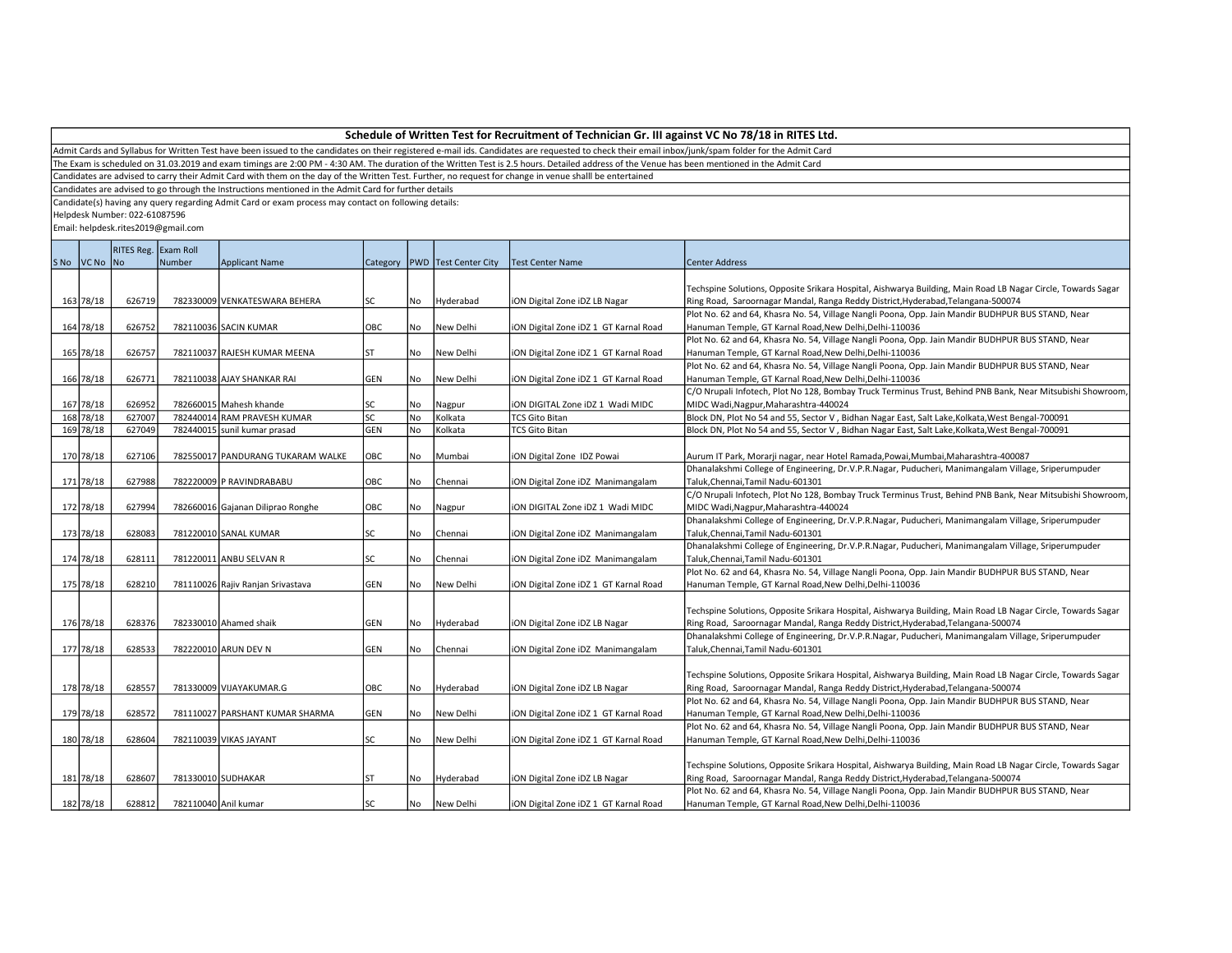Admit Cards and Syllabus for Written Test have been issued to the candidates on their registered e-mail ids. Candidates are requested to check their email inbox/junk/spam folder for the Admit Card

The Exam is scheduled on 31.03.2019 and exam timings are 2:00 PM - 4:30 AM. The duration of the Written Test is 2.5 hours. Detailed address of the Venue has been mentioned in the Admit Card

Candidates are advised to carry their Admit Card with them on the day of the Written Test. Further, no request for change in venue shalll be entertained

Candidates are advised to go through the Instructions mentioned in the Admit Card for further details

Candidate(s) having any query regarding Admit Card or exam process may contact on following details:

Helpdesk Number: 022-61087596

|             | RITES Reg. Exam Roll |                   |                                          |            |     |                                   |                                       |                                                                                                              |  |  |
|-------------|----------------------|-------------------|------------------------------------------|------------|-----|-----------------------------------|---------------------------------------|--------------------------------------------------------------------------------------------------------------|--|--|
| SNo VCNo No |                      | Number            | <b>Applicant Name</b>                    |            |     | Category   PWD   Test Center City | <b>Test Center Name</b>               | <b>Center Address</b>                                                                                        |  |  |
|             |                      |                   |                                          |            |     |                                   |                                       |                                                                                                              |  |  |
| 183 78/18   | 628854               |                   | 781550014 HIRENKUMAR MOHANBHAI PATEL GEN |            | No  | Mumbai                            | iON Digital Zone IDZ Powai            | Aurum IT Park, Morarji nagar, near Hotel Ramada, Powai, Mumbai, Maharashtra-400087                           |  |  |
|             |                      |                   |                                          |            |     |                                   |                                       | Plot No. 62 and 64, Khasra No. 54, Village Nangli Poona, Opp. Jain Mandir BUDHPUR BUS STAND, Near            |  |  |
| 184 78/18   | 628990               |                   | 781110028 RAHUL KUMAR                    | GEN        | No  | New Delhi                         | iON Digital Zone iDZ 1 GT Karnal Road | Hanuman Temple, GT Karnal Road, New Delhi, Delhi-110036                                                      |  |  |
| 185 78/18   | 628998               |                   | 781440014 ARSHAD ALI                     | GEN        | No  | Kolkata                           | <b>TCS Gito Bitan</b>                 | Block DN, Plot No 54 and 55, Sector V, Bidhan Nagar East, Salt Lake, Kolkata, West Bengal-700091             |  |  |
| 186 78/18   | 629002               |                   | 782440016 BIKASH LAKRA                   | ST         | No  | Kolkata                           | <b>TCS Gito Bitan</b>                 | Block DN, Plot No 54 and 55, Sector V, Bidhan Nagar East, Salt Lake, Kolkata, West Bengal-700091             |  |  |
|             |                      |                   |                                          |            |     |                                   |                                       | C/O Nrupali Infotech, Plot No 128, Bombay Truck Terminus Trust, Behind PNB Bank, Near Mitsubishi Showroom,   |  |  |
| 187 78/18   | 629020               |                   | 781660012 NISHANT CHATURVEDI             | GEN        | No  | Nagpur                            | iON DIGITAL Zone iDZ 1 Wadi MIDC      | MIDC Wadi, Nagpur, Maharashtra-440024                                                                        |  |  |
| 188 78/18   | 629131               |                   | 781440001 RANJAN KUMAR                   | <b>OBC</b> | Yes | Kolkata                           | <b>TCS Gito Bitan</b>                 | Block DN, Plot No 54 and 55, Sector V, Bidhan Nagar East, Salt Lake, Kolkata, West Bengal-700091             |  |  |
|             |                      |                   |                                          |            |     |                                   |                                       | C/O Nrupali Infotech, Plot No 128, Bombay Truck Terminus Trust, Behind PNB Bank, Near Mitsubishi Showroom,   |  |  |
| 189 78/18   | 629152               |                   | 782660017 prashant gaikwad               | ST         | No  | Nagpur                            | ION DIGITAL Zone IDZ 1 Wadi MIDC      | MIDC Wadi, Nagpur, Maharashtra-440024                                                                        |  |  |
|             |                      |                   |                                          |            |     |                                   |                                       | Plot No. 62 and 64, Khasra No. 54, Village Nangli Poona, Opp. Jain Mandir BUDHPUR BUS STAND, Near            |  |  |
| 190 78/18   | 629429               |                   | 781110029 YOGESH KUMAR                   | <b>GEN</b> | No. | New Delhi                         | iON Digital Zone iDZ 1 GT Karnal Road | Hanuman Temple, GT Karnal Road, New Delhi, Delhi-110036                                                      |  |  |
|             |                      |                   |                                          |            |     |                                   |                                       | Plot No. 62 and 64, Khasra No. 54, Village Nangli Poona, Opp. Jain Mandir BUDHPUR BUS STAND, Near            |  |  |
| 191 78/18   | 629431               |                   | 781110030 Arvind kumar                   | OBC        | No  | New Delhi                         | iON Digital Zone iDZ 1 GT Karnal Road | Hanuman Temple, GT Karnal Road, New Delhi, Delhi-110036                                                      |  |  |
|             |                      |                   |                                          |            |     |                                   |                                       |                                                                                                              |  |  |
|             |                      |                   |                                          |            |     |                                   |                                       | Techspine Solutions, Opposite Srikara Hospital, Aishwarya Building, Main Road LB Nagar Circle, Towards Sagar |  |  |
| 192 78/18   | 629475               |                   | 781330011 MD TARIK ANWAR                 | OBC        | No  | Hyderabad                         | iON Digital Zone iDZ LB Nagar         | Ring Road, Saroornagar Mandal, Ranga Reddy District, Hyderabad, Telangana-500074                             |  |  |
|             |                      |                   |                                          |            |     |                                   |                                       | Plot No. 62 and 64, Khasra No. 54, Village Nangli Poona, Opp. Jain Mandir BUDHPUR BUS STAND, Near            |  |  |
| 193 78/18   | 629566               |                   | 782110041 VIKAS YADAV                    | OBC        | No. | New Delhi                         | iON Digital Zone iDZ 1 GT Karnal Road | Hanuman Temple, GT Karnal Road, New Delhi, Delhi-110036                                                      |  |  |
|             |                      |                   |                                          |            |     |                                   |                                       | Plot No. 62 and 64, Khasra No. 54, Village Nangli Poona, Opp. Jain Mandir BUDHPUR BUS STAND, Near            |  |  |
| 194 78/18   | 629582               |                   | 782110042 ANOOP SINGH                    | GEN        | No  | New Delhi                         | iON Digital Zone iDZ 1 GT Karnal Road | Hanuman Temple, GT Karnal Road, New Delhi, Delhi-110036                                                      |  |  |
| 195 78/18   | 629583               |                   | 781440015 SUMANTA PAL                    | GEN        | No  | Kolkata                           | <b>TCS Gito Bitan</b>                 | Block DN, Plot No 54 and 55, Sector V, Bidhan Nagar East, Salt Lake, Kolkata, West Bengal-700091             |  |  |
|             |                      |                   |                                          |            |     |                                   |                                       | Plot No. 62 and 64, Khasra No. 54, Village Nangli Poona, Opp. Jain Mandir BUDHPUR BUS STAND, Near            |  |  |
| 196 78/18   | 629643               |                   | 782110043 Ashwini kumar saini            | OBC        | No  | New Delhi                         | iON Digital Zone iDZ 1 GT Karnal Road | Hanuman Temple, GT Karnal Road, New Delhi, Delhi-110036                                                      |  |  |
|             |                      |                   |                                          |            |     |                                   |                                       | Plot No. 62 and 64, Khasra No. 54, Village Nangli Poona, Opp. Jain Mandir BUDHPUR BUS STAND, Near            |  |  |
| 197 78/18   | 629708               | 782110044 HARSHIT |                                          | OBC        | No  | New Delhi                         | iON Digital Zone iDZ 1 GT Karnal Road | Hanuman Temple, GT Karnal Road, New Delhi, Delhi-110036                                                      |  |  |
|             |                      |                   |                                          |            |     |                                   |                                       | Plot No. 62 and 64, Khasra No. 54, Village Nangli Poona, Opp. Jain Mandir BUDHPUR BUS STAND, Near            |  |  |
| 198 78/18   | 629725               |                   | 782110045 Balkishan Parjapat             | OBC        | No  | New Delhi                         | iON Digital Zone iDZ 1 GT Karnal Road | Hanuman Temple, GT Karnal Road, New Delhi, Delhi-110036                                                      |  |  |
|             |                      |                   |                                          |            |     |                                   |                                       |                                                                                                              |  |  |
|             |                      |                   |                                          |            |     |                                   |                                       | Techspine Solutions, Opposite Srikara Hospital, Aishwarya Building, Main Road LB Nagar Circle, Towards Sagar |  |  |
| 199 78/18   | 629838               |                   | 781330001 SATISH KANTAMANI               | <b>GEN</b> | Yes | Hyderabad                         | iON Digital Zone iDZ LB Nagar         | Ring Road, Saroornagar Mandal, Ranga Reddy District, Hyderabad, Telangana-500074                             |  |  |
| 200 78/18   | 629922               |                   | 781440016 NAYAN RANJAN SAHA              | GEN        | No  | Kolkata                           | <b>TCS Gito Bitan</b>                 | Block DN, Plot No 54 and 55, Sector V, Bidhan Nagar East, Salt Lake, Kolkata, West Bengal-700091             |  |  |
| 201 78/18   | 629928               |                   | 781440017 MANORANJAN BEHERA              | lsc        | No  | Kolkata                           | <b>TCS Gito Bitan</b>                 | Block DN, Plot No 54 and 55, Sector V, Bidhan Nagar East, Salt Lake, Kolkata, West Bengal-700091             |  |  |
|             |                      |                   |                                          |            |     |                                   |                                       | C/O Nrupali Infotech, Plot No 128, Bombay Truck Terminus Trust, Behind PNB Bank, Near Mitsubishi Showroom,   |  |  |
| 202 78/18   | 629999               |                   | 782660018 Arvind Chandrabhan Mohankar    | OBC        | No  | Nagpur                            | ION DIGITAL Zone IDZ 1 Wadi MIDC      | MIDC Wadi, Nagpur, Maharashtra-440024                                                                        |  |  |
| 203 78/18   | 630008               |                   | 781550015 UDAY GANGEPUTRA                | OBC        | No  | Mumbai                            | iON Digital Zone IDZ Powai            | Aurum IT Park, Morarji nagar, near Hotel Ramada, Powai, Mumbai, Maharashtra-400087                           |  |  |
| 204 78/18   | 630212               |                   | 782440017 AMITAB KUMAR                   | овс        | No  | Kolkata                           | <b>TCS Gito Bitan</b>                 | Block DN, Plot No 54 and 55, Sector V, Bidhan Nagar East, Salt Lake, Kolkata, West Bengal-700091             |  |  |
|             |                      |                   |                                          |            |     |                                   |                                       | C/O Nrupali Infotech, Plot No 128, Bombay Truck Terminus Trust, Behind PNB Bank, Near Mitsubishi Showroom,   |  |  |
| 205 78/18   | 630256               |                   | 781660013 KHAWAS RAJESH RAMPRAKASH       | OBC        | No  | Nagpur                            | ION DIGITAL Zone IDZ 1 Wadi MIDC      | MIDC Wadi, Nagpur, Maharashtra-440024                                                                        |  |  |
|             |                      |                   |                                          |            |     |                                   |                                       | Plot No. 62 and 64, Khasra No. 54, Village Nangli Poona, Opp. Jain Mandir BUDHPUR BUS STAND, Near            |  |  |
| 206 78/18   | 630469               |                   | 782110046 Naresh Kumar                   | <b>OBC</b> | No. | New Delhi                         | iON Digital Zone iDZ 1 GT Karnal Road | Hanuman Temple, GT Karnal Road, New Delhi, Delhi-110036                                                      |  |  |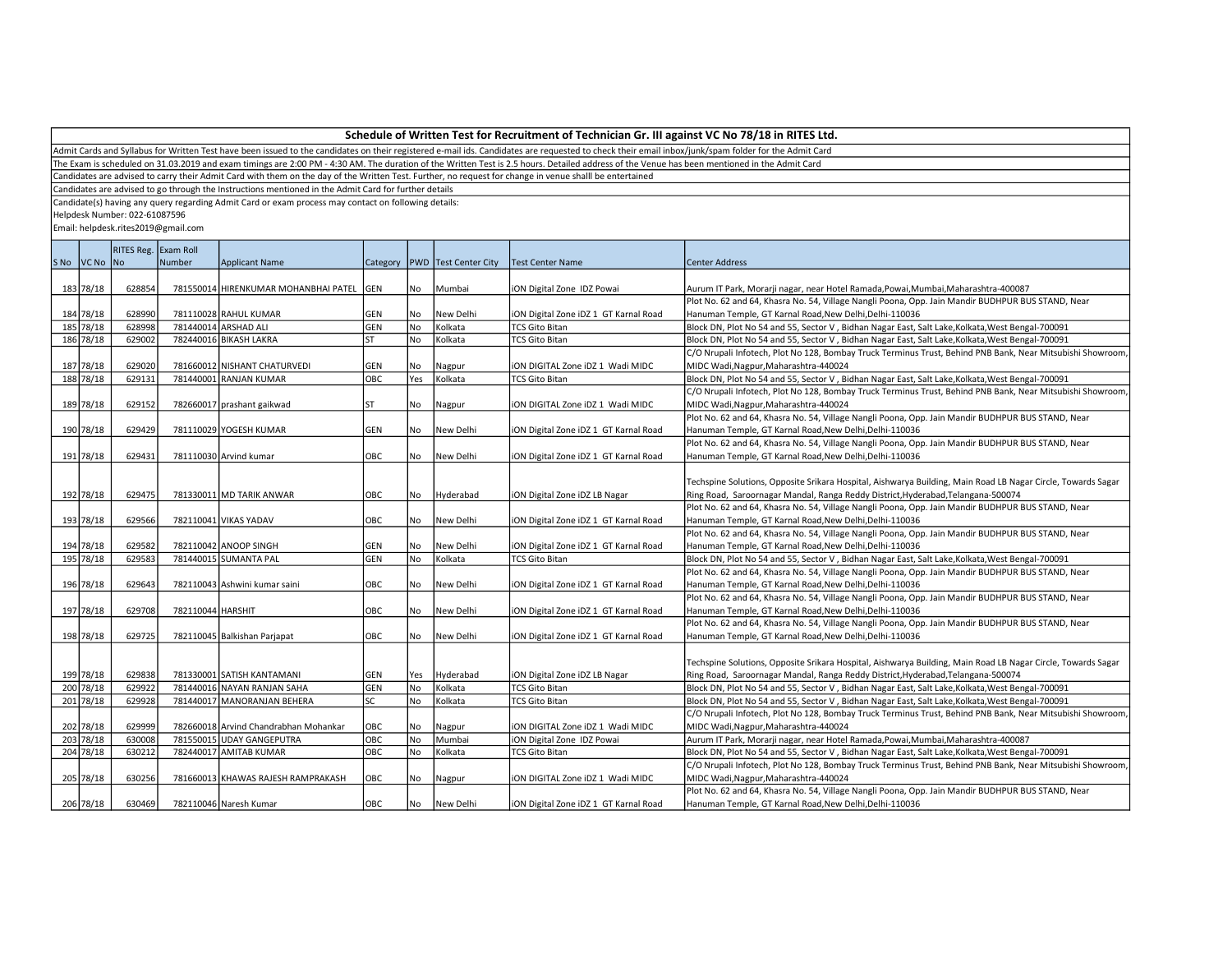Admit Cards and Syllabus for Written Test have been issued to the candidates on their registered e-mail ids. Candidates are requested to check their email inbox/junk/spam folder for the Admit Card

The Exam is scheduled on 31.03.2019 and exam timings are 2:00 PM - 4:30 AM. The duration of the Written Test is 2.5 hours. Detailed address of the Venue has been mentioned in the Admit Card

Candidates are advised to carry their Admit Card with them on the day of the Written Test. Further, no request for change in venue shalll be entertained

Candidates are advised to go through the Instructions mentioned in the Admit Card for further details

Candidate(s) having any query regarding Admit Card or exam process may contact on following details:

Helpdesk Number: 022-61087596

|      |           | RITES Reg. Exam Roll |                       |                                           |                |      |                         |                                       |                                                                                                              |  |  |
|------|-----------|----------------------|-----------------------|-------------------------------------------|----------------|------|-------------------------|---------------------------------------|--------------------------------------------------------------------------------------------------------------|--|--|
| S No | VC No No  |                      | Number                | Applicant Name                            | Category   PWD |      | <b>Test Center City</b> | <b>Test Center Name</b>               | Center Address                                                                                               |  |  |
|      | 207 78/18 | 630509               |                       | 781550016 priya udaybhan dahiwale         | lsc            | No   | Mumbai                  | iON Digital Zone IDZ Powai            | Aurum IT Park, Morarji nagar, near Hotel Ramada, Powai, Mumbai, Maharashtra-400087                           |  |  |
|      | 208 78/18 | 630561               |                       | 782550018 GONDHALE SHEKHAR RAMESH         | OBC            | No   | Mumbai                  | iON Digital Zone IDZ Powai            | Aurum IT Park, Morarji nagar, near Hotel Ramada, Powai, Mumbai, Maharashtra-400087                           |  |  |
|      |           |                      |                       |                                           |                |      |                         |                                       | Plot No. 62 and 64, Khasra No. 54, Village Nangli Poona, Opp. Jain Mandir BUDHPUR BUS STAND, Near            |  |  |
|      | 209 78/18 | 630566               |                       | 781110031 Hariom sharma                   | GEN            | l No | New Delhi               | iON Digital Zone iDZ 1 GT Karnal Road | Hanuman Temple, GT Karnal Road, New Delhi, Delhi-110036                                                      |  |  |
|      |           |                      |                       |                                           |                |      |                         |                                       | Dhanalakshmi College of Engineering, Dr.V.P.R.Nagar, Puducheri, Manimangalam Village, Sriperumpuder          |  |  |
|      | 210 78/18 | 630574               |                       | 782220011 Amanullah M                     | OBC            | No   | Chennai                 | iON Digital Zone iDZ Manimangalam     | Taluk, Chennai, Tamil Nadu-601301                                                                            |  |  |
|      |           |                      |                       |                                           |                |      |                         |                                       | Plot No. 62 and 64, Khasra No. 54, Village Nangli Poona, Opp. Jain Mandir BUDHPUR BUS STAND, Near            |  |  |
|      | 211 78/18 | 630833               | 782110003 Rakesh Lal  |                                           | lsc            | Yes  | New Delhi               | iON Digital Zone iDZ 1 GT Karnal Road | Hanuman Temple, GT Karnal Road, New Delhi, Delhi-110036                                                      |  |  |
|      |           |                      |                       |                                           |                |      |                         |                                       |                                                                                                              |  |  |
|      | 212 78/18 | 630855               |                       | 782550019 BADGUJAR RAVINDRA JAGANNATH OBC |                | No   | Mumbai                  | iON Digital Zone IDZ Powai            | Aurum IT Park, Morarji nagar, near Hotel Ramada, Powai, Mumbai, Maharashtra-400087                           |  |  |
|      |           |                      |                       |                                           |                |      |                         |                                       |                                                                                                              |  |  |
|      |           |                      |                       |                                           |                |      |                         |                                       | Techspine Solutions, Opposite Srikara Hospital, Aishwarya Building, Main Road LB Nagar Circle, Towards Sagar |  |  |
|      | 213 78/18 | 631030               |                       | 782330011 KONERU VINOD KUMAR              | OBC            | No   | Hyderabad               | iON Digital Zone iDZ LB Nagar         | Ring Road, Saroornagar Mandal, Ranga Reddy District, Hyderabad, Telangana-500074                             |  |  |
|      | 214 78/18 | 631092               |                       | 781440018 SUMAN DEBNATH                   | OBC            | No   | Kolkata                 | <b>TCS Gito Bitan</b>                 | Block DN, Plot No 54 and 55, Sector V, Bidhan Nagar East, Salt Lake, Kolkata, West Bengal-700091             |  |  |
|      | 215 78/18 | 631102               |                       | 782440018 SUJIT KUMAR SAHOO               | <b>GEN</b>     | No   | Kolkata                 | <b>TCS Gito Bitan</b>                 | Block DN, Plot No 54 and 55, Sector V, Bidhan Nagar East, Salt Lake, Kolkata, West Bengal-700091             |  |  |
|      | 216 78/18 | 631181               |                       | 781550017 vishal Nandkumar Patil          | OBC            | No   | Mumbai                  | iON Digital Zone IDZ Powai            | Aurum IT Park, Morarji nagar, near Hotel Ramada, Powai, Mumbai, Maharashtra-400087                           |  |  |
|      |           |                      |                       |                                           |                |      |                         |                                       | C/O Nrupali Infotech, Plot No 128, Bombay Truck Terminus Trust, Behind PNB Bank, Near Mitsubishi Showroom    |  |  |
|      | 217 78/18 | 631239               |                       | 782660019 JAYANT BABANRAO GAYAKEE         | OBC            | No   | Nagpur                  | ION DIGITAL Zone IDZ 1 Wadi MIDC      | MIDC Wadi, Nagpur, Maharashtra-440024                                                                        |  |  |
|      | 218 78/18 | 631289               |                       | 782550020 chandu maheshwari               | lsc            | No   | Mumbai                  | <b>ON Digital Zone IDZ Powai</b>      | Aurum IT Park, Morarji nagar, near Hotel Ramada, Powai, Mumbai, Maharashtra-400087                           |  |  |
|      | 219 78/18 | 631320               |                       | 782440019 SANTAN PRAJAPATI                | GEN            | l No | Kolkata                 | <b>TCS Gito Bitan</b>                 | Block DN, Plot No 54 and 55, Sector V, Bidhan Nagar East, Salt Lake, Kolkata, West Bengal-700091             |  |  |
|      |           |                      |                       |                                           |                |      |                         |                                       |                                                                                                              |  |  |
|      |           |                      |                       |                                           |                |      |                         |                                       | Techspine Solutions, Opposite Srikara Hospital, Aishwarya Building, Main Road LB Nagar Circle, Towards Sagar |  |  |
|      | 220 78/18 | 631418               |                       | 781330012 GOVINDU BALAKRISHNA             | OBC            | No   | Hyderabad               | iON Digital Zone iDZ LB Nagar         | Ring Road, Saroornagar Mandal, Ranga Reddy District, Hyderabad, Telangana-500074                             |  |  |
|      |           |                      |                       |                                           |                |      |                         |                                       | C/O Nrupali Infotech, Plot No 128, Bombay Truck Terminus Trust, Behind PNB Bank, Near Mitsubishi Showroom    |  |  |
|      | 221 78/18 | 631493               |                       | 782660020 Rajesh patel                    | OBC            | No   | Nagpur                  | ION DIGITAL Zone IDZ 1 Wadi MIDC      | MIDC Wadi, Nagpur, Maharashtra-440024                                                                        |  |  |
|      | 222 78/18 | 631527               | 782550021 sreejesh sr |                                           | ОВС            | No   | Mumbai                  | iON Digital Zone IDZ Powai            | Aurum IT Park, Morarji nagar, near Hotel Ramada, Powai, Mumbai, Maharashtra-400087                           |  |  |
|      |           |                      |                       |                                           |                |      |                         |                                       | Plot No. 62 and 64, Khasra No. 54, Village Nangli Poona, Opp. Jain Mandir BUDHPUR BUS STAND, Near            |  |  |
|      | 223 78/18 | 631537               | 781110032 DEEPAK      |                                           | OBC            | l No | New Delhi               | iON Digital Zone iDZ 1 GT Karnal Road | Hanuman Temple, GT Karnal Road, New Delhi, Delhi-110036                                                      |  |  |
|      |           |                      |                       |                                           |                |      |                         |                                       | Plot No. 62 and 64, Khasra No. 54, Village Nangli Poona, Opp. Jain Mandir BUDHPUR BUS STAND, Near            |  |  |
|      | 224 78/18 | 631682               | 782110047 suraj       |                                           | lsc            | No   | New Delhi               | iON Digital Zone iDZ 1 GT Karnal Road | Hanuman Temple, GT Karnal Road, New Delhi, Delhi-110036                                                      |  |  |
|      |           |                      |                       |                                           |                |      |                         |                                       | Plot No. 62 and 64, Khasra No. 54, Village Nangli Poona, Opp. Jain Mandir BUDHPUR BUS STAND, Near            |  |  |
|      | 225 78/18 | 631736               |                       | 781110033 Sachin singh                    | GEN            | No   | New Delhi               | iON Digital Zone iDZ 1 GT Karnal Road | Hanuman Temple, GT Karnal Road, New Delhi, Delhi-110036                                                      |  |  |
|      |           |                      |                       |                                           |                |      |                         |                                       | Dhanalakshmi College of Engineering, Dr.V.P.R.Nagar, Puducheri, Manimangalam Village, Sriperumpuder          |  |  |
|      | 226 78/18 | 632113               |                       | 781220012 Emmanuvel sunny                 | GEN            | No   | Chennai                 | iON Digital Zone iDZ Manimangalam     | Taluk, Chennai, Tamil Nadu-601301                                                                            |  |  |
|      |           |                      |                       |                                           |                |      |                         |                                       |                                                                                                              |  |  |
|      |           |                      |                       |                                           |                |      |                         |                                       | Techspine Solutions, Opposite Srikara Hospital, Aishwarya Building, Main Road LB Nagar Circle, Towards Sagar |  |  |
|      | 227 78/18 | 632137               |                       | 782330012 Kandikatla Raj Kumar            | OBC            | No   | Hyderabad               | iON Digital Zone iDZ LB Nagar         | Ring Road, Saroornagar Mandal, Ranga Reddy District, Hyderabad, Telangana-500074                             |  |  |
|      | 228 78/18 | 632373               |                       | 782440020 PRALAY BHATTACHARJEE            | GEN            | No   | Kolkata                 | <b>TCS Gito Bitan</b>                 | Block DN, Plot No 54 and 55, Sector V, Bidhan Nagar East, Salt Lake, Kolkata, West Bengal-700091             |  |  |
|      |           |                      |                       |                                           |                |      |                         |                                       | C/O Nrupali Infotech, Plot No 128, Bombay Truck Terminus Trust, Behind PNB Bank, Near Mitsubishi Showroom    |  |  |
|      | 229 78/18 | 632413               |                       | 782660021 DILIP KUMAR TIRKEY              | <b>ST</b>      | No   | Nagpur                  | ON DIGITAL Zone iDZ 1 Wadi MIDC       | MIDC Wadi, Nagpur, Maharashtra-440024                                                                        |  |  |
|      | 230 78/18 | 632424               |                       | 781550018 RAUT SEEMA SURESH               | lsc            | l No | Mumbai                  | <b>iON Digital Zone IDZ Powai</b>     | Aurum IT Park, Morarji nagar, near Hotel Ramada, Powai, Mumbai, Maharashtra-400087                           |  |  |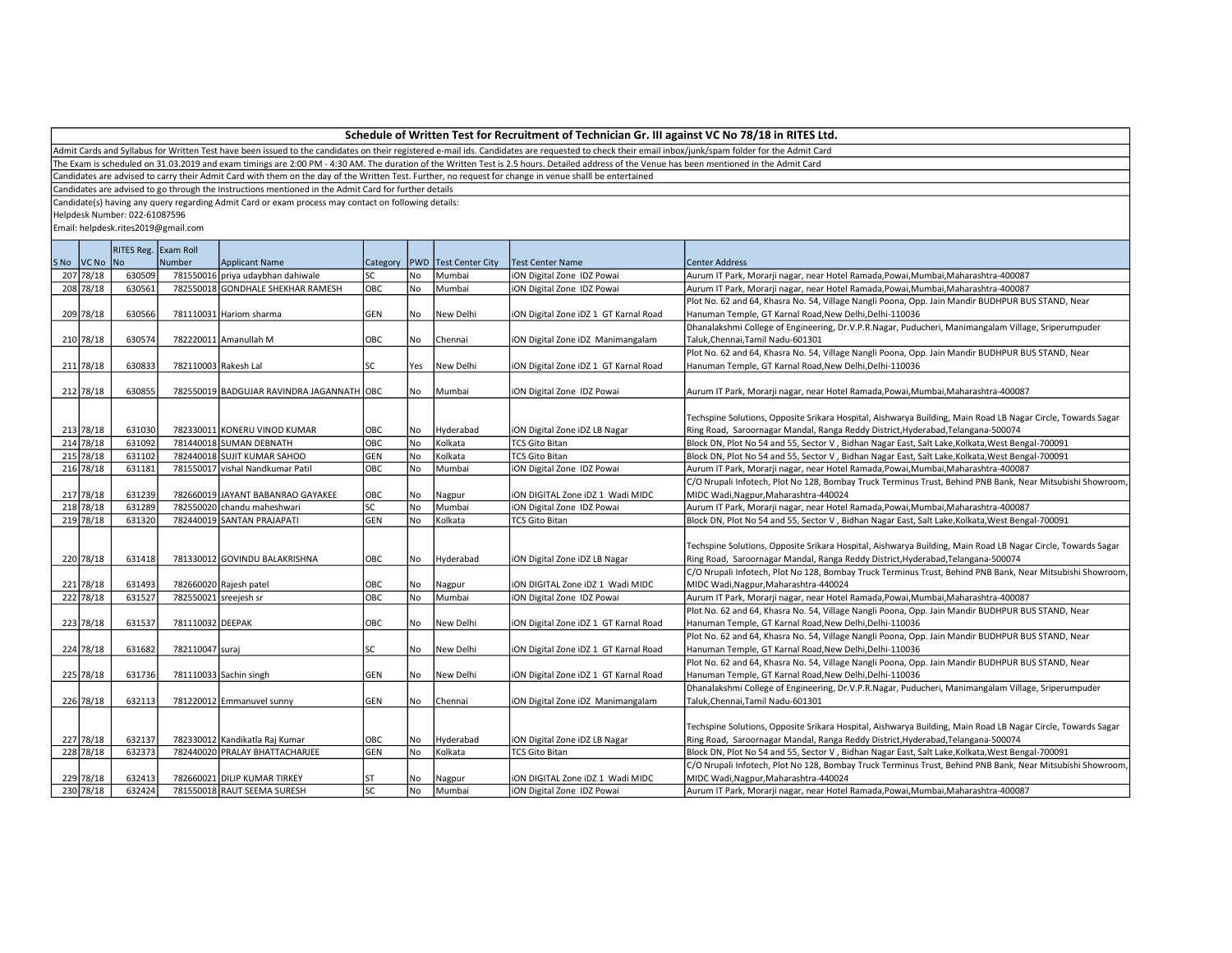Admit Cards and Syllabus for Written Test have been issued to the candidates on their registered e-mail ids. Candidates are requested to check their email inbox/junk/spam folder for the Admit Card

The Exam is scheduled on 31.03.2019 and exam timings are 2:00 PM - 4:30 AM. The duration of the Written Test is 2.5 hours. Detailed address of the Venue has been mentioned in the Admit Card

Candidates are advised to carry their Admit Card with them on the day of the Written Test. Further, no request for change in venue shalll be entertained

Candidates are advised to go through the Instructions mentioned in the Admit Card for further details

Candidate(s) having any query regarding Admit Card or exam process may contact on following details:

Helpdesk Number: 022-61087596

|             | RITES Reg. Exam Roll |                   |                                    |            |           |                                   |                                       |                                                                                                            |  |
|-------------|----------------------|-------------------|------------------------------------|------------|-----------|-----------------------------------|---------------------------------------|------------------------------------------------------------------------------------------------------------|--|
| SNo VCNo No |                      | Number            | <b>Applicant Name</b>              |            |           | Category   PWD   Test Center City | <b>Test Center Name</b>               | Center Address                                                                                             |  |
|             |                      |                   |                                    |            |           |                                   |                                       | Plot No. 62 and 64, Khasra No. 54, Village Nangli Poona, Opp. Jain Mandir BUDHPUR BUS STAND, Near          |  |
| 231 78/18   | 632456               |                   | 782110048 GUNJAN SINGH YADAV       | OBC        | No        | New Delhi                         | ION Digital Zone IDZ 1 GT Karnal Road | Hanuman Temple, GT Karnal Road, New Delhi, Delhi-110036                                                    |  |
|             |                      |                   |                                    |            |           |                                   |                                       | Plot No. 62 and 64, Khasra No. 54, Village Nangli Poona, Opp. Jain Mandir BUDHPUR BUS STAND, Near          |  |
| 232 78/18   | 632565               |                   | 782110049 Mohammad Arshad Ansari   | OBC        | <b>No</b> | New Delhi                         | ION Digital Zone IDZ 1 GT Karnal Road | Hanuman Temple, GT Karnal Road, New Delhi, Delhi-110036                                                    |  |
| 233 78/18   | 632627               |                   | 782550022 Ashish Singh             | OBC        | No        | Mumbai                            | ION Digital Zone IDZ Powai            | Aurum IT Park, Morarji nagar, near Hotel Ramada, Powai, Mumbai, Maharashtra-400087                         |  |
|             |                      |                   |                                    |            |           |                                   |                                       | Plot No. 62 and 64, Khasra No. 54, Village Nangli Poona, Opp. Jain Mandir BUDHPUR BUS STAND, Near          |  |
| 234 78/18   | 632770               |                   | 781110034 Devdutt kumar            | SC         | No        | New Delhi                         | ION Digital Zone IDZ 1 GT Karnal Road | Hanuman Temple, GT Karnal Road, New Delhi, Delhi-110036                                                    |  |
|             |                      |                   |                                    |            |           |                                   |                                       | Plot No. 62 and 64, Khasra No. 54, Village Nangli Poona, Opp. Jain Mandir BUDHPUR BUS STAND, Near          |  |
| 235 78/18   | 632800               |                   | 781110035 Prabhakar singh          | <b>GEN</b> | No        | New Delhi                         | ION Digital Zone IDZ 1 GT Karnal Road | Hanuman Temple, GT Karnal Road, New Delhi, Delhi-110036                                                    |  |
|             |                      |                   |                                    |            |           |                                   |                                       | Dhanalakshmi College of Engineering, Dr.V.P.R.Nagar, Puducheri, Manimangalam Village, Sriperumpuder        |  |
| 236 78/18   | 632835               |                   | 782220012 SUDARSON C               | SC         | No        | Chennai                           | iON Digital Zone iDZ Manimangalam     | Taluk, Chennai, Tamil Nadu-601301                                                                          |  |
| 237 78/18   | 632843               |                   | 781440019 Amar Nath Thander        | <b>GEN</b> | No.       | Kolkata                           | <b>TCS Gito Bitan</b>                 | Block DN, Plot No 54 and 55, Sector V, Bidhan Nagar East, Salt Lake, Kolkata, West Bengal-700091           |  |
|             |                      |                   |                                    |            |           |                                   |                                       | C/O Nrupali Infotech, Plot No 128, Bombay Truck Terminus Trust, Behind PNB Bank, Near Mitsubishi Showroom, |  |
| 238 78/18   | 632854               |                   | 782660022 GAVADE RAMESH SHRIKISAN  | GEN        | No        | Nagpur                            | iON DIGITAL Zone iDZ 1 Wadi MIDC      | MIDC Wadi, Nagpur, Maharashtra-440024                                                                      |  |
|             |                      |                   |                                    |            |           |                                   |                                       | Plot No. 62 and 64, Khasra No. 54, Village Nangli Poona, Opp. Jain Mandir BUDHPUR BUS STAND, Near          |  |
| 239 78/18   | 632855               |                   | 782110050 PARVEEN KUMAR            | GEN        | No        | New Delhi                         | ION Digital Zone IDZ 1 GT Karnal Road | Hanuman Temple, GT Karnal Road, New Delhi, Delhi-110036                                                    |  |
|             |                      |                   |                                    |            |           |                                   |                                       | Plot No. 62 and 64, Khasra No. 54, Village Nangli Poona, Opp. Jain Mandir BUDHPUR BUS STAND, Near          |  |
| 240 78/18   | 632875               |                   | 782110051 DHARM DEO CHAUHAN        | OBC        | No        | New Delhi                         | ION Digital Zone IDZ 1 GT Karnal Road | Hanuman Temple, GT Karnal Road, New Delhi, Delhi-110036                                                    |  |
|             |                      |                   |                                    |            |           |                                   |                                       | Plot No. 62 and 64, Khasra No. 54, Village Nangli Poona, Opp. Jain Mandir BUDHPUR BUS STAND, Near          |  |
| 241 78/18   | 632885               |                   | 782110052 Praveen Kumar            | lsc        | No        | New Delhi                         | ION Digital Zone IDZ 1 GT Karnal Road | Hanuman Temple, GT Karnal Road, New Delhi, Delhi-110036                                                    |  |
|             |                      |                   |                                    |            |           |                                   |                                       | C/O Nrupali Infotech, Plot No 128, Bombay Truck Terminus Trust, Behind PNB Bank, Near Mitsubishi Showroom, |  |
| 242 78/18   | 632940               |                   | 781660014 SATISH ANANDRAO KHANDARE | lsc        | No        | Nagpur                            | ION DIGITAL Zone IDZ 1 Wadi MIDC      | MIDC Wadi, Nagpur, Maharashtra-440024                                                                      |  |
|             |                      |                   |                                    |            |           |                                   |                                       | Plot No. 62 and 64, Khasra No. 54, Village Nangli Poona, Opp. Jain Mandir BUDHPUR BUS STAND, Near          |  |
| 243 78/18   | 632941               |                   | 782110053 MUKESH KUMAR             | GEN        | No        | New Delhi                         | ION Digital Zone IDZ 1 GT Karnal Road | Hanuman Temple, GT Karnal Road, New Delhi, Delhi-110036                                                    |  |
|             |                      |                   |                                    |            |           |                                   |                                       | Plot No. 62 and 64, Khasra No. 54, Village Nangli Poona, Opp. Jain Mandir BUDHPUR BUS STAND, Near          |  |
| 244 78/18   | 632955               |                   | 782110054 MD AFTAB ALAM            | GEN        | No        | New Delhi                         | ION Digital Zone IDZ 1 GT Karnal Road | Hanuman Temple, GT Karnal Road, New Delhi, Delhi-110036                                                    |  |
|             |                      |                   |                                    |            |           |                                   |                                       | Plot No. 62 and 64, Khasra No. 54, Village Nangli Poona, Opp. Jain Mandir BUDHPUR BUS STAND, Near          |  |
| 245 78/18   | 632993               |                   | 782110055 AKHILESH DWIVEDI         | <b>GEN</b> | No        | New Delhi                         | ION Digital Zone IDZ 1 GT Karnal Road | Hanuman Temple, GT Karnal Road, New Delhi, Delhi-110036                                                    |  |
| 246 78/18   | 633007               |                   | 782550023 VAIBHAV JAGANNATH BHOIR  | ОВС        | No        | Mumbai                            | ION Digital Zone IDZ Powai            | Aurum IT Park, Morarji nagar, near Hotel Ramada, Powai, Mumbai, Maharashtra-400087                         |  |
| 247 78/18   | 633071               |                   | 782550001 OMKAR SUNIL LANDAGE      | ОВС        | Yes       | Mumbai                            | ION Digital Zone IDZ Powai            | Aurum IT Park, Morarji nagar, near Hotel Ramada, Powai, Mumbai, Maharashtra-400087                         |  |
|             |                      |                   |                                    |            |           |                                   |                                       | C/O Nrupali Infotech, Plot No 128, Bombay Truck Terminus Trust, Behind PNB Bank, Near Mitsubishi Showroom, |  |
| 248 78/18   | 633092               |                   | 781660015 Kalpakuri kasiviswanath  | OBC        | No        | Nagpur                            | ION DIGITAL Zone IDZ 1 Wadi MIDC      | MIDC Wadi, Nagpur, Maharashtra-440024                                                                      |  |
| 249 78/18   | 633144               |                   | 781440020 Shaikh Iqubal Hapiz      | <b>GEN</b> | No        | Kolkata                           | <b>TCS Gito Bitan</b>                 | Block DN, Plot No 54 and 55, Sector V, Bidhan Nagar East, Salt Lake, Kolkata, West Bengal-700091           |  |
|             |                      |                   | KRISHCHIYAN VILSAN FARNADIS        |            |           |                                   |                                       |                                                                                                            |  |
| 250 78/18   | 633186               | 782550024 SINAPAN |                                    | GEN        | No        | Mumbai                            | ION Digital Zone IDZ Powai            | Aurum IT Park, Morarji nagar, near Hotel Ramada, Powai, Mumbai, Maharashtra-400087                         |  |
|             |                      |                   |                                    |            |           |                                   |                                       |                                                                                                            |  |
|             |                      |                   | GURUSHANT SHARANABASAPPA           |            |           |                                   |                                       |                                                                                                            |  |
| 251 78/18   | 633298               |                   | 782550025 SARASAMBI                | GEN        | No        | Mumbai                            | ION Digital Zone IDZ Powai            | Aurum IT Park, Morarji nagar, near Hotel Ramada, Powai, Mumbai, Maharashtra-400087                         |  |
|             |                      |                   |                                    |            |           |                                   |                                       | Dhanalakshmi College of Engineering, Dr.V.P.R.Nagar, Puducheri, Manimangalam Village, Sriperumpuder        |  |
| 252 78/18   | 633309               |                   | 782220013 Mohamad Aejas            | OBC        | No        | Chennai                           | ION Digital Zone IDZ Manimangalam     | Taluk, Chennai, Tamil Nadu-601301                                                                          |  |
|             |                      |                   |                                    |            |           |                                   |                                       | C/O Nrupali Infotech, Plot No 128, Bombay Truck Terminus Trust, Behind PNB Bank, Near Mitsubishi Showroom, |  |
| 253 78/18   | 633367               |                   | 782660023 AJAY KUMAR MOURYA        | Іовс       | No        |                                   |                                       | MIDC Wadi, Nagpur, Maharashtra-440024                                                                      |  |
|             |                      |                   |                                    |            |           | Nagpur                            | ION DIGITAL Zone IDZ 1 Wadi MIDC      |                                                                                                            |  |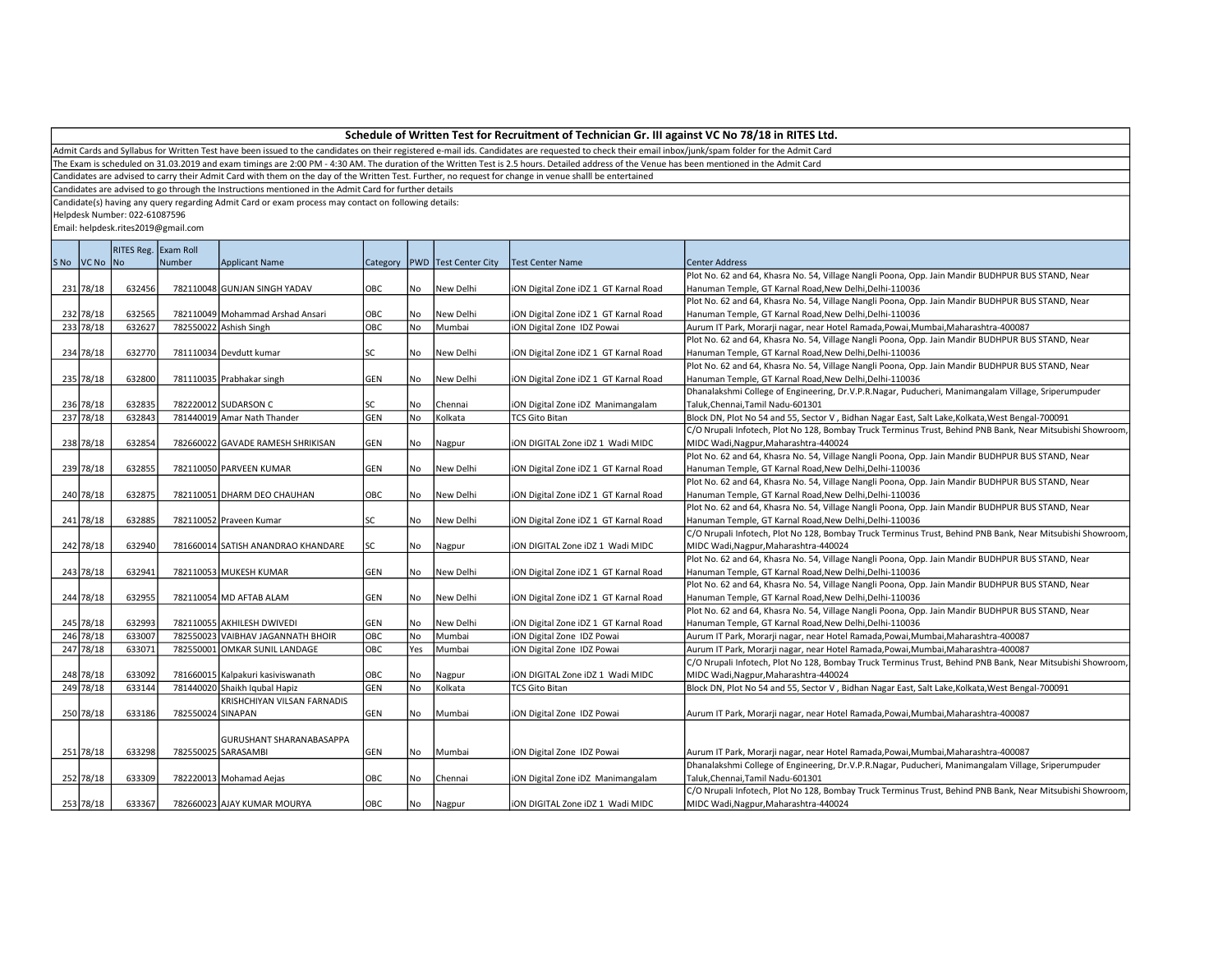|  | Schedule of Written Test for Recruitment of Technician Gr. III against VC No 78/18 in RITES Ltd. |  |  |  |
|--|--------------------------------------------------------------------------------------------------|--|--|--|
|--|--------------------------------------------------------------------------------------------------|--|--|--|

Admit Cards and Syllabus for Written Test have been issued to the candidates on their registered e-mail ids. Candidates are requested to check their email inbox/junk/spam folder for the Admit Card

The Exam is scheduled on 31.03.2019 and exam timings are 2:00 PM - 4:30 AM. The duration of the Written Test is 2.5 hours. Detailed address of the Venue has been mentioned in the Admit Card

Candidates are advised to carry their Admit Card with them on the day of the Written Test. Further, no request for change in venue shalll be entertained

Candidates are advised to go through the Instructions mentioned in the Admit Card for further details

Candidate(s) having any query regarding Admit Card or exam process may contact on following details:

Helpdesk Number: 022-61087596

|             |        | RITES Reg. Exam Roll |                                       |            |      |                                   |                                       |                                                                                                              |
|-------------|--------|----------------------|---------------------------------------|------------|------|-----------------------------------|---------------------------------------|--------------------------------------------------------------------------------------------------------------|
| SNo VCNo No |        | Number               | Applicant Name                        |            |      | Category   PWD   Test Center City | <b>Test Center Name</b>               | <b>Center Address</b>                                                                                        |
| 254 78/18   | 633472 |                      | 782550026 kamble mahadev chandrakant  | lsc        | l No | Mumbai                            | iON Digital Zone IDZ Powai            | Aurum IT Park, Morarji nagar, near Hotel Ramada, Powai, Mumbai, Maharashtra-400087                           |
|             |        |                      |                                       |            |      |                                   |                                       | Plot No. 62 and 64, Khasra No. 54, Village Nangli Poona, Opp. Jain Mandir BUDHPUR BUS STAND, Near            |
| 255 78/18   | 633487 |                      | 781110036 Rajesh kumar kumawat        | OBC        | No   | New Delhi                         | iON Digital Zone iDZ 1 GT Karnal Road | Hanuman Temple, GT Karnal Road, New Delhi, Delhi-110036                                                      |
| 256 78/18   | 633502 |                      | 782550027 Vijay Chaudhari             | Іовс       | l No | Mumbai                            | <b>ON Digital Zone IDZ Powai</b>      | Aurum IT Park, Morarji nagar, near Hotel Ramada, Powai, Mumbai, Maharashtra-400087                           |
|             |        |                      |                                       |            |      |                                   |                                       | Plot No. 62 and 64, Khasra No. 54, Village Nangli Poona, Opp. Jain Mandir BUDHPUR BUS STAND, Near            |
| 257 78/18   | 633609 |                      | 781110037 SHIVAM VERMA                | OBC        | No   | New Delhi                         | iON Digital Zone iDZ 1 GT Karnal Road | Hanuman Temple, GT Karnal Road, New Delhi, Delhi-110036                                                      |
|             |        |                      |                                       |            |      |                                   |                                       | Dhanalakshmi College of Engineering, Dr.V.P.R.Nagar, Puducheri, Manimangalam Village, Sriperumpuder          |
| 258 78/18   | 633674 |                      | 782220014 SHABIN K K                  | OBC        | No   | Chennai                           | iON Digital Zone iDZ Manimangalam     | Taluk, Chennai, Tamil Nadu-601301                                                                            |
|             |        |                      |                                       |            |      |                                   |                                       | Dhanalakshmi College of Engineering, Dr.V.P.R.Nagar, Puducheri, Manimangalam Village, Sriperumpuder          |
| 259 78/18   | 633716 |                      | 782220015 Chenchela suribabu          | lsc        | No   | Chennai                           | iON Digital Zone iDZ Manimangalam     | Taluk, Chennai, Tamil Nadu-601301                                                                            |
| 260 78/18   | 633793 |                      | 782440021 RAJU MOHISH                 | GEN        | l No | Kolkata                           | <b>TCS Gito Bitan</b>                 | Block DN, Plot No 54 and 55, Sector V, Bidhan Nagar East, Salt Lake, Kolkata, West Bengal-700091             |
|             |        |                      | PARMAR YOGESHKUMAR                    |            |      |                                   |                                       |                                                                                                              |
| 261 78/18   | 633801 |                      | 782550028 BALDEVBHAI                  | lsc        | No   | Mumbai                            | iON Digital Zone IDZ Powai            | Aurum IT Park, Morarji nagar, near Hotel Ramada, Powai, Mumbai, Maharashtra-400087                           |
|             |        |                      |                                       |            |      |                                   |                                       | Dhanalakshmi College of Engineering, Dr.V.P.R.Nagar, Puducheri, Manimangalam Village, Sriperumpuder          |
| 262 78/18   | 633908 |                      | 782220016 MAHESH KUMAR P M            | GEN        | No   | Chennai                           | iON Digital Zone iDZ Manimangalam     | Taluk, Chennai, Tamil Nadu-601301                                                                            |
| 263 78/18   | 633961 |                      | 782440022 ARUN KUMAR JENA             | GEN        | l No | Kolkata                           | <b>TCS Gito Bitan</b>                 | Block DN, Plot No 54 and 55, Sector V, Bidhan Nagar East, Salt Lake, Kolkata, West Bengal-700091             |
|             |        |                      |                                       |            |      |                                   |                                       | Plot No. 62 and 64, Khasra No. 54, Village Nangli Poona, Opp. Jain Mandir BUDHPUR BUS STAND, Near            |
| 264 78/18   | 633997 |                      | 782110056 Rahul mishra                | GEN        | No   | New Delhi                         | iON Digital Zone iDZ 1 GT Karnal Road | Hanuman Temple, GT Karnal Road, New Delhi, Delhi-110036                                                      |
|             |        |                      |                                       |            |      |                                   |                                       | Plot No. 62 and 64, Khasra No. 54, Village Nangli Poona, Opp. Jain Mandir BUDHPUR BUS STAND, Near            |
| 265 78/18   | 634017 | 782110057 OMPAL      |                                       | lsc        | No   | New Delhi                         | iON Digital Zone iDZ 1 GT Karnal Road | Hanuman Temple, GT Karnal Road, New Delhi, Delhi-110036                                                      |
|             |        |                      |                                       |            |      |                                   |                                       | C/O Nrupali Infotech, Plot No 128, Bombay Truck Terminus Trust, Behind PNB Bank, Near Mitsubishi Showroom    |
| 266 78/18   | 634049 |                      | 782660024 VIVEK VIJAY PATIL           | OBC        | No   | Nagpur                            | ION DIGITAL Zone IDZ 1 Wadi MIDC      | MIDC Wadi, Nagpur, Maharashtra-440024                                                                        |
|             |        |                      |                                       |            |      |                                   |                                       | Dhanalakshmi College of Engineering, Dr.V.P.R.Nagar, Puducheri, Manimangalam Village, Sriperumpuder          |
| 267 78/18   | 634172 |                      | 782220017 VINAYGAMURTHI               | OBC        | No   | Chennai                           | iON Digital Zone iDZ Manimangalam     | Taluk, Chennai, Tamil Nadu-601301                                                                            |
|             |        |                      |                                       |            |      |                                   |                                       | C/O Nrupali Infotech, Plot No 128, Bombay Truck Terminus Trust, Behind PNB Bank, Near Mitsubishi Showroom    |
| 268 78/18   | 634233 |                      | 781660016 Shivshankar Dattatray Pawar | GEN        | No   | Nagpur                            | ION DIGITAL Zone IDZ 1 Wadi MIDC      | MIDC Wadi, Nagpur, Maharashtra-440024                                                                        |
| 269 78/18   | 634360 |                      | 782550029 KAMBLE RAHUL SURESH         | lsc        | No   | Mumbai                            | ON Digital Zone IDZ Powai             | Aurum IT Park, Morarji nagar, near Hotel Ramada, Powai, Mumbai, Maharashtra-400087                           |
|             |        |                      |                                       |            |      |                                   |                                       | Plot No. 62 and 64, Khasra No. 54, Village Nangli Poona, Opp. Jain Mandir BUDHPUR BUS STAND, Near            |
| 270 78/18   | 634406 |                      | 782110058 HARKESH GURJAR              | OBC        | No   | New Delhi                         | ON Digital Zone iDZ 1 GT Karnal Road  | Hanuman Temple, GT Karnal Road, New Delhi, Delhi-110036                                                      |
| 271 78/18   | 634438 |                      | 781550019 kiran mahadeo savardekar    | <b>GEN</b> | No   | Mumbai                            | iON Digital Zone IDZ Powai            | Aurum IT Park, Morarji nagar, near Hotel Ramada, Powai, Mumbai, Maharashtra-400087                           |
| 272 78/18   | 634459 |                      | 782440023 SK ABBASUDDIN               | GEN        | No   | Kolkata                           | <b>TCS Gito Bitan</b>                 | Block DN, Plot No 54 and 55, Sector V, Bidhan Nagar East, Salt Lake, Kolkata, West Bengal-700091             |
|             |        |                      |                                       |            |      |                                   |                                       |                                                                                                              |
|             |        |                      |                                       |            |      |                                   |                                       | Techspine Solutions, Opposite Srikara Hospital, Aishwarya Building, Main Road LB Nagar Circle, Towards Sagar |
| 273 78/18   | 634461 |                      | 782330013 KISHORE KUMAR POTLURI       | <b>SC</b>  | No   | Hyderabad                         | iON Digital Zone iDZ LB Nagar         | Ring Road, Saroornagar Mandal, Ranga Reddy District, Hyderabad, Telangana-500074                             |
| 274 78/18   | 634543 |                      | 782550030 Bhaurao Suresh Gaikar       | GEN        | No   | Mumbai                            | iON Digital Zone IDZ Powai            | Aurum IT Park, Morarji nagar, near Hotel Ramada, Powai, Mumbai, Maharashtra-400087                           |
|             |        |                      |                                       |            |      |                                   |                                       | Dhanalakshmi College of Engineering, Dr.V.P.R.Nagar, Puducheri, Manimangalam Village, Sriperumpuder          |
| 275 78/18   | 634558 |                      | 782220018 Mariappan P                 | lsc        | No   | Chennai                           | iON Digital Zone iDZ Manimangalam     | Taluk, Chennai, Tamil Nadu-601301                                                                            |
|             |        |                      |                                       |            |      |                                   |                                       | Dhanalakshmi College of Engineering, Dr.V.P.R.Nagar, Puducheri, Manimangalam Village, Sriperumpuder          |
| 276 78/18   | 634559 |                      | 781220013 k venkateswarlu             | Іовс       | l No | Chennai                           | iON Digital Zone iDZ Manimangalam     | Taluk, Chennai, Tamil Nadu-601301                                                                            |
|             |        |                      |                                       |            |      |                                   |                                       |                                                                                                              |
|             |        |                      |                                       |            |      |                                   |                                       | Techspine Solutions, Opposite Srikara Hospital, Aishwarya Building, Main Road LB Nagar Circle, Towards Sagar |
| 277 78/18   | 634609 |                      | 781330013 SWAMIYAL G                  | Іовс       | No   | Hyderabad                         | iON Digital Zone iDZ LB Nagar         | Ring Road, Saroornagar Mandal, Ranga Reddy District, Hyderabad, Telangana-500074                             |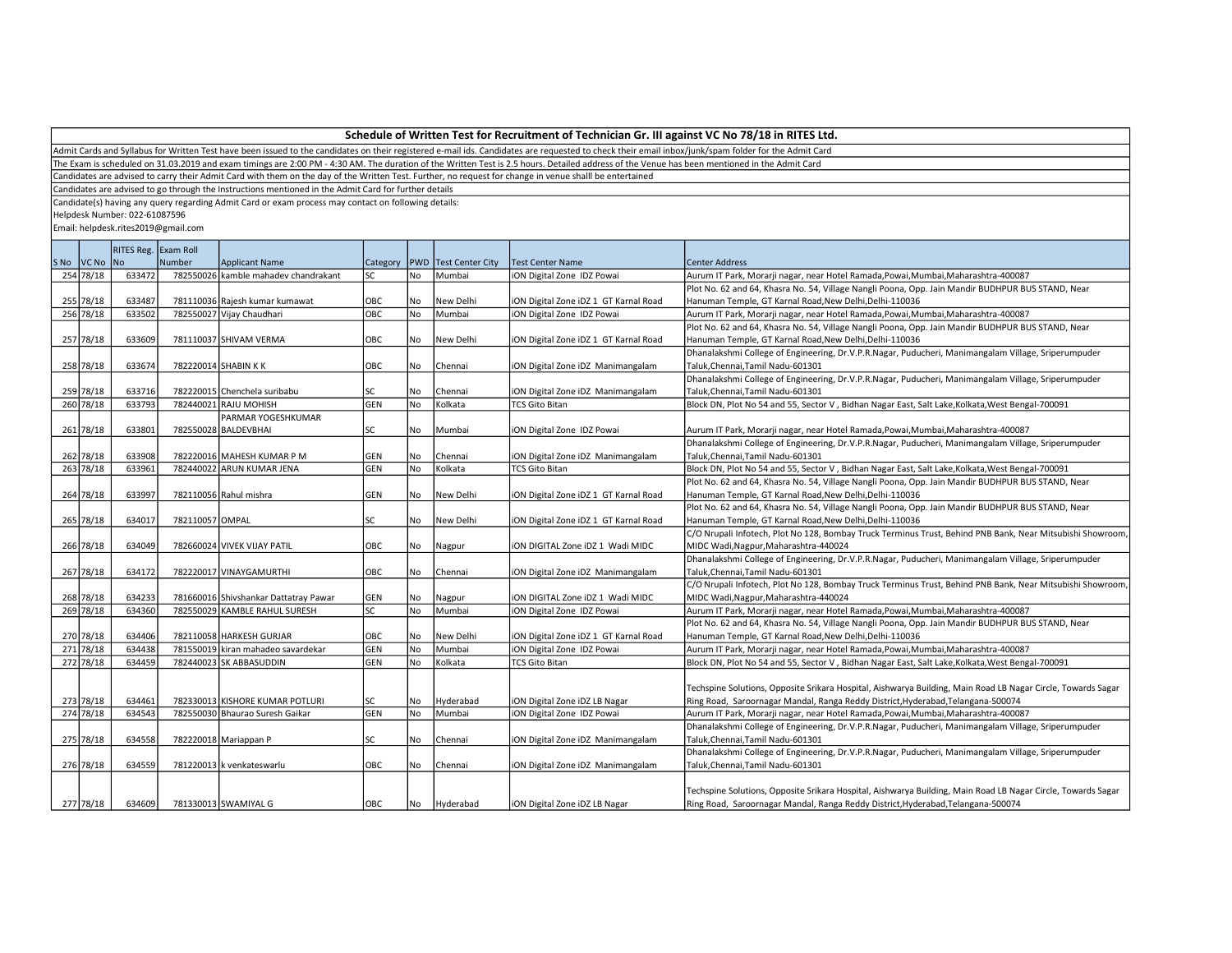Admit Cards and Syllabus for Written Test have been issued to the candidates on their registered e-mail ids. Candidates are requested to check their email inbox/junk/spam folder for the Admit Card

The Exam is scheduled on 31.03.2019 and exam timings are 2:00 PM - 4:30 AM. The duration of the Written Test is 2.5 hours. Detailed address of the Venue has been mentioned in the Admit Card

Candidates are advised to carry their Admit Card with them on the day of the Written Test. Further, no request for change in venue shalll be entertained

Candidates are advised to go through the Instructions mentioned in the Admit Card for further details

Candidate(s) having any query regarding Admit Card or exam process may contact on following details:

Helpdesk Number: 022-61087596

|             | RITES Reg. Exam Roll |                   |                                          |            |     |           |                                                      |                                                                                                              |
|-------------|----------------------|-------------------|------------------------------------------|------------|-----|-----------|------------------------------------------------------|--------------------------------------------------------------------------------------------------------------|
| SNo VCNo No |                      | Number            | <b>Applicant Name</b>                    |            |     |           | Category   PWD   Test Center City   Test Center Name | <b>Center Address</b>                                                                                        |
|             |                      |                   |                                          |            |     |           |                                                      | C/O Nrupali Infotech, Plot No 128, Bombay Truck Terminus Trust, Behind PNB Bank, Near Mitsubishi Showroom    |
| 278 78/18   | 634617               |                   | 782660025 NILESH SUNIL MESHRAM           | lsc        | No  | Nagpur    | ION DIGITAL Zone IDZ 1 Wadi MIDC                     | MIDC Wadi, Nagpur, Maharashtra-440024                                                                        |
|             |                      |                   |                                          |            |     |           |                                                      | Dhanalakshmi College of Engineering, Dr.V.P.R.Nagar, Puducheri, Manimangalam Village, Sriperumpuder          |
| 279 78/18   | 634660               |                   | 781220014 JEYAKUMAR. S                   | GEN        | No  | Chennai   | iON Digital Zone iDZ Manimangalam                    | Taluk, Chennai, Tamil Nadu-601301                                                                            |
|             |                      |                   |                                          |            |     |           |                                                      | Plot No. 62 and 64, Khasra No. 54, Village Nangli Poona, Opp. Jain Mandir BUDHPUR BUS STAND, Near            |
| 280 78/18   | 634690               |                   | 782110059 SANDEEP KUMAR                  | OBC        | No  | New Delhi | ION Digital Zone IDZ 1 GT Karnal Road                | Hanuman Temple, GT Karnal Road, New Delhi, Delhi-110036                                                      |
|             |                      |                   |                                          |            |     |           |                                                      | Plot No. 62 and 64, Khasra No. 54, Village Nangli Poona, Opp. Jain Mandir BUDHPUR BUS STAND, Near            |
| 281 78/18   | 634692               |                   | 781110038 Ram karan shrivas              | SC         | No  | New Delhi | iON Digital Zone iDZ 1 GT Karnal Road                | Hanuman Temple, GT Karnal Road, New Delhi, Delhi-110036                                                      |
|             |                      |                   |                                          |            |     |           |                                                      | Plot No. 62 and 64, Khasra No. 54, Village Nangli Poona, Opp. Jain Mandir BUDHPUR BUS STAND, Near            |
| 282 78/18   | 634694               |                   | 782110060 ANOJ KUMAR                     | OBC        | No  | New Delhi | iON Digital Zone iDZ 1 GT Karnal Road                | Hanuman Temple, GT Karnal Road, New Delhi, Delhi-110036                                                      |
|             |                      |                   |                                          |            |     |           |                                                      | Plot No. 62 and 64, Khasra No. 54, Village Nangli Poona, Opp. Jain Mandir BUDHPUR BUS STAND, Near            |
| 283 78/18   | 634709               |                   | 781110039 santosh kumar singh            | OBC        | No  | New Delhi | iON Digital Zone iDZ 1 GT Karnal Road                | Hanuman Temple, GT Karnal Road, New Delhi, Delhi-110036                                                      |
|             |                      |                   |                                          |            |     |           |                                                      | Plot No. 62 and 64, Khasra No. 54, Village Nangli Poona, Opp. Jain Mandir BUDHPUR BUS STAND, Near            |
| 284 78/18   | 634724               |                   | 781110040 SUNIL KUMAR YOGI               | OBC        | No  | New Delhi | ION Digital Zone IDZ 1 GT Karnal Road                | Hanuman Temple, GT Karnal Road, New Delhi, Delhi-110036                                                      |
| 285 78/18   | 634807               |                   | 782550031 ajay kisan gaygole             | SC         | No  | Mumbai    | iON Digital Zone IDZ Powai                           | Aurum IT Park, Morarji nagar, near Hotel Ramada, Powai, Mumbai, Maharashtra-400087                           |
|             |                      |                   |                                          |            |     |           |                                                      | Plot No. 62 and 64, Khasra No. 54, Village Nangli Poona, Opp. Jain Mandir BUDHPUR BUS STAND, Near            |
| 286 78/18   | 634845               |                   | 782110061 Naveen Kumar Verma             | OBC        | No  | New Delhi | ION Digital Zone IDZ 1 GT Karnal Road                | Hanuman Temple, GT Karnal Road, New Delhi, Delhi-110036                                                      |
|             |                      |                   |                                          |            |     |           |                                                      | Plot No. 62 and 64, Khasra No. 54, Village Nangli Poona, Opp. Jain Mandir BUDHPUR BUS STAND, Near            |
| 287 78/18   | 634902               |                   | 781110041 Shashi kant Pathak             | GEN        | No  | New Delhi | iON Digital Zone iDZ 1 GT Karnal Road                | Hanuman Temple, GT Karnal Road, New Delhi, Delhi-110036                                                      |
| 288 78/18   | 634918               |                   | 781550020 NITEEN SHANTARAM AHIRRAO       | OBC        | No  | Mumbai    | ION Digital Zone IDZ Powai                           | Aurum IT Park, Morarji nagar, near Hotel Ramada, Powai, Mumbai, Maharashtra-400087                           |
| 289 78/18   | 634958               |                   | 782440024 DHANANJOY DAHARI               | GEN        | No. | Kolkata   | <b>TCS Gito Bitan</b>                                | Block DN, Plot No 54 and 55, Sector V, Bidhan Nagar East, Salt Lake, Kolkata, West Bengal-700091             |
| 290 78/18   | 635026               |                   | 782550032 Swapnil Bhadekar               | <b>GEN</b> | No. | Mumbai    | ION Digital Zone IDZ Powai                           | Aurum IT Park, Morarji nagar, near Hotel Ramada, Powai, Mumbai, Maharashtra-400087                           |
|             |                      |                   |                                          |            |     |           |                                                      | C/O Nrupali Infotech, Plot No 128, Bombay Truck Terminus Trust, Behind PNB Bank, Near Mitsubishi Showroom    |
| 291 78/18   | 635232               |                   | 781660017 UMESH KUMAR PATEL              | GEN        | No  | Nagpur    | ION DIGITAL Zone IDZ 1 Wadi MIDC                     | MIDC Wadi, Nagpur, Maharashtra-440024                                                                        |
|             |                      |                   |                                          |            |     |           |                                                      | Plot No. 62 and 64, Khasra No. 54, Village Nangli Poona, Opp. Jain Mandir BUDHPUR BUS STAND, Near            |
| 292 78/18   | 635316               |                   | 782110062 AMARJEET SINGH                 | OBC        | No  | New Delhi | ION Digital Zone IDZ 1 GT Karnal Road                | Hanuman Temple, GT Karnal Road, New Delhi, Delhi-110036                                                      |
|             |                      |                   |                                          |            |     |           |                                                      | Dhanalakshmi College of Engineering, Dr.V.P.R.Nagar, Puducheri, Manimangalam Village, Sriperumpuder          |
| 293 78/18   | 635371               | 782220019 D KUMAR |                                          | GEN        | No  | Chennai   | iON Digital Zone iDZ Manimangalam                    | Taluk, Chennai, Tamil Nadu-601301                                                                            |
| 294 78/18   | 635421               |                   | 781550001 SHIVAKUMAR                     | SC         | Yes | Mumbai    | iON Digital Zone IDZ Powai                           | Aurum IT Park, Morarji nagar, near Hotel Ramada, Powai, Mumbai, Maharashtra-400087                           |
|             |                      |                   |                                          |            |     |           |                                                      | Dhanalakshmi College of Engineering, Dr.V.P.R.Nagar, Puducheri, Manimangalam Village, Sriperumpuder          |
| 295 78/18   | 635544               |                   | 781220015 Thamilmaran                    | SC         | No  | Chennai   | iON Digital Zone iDZ Manimangalam                    | Taluk, Chennai, Tamil Nadu-601301                                                                            |
|             |                      |                   |                                          |            |     |           |                                                      |                                                                                                              |
|             |                      |                   |                                          |            |     |           |                                                      | Techspine Solutions, Opposite Srikara Hospital, Aishwarya Building, Main Road LB Nagar Circle, Towards Sagar |
| 296 78/18   | 635550               | 782330014 K NANDU |                                          | SC         | No  | Hyderabad | iON Digital Zone iDZ LB Nagar                        | Ring Road, Saroornagar Mandal, Ranga Reddy District, Hyderabad, Telangana-500074                             |
|             |                      |                   |                                          |            |     |           |                                                      | Plot No. 62 and 64, Khasra No. 54, Village Nangli Poona, Opp. Jain Mandir BUDHPUR BUS STAND, Near            |
| 297 78/18   | 635676               |                   | 782110063 pavan kumar                    | GEN        | No. | New Delhi | iON Digital Zone iDZ 1 GT Karnal Road                | Hanuman Temple, GT Karnal Road, New Delhi, Delhi-110036                                                      |
|             |                      |                   |                                          |            |     |           |                                                      | C/O Nrupali Infotech, Plot No 128, Bombay Truck Terminus Trust, Behind PNB Bank, Near Mitsubishi Showroom    |
| 298 78/18   | 635697               |                   | 782660026 JAMBHULKAR SWAPNIL RAVINDRA SC |            | No  | Nagpur    | ION DIGITAL Zone IDZ 1 Wadi MIDC                     | MIDC Wadi, Nagpur, Maharashtra-440024                                                                        |
|             |                      |                   |                                          |            |     |           |                                                      | C/O Nrupali Infotech, Plot No 128, Bombay Truck Terminus Trust, Behind PNB Bank, Near Mitsubishi Showroom    |
| 299 78/18   | 635783               |                   | 781660018 RAKESH RAIKWAR                 | ST         | No  | Nagpur    | ION DIGITAL Zone IDZ 1 Wadi MIDC                     | MIDC Wadi, Nagpur, Maharashtra-440024                                                                        |
| 300 78/18   | 635798               |                   | 781550021 ABHISHEK BHATI                 | ОВС        | No. | Mumbai    | iON Digital Zone IDZ Powai                           | Aurum IT Park, Morarji nagar, near Hotel Ramada, Powai, Mumbai, Maharashtra-400087                           |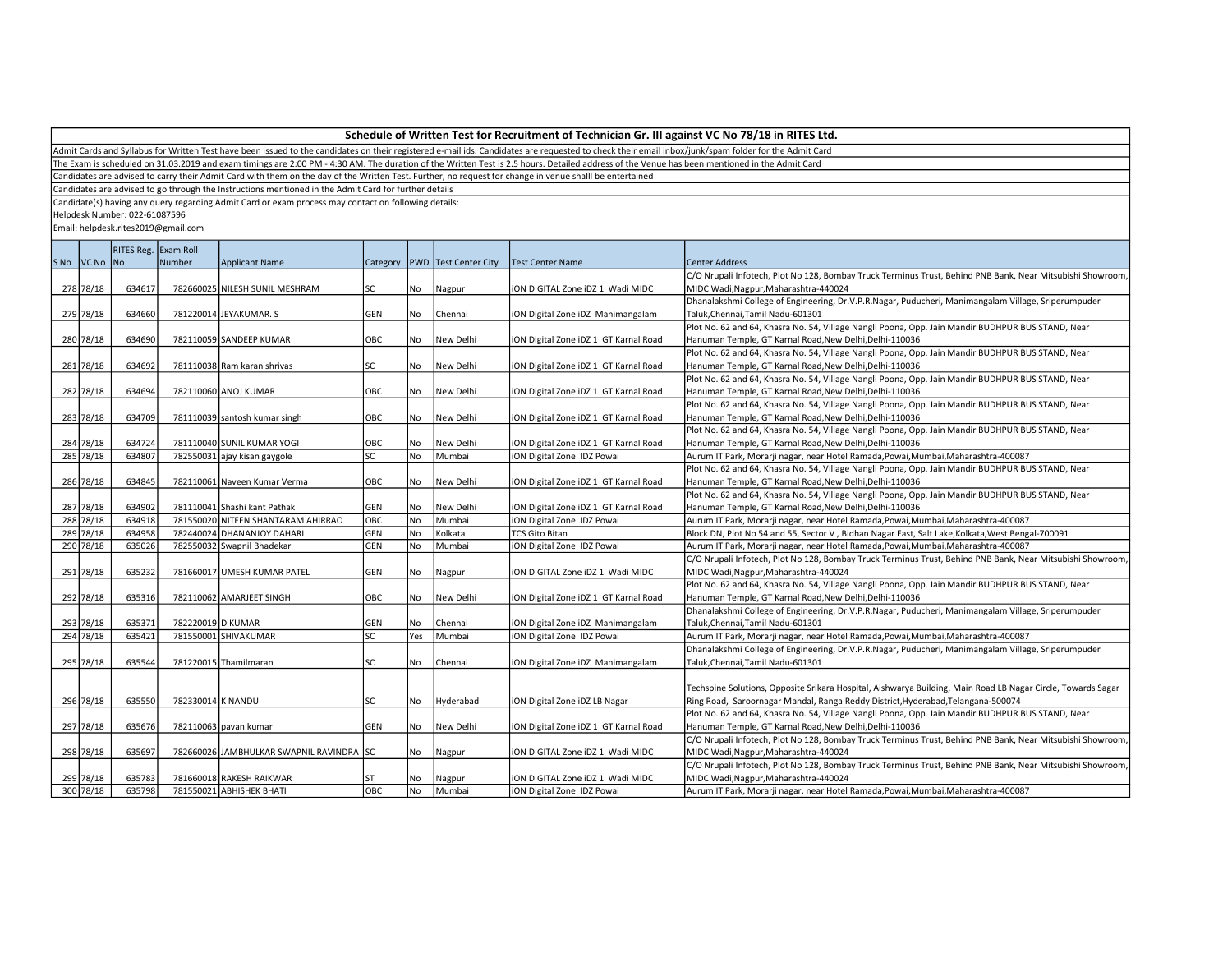Admit Cards and Syllabus for Written Test have been issued to the candidates on their registered e-mail ids. Candidates are requested to check their email inbox/junk/spam folder for the Admit Card

The Exam is scheduled on 31.03.2019 and exam timings are 2:00 PM - 4:30 AM. The duration of the Written Test is 2.5 hours. Detailed address of the Venue has been mentioned in the Admit Card

Candidates are advised to carry their Admit Card with them on the day of the Written Test. Further, no request for change in venue shalll be entertained

Candidates are advised to go through the Instructions mentioned in the Admit Card for further details

Candidate(s) having any query regarding Admit Card or exam process may contact on following details:

Helpdesk Number: 022-61087596

|             | RITES Reg. Exam Roll |                   |                                   |            |      |                                   |                                       |                                                                                                              |
|-------------|----------------------|-------------------|-----------------------------------|------------|------|-----------------------------------|---------------------------------------|--------------------------------------------------------------------------------------------------------------|
| SNo VCNo No |                      | Number            | <b>Applicant Name</b>             |            |      | Category   PWD   Test Center City | <b>Test Center Name</b>               | <b>Center Address</b>                                                                                        |
|             |                      |                   |                                   |            |      |                                   |                                       |                                                                                                              |
|             |                      |                   |                                   |            |      |                                   |                                       | Techspine Solutions, Opposite Srikara Hospital, Aishwarya Building, Main Road LB Nagar Circle, Towards Sagar |
| 301 78/18   | 635911               |                   | 782330015 D KODANDA RAMUDU        | lsc        | No   | Hyderabad                         | iON Digital Zone iDZ LB Nagar         | Ring Road, Saroornagar Mandal, Ranga Reddy District, Hyderabad, Telangana-500074                             |
|             |                      |                   |                                   |            |      |                                   |                                       |                                                                                                              |
|             |                      |                   |                                   |            |      |                                   |                                       | Techspine Solutions, Opposite Srikara Hospital, Aishwarya Building, Main Road LB Nagar Circle, Towards Sagar |
| 302 78/18   | 635967               |                   | 782330016 kuruva ramudu           | OBC        | No   | Hyderabad                         | iON Digital Zone iDZ LB Nagar         | Ring Road, Saroornagar Mandal, Ranga Reddy District, Hyderabad, Telangana-500074                             |
|             |                      |                   |                                   |            |      |                                   |                                       |                                                                                                              |
|             |                      |                   |                                   |            |      |                                   |                                       | Techspine Solutions, Opposite Srikara Hospital, Aishwarya Building, Main Road LB Nagar Circle, Towards Sagar |
| 303 78/18   | 635976               |                   | 781330014 V H CHAITANYA MEDURI    | GEN        | No   | Hyderabad                         | iON Digital Zone iDZ LB Nagar         | Ring Road, Saroornagar Mandal, Ranga Reddy District, Hyderabad, Telangana-500074                             |
| 304 78/18   | 635983               |                   | 782440025 RAJIB MANDAL            | GEN        | l No | Kolkata                           | <b>TCS Gito Bitan</b>                 | Block DN, Plot No 54 and 55, Sector V, Bidhan Nagar East, Salt Lake, Kolkata, West Bengal-700091             |
|             |                      |                   |                                   |            |      |                                   |                                       |                                                                                                              |
|             |                      |                   |                                   |            |      |                                   |                                       | Techspine Solutions, Opposite Srikara Hospital, Aishwarya Building, Main Road LB Nagar Circle, Towards Sagar |
| 305 78/18   | 635986               |                   | 781330015 TIRTHABASI MALLICK      | <b>GEN</b> | No   | Hyderabad                         | iON Digital Zone iDZ LB Nagar         | Ring Road, Saroornagar Mandal, Ranga Reddy District, Hyderabad, Telangana-500074                             |
| 306 78/18   | 635993               |                   | 782440026 VINOD KUMAR MISHRA      | <b>GEN</b> | No   | Kolkata                           | <b>TCS Gito Bitan</b>                 | Block DN, Plot No 54 and 55, Sector V, Bidhan Nagar East, Salt Lake, Kolkata, West Bengal-700091             |
|             |                      |                   |                                   |            |      |                                   |                                       | Plot No. 62 and 64, Khasra No. 54, Village Nangli Poona, Opp. Jain Mandir BUDHPUR BUS STAND, Near            |
| 307 78/18   | 636014               |                   | 781110042 SACHIN BHATIA           | <b>GEN</b> | l No | New Delhi                         | iON Digital Zone iDZ 1 GT Karnal Road | Hanuman Temple, GT Karnal Road, New Delhi, Delhi-110036                                                      |
|             |                      |                   |                                   |            |      |                                   |                                       | Plot No. 62 and 64, Khasra No. 54, Village Nangli Poona, Opp. Jain Mandir BUDHPUR BUS STAND, Near            |
| 308 78/18   | 636112               |                   | 781110043 Hari Prakash Sharma     | OBC        | No   | New Delhi                         | iON Digital Zone iDZ 1 GT Karnal Road | Hanuman Temple, GT Karnal Road, New Delhi, Delhi-110036                                                      |
|             |                      |                   |                                   |            |      |                                   |                                       | Plot No. 62 and 64, Khasra No. 54, Village Nangli Poona, Opp. Jain Mandir BUDHPUR BUS STAND, Near            |
| 309 78/18   | 636159               |                   | 782110064 Lucky Chauhan           | <b>GEN</b> | l No | New Delhi                         | iON Digital Zone iDZ 1 GT Karnal Road | Hanuman Temple, GT Karnal Road, New Delhi, Delhi-110036                                                      |
|             |                      |                   |                                   |            |      |                                   |                                       | Dhanalakshmi College of Engineering, Dr.V.P.R.Nagar, Puducheri, Manimangalam Village, Sriperumpuder          |
| 310 78/18   | 636209               |                   | 782220020 SHAMEERBABU             | OBC        | No   | Chennai                           | iON Digital Zone iDZ Manimangalam     | Taluk, Chennai, Tamil Nadu-601301                                                                            |
| 311 78/18   | 636308               |                   | 782440027 RABINDRA NATH SARKAR    | <b>SC</b>  | No   | Kolkata                           | <b>TCS Gito Bitan</b>                 | Block DN, Plot No 54 and 55, Sector V, Bidhan Nagar East, Salt Lake, Kolkata, West Bengal-700091             |
|             |                      |                   |                                   |            |      |                                   |                                       | Plot No. 62 and 64, Khasra No. 54, Village Nangli Poona, Opp. Jain Mandir BUDHPUR BUS STAND, Near            |
| 312 78/18   | 636377               |                   | 782110065 MAHENDRA KUMAWAT        | OBC        | l No | New Delhi                         | iON Digital Zone iDZ 1 GT Karnal Road | Hanuman Temple, GT Karnal Road, New Delhi, Delhi-110036                                                      |
|             |                      |                   |                                   |            |      |                                   |                                       | Plot No. 62 and 64, Khasra No. 54, Village Nangli Poona, Opp. Jain Mandir BUDHPUR BUS STAND, Near            |
| 313 78/18   | 636406               |                   | 781110003 DAYANAND                | lsc        | Yes  | New Delhi                         | iON Digital Zone iDZ 1 GT Karnal Road | Hanuman Temple, GT Karnal Road, New Delhi, Delhi-110036                                                      |
|             |                      |                   |                                   |            |      |                                   |                                       | Plot No. 62 and 64, Khasra No. 54, Village Nangli Poona, Opp. Jain Mandir BUDHPUR BUS STAND, Near            |
| 314 78/18   | 636491               |                   | 782110066 ROSHAN KUMAR            | GEN        | No   | New Delhi                         | iON Digital Zone iDZ 1 GT Karnal Road | Hanuman Temple, GT Karnal Road, New Delhi, Delhi-110036                                                      |
| 315 78/18   | 636498               |                   | 782550033 AMOL YASHWANT PURI      | <b>GEN</b> | No   | Mumbai                            | iON Digital Zone IDZ Powai            | Aurum IT Park, Morarji nagar, near Hotel Ramada, Powai, Mumbai, Maharashtra-400087                           |
|             |                      |                   |                                   |            |      |                                   |                                       | Plot No. 62 and 64, Khasra No. 54, Village Nangli Poona, Opp. Jain Mandir BUDHPUR BUS STAND, Near            |
| 316 78/18   | 636504               |                   | 782110067 SONU KUMAR              | <b>SC</b>  | No   | New Delhi                         | iON Digital Zone iDZ 1 GT Karnal Road | Hanuman Temple, GT Karnal Road, New Delhi, Delhi-110036                                                      |
|             |                      |                   | SRAVANKUMAR AMARNATH              |            |      |                                   |                                       |                                                                                                              |
| 317 78/18   | 636528               | 782550034 JAISWAR |                                   | SC         | l No | Mumbai                            | iON Digital Zone IDZ Powai            | Aurum IT Park, Morarji nagar, near Hotel Ramada, Powai, Mumbai, Maharashtra-400087                           |
| 318 78/18   | 636586               |                   | 781550022 GOMTESH DILIP SHIRDHONE | <b>GEN</b> | No   | Mumbai                            | iON Digital Zone IDZ Powai            | Aurum IT Park, Morarji nagar, near Hotel Ramada, Powai, Mumbai, Maharashtra-400087                           |
|             |                      |                   |                                   |            |      |                                   |                                       | Plot No. 62 and 64, Khasra No. 54, Village Nangli Poona, Opp. Jain Mandir BUDHPUR BUS STAND, Near            |
| 319 78/18   | 636642               |                   | 782110068 Sasi Bhusan Ojha        | GEN        | l No | New Delhi                         | iON Digital Zone iDZ 1 GT Karnal Road | Hanuman Temple, GT Karnal Road, New Delhi, Delhi-110036                                                      |
|             |                      |                   |                                   |            |      |                                   |                                       | Dhanalakshmi College of Engineering, Dr.V.P.R.Nagar, Puducheri, Manimangalam Village, Sriperumpuder          |
| 320 78/18   | 636665               |                   | 781220016 NITHIN M NAIR           | <b>GEN</b> |      |                                   |                                       |                                                                                                              |
|             |                      |                   |                                   |            | No   | Chennai                           | iON Digital Zone iDZ Manimangalam     | Taluk, Chennai, Tamil Nadu-601301                                                                            |
|             |                      |                   |                                   |            |      |                                   |                                       | Plot No. 62 and 64, Khasra No. 54, Village Nangli Poona, Opp. Jain Mandir BUDHPUR BUS STAND, Near            |
| 321 78/18   | 636759               |                   | 781110044 MANOJ KUMAR MEENA       | ST         | l No | New Delhi                         | iON Digital Zone iDZ 1 GT Karnal Road | Hanuman Temple, GT Karnal Road, New Delhi, Delhi-110036                                                      |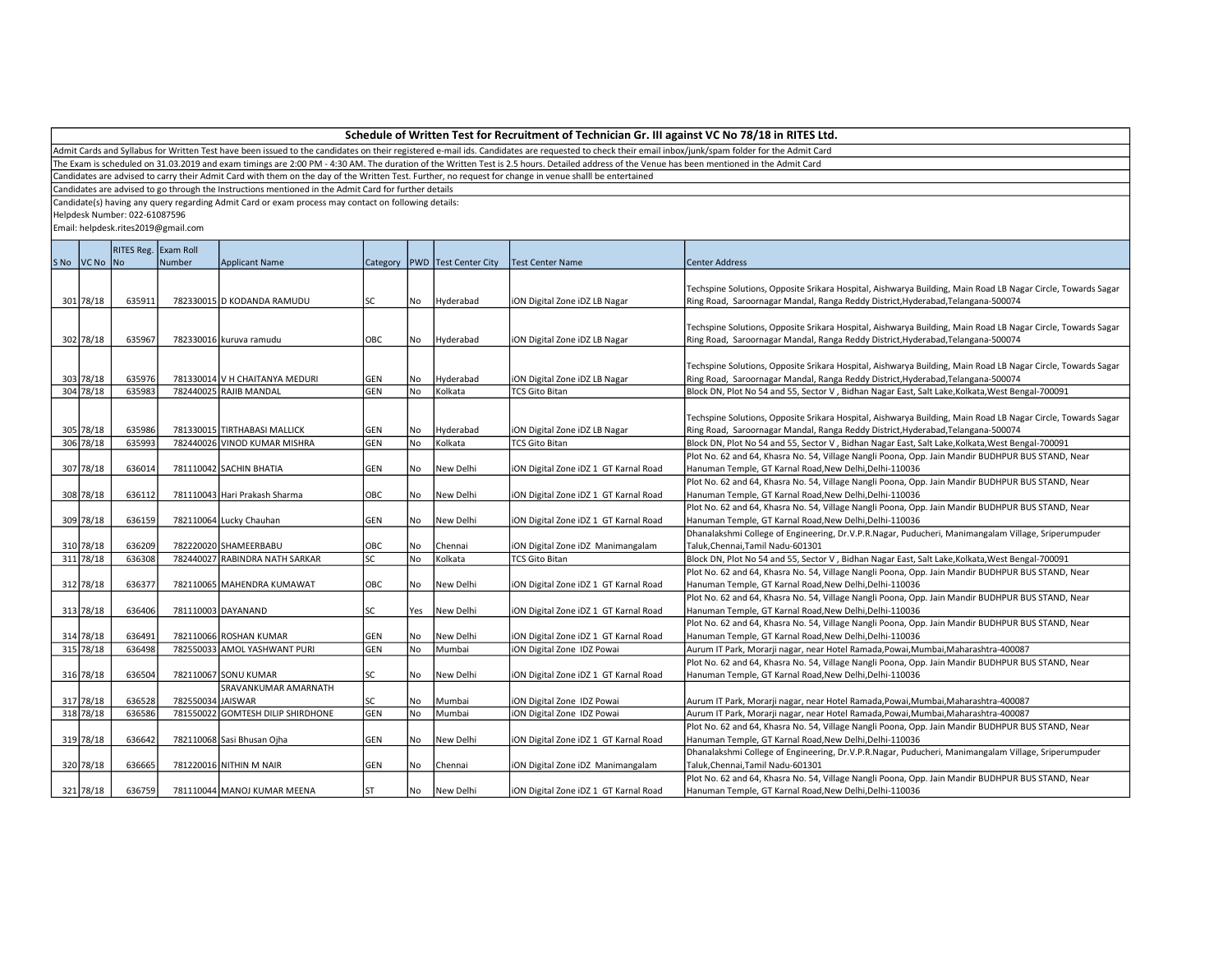Admit Cards and Syllabus for Written Test have been issued to the candidates on their registered e-mail ids. Candidates are requested to check their email inbox/junk/spam folder for the Admit Card

The Exam is scheduled on 31.03.2019 and exam timings are 2:00 PM - 4:30 AM. The duration of the Written Test is 2.5 hours. Detailed address of the Venue has been mentioned in the Admit Card

Candidates are advised to carry their Admit Card with them on the day of the Written Test. Further, no request for change in venue shalll be entertained

Candidates are advised to go through the Instructions mentioned in the Admit Card for further details

Candidate(s) having any query regarding Admit Card or exam process may contact on following details:

Helpdesk Number: 022-61087596

|             | RITES Reg. Exam Roll |                    |                                     |            |     |                                   |                                       |                                                                                                            |
|-------------|----------------------|--------------------|-------------------------------------|------------|-----|-----------------------------------|---------------------------------------|------------------------------------------------------------------------------------------------------------|
| SNo VCNo No |                      | Number             | <b>Applicant Name</b>               |            |     | Category   PWD   Test Center City | Test Center Name                      | <b>Center Address</b>                                                                                      |
|             |                      |                    |                                     |            |     |                                   |                                       | Plot No. 62 and 64, Khasra No. 54, Village Nangli Poona, Opp. Jain Mandir BUDHPUR BUS STAND, Near          |
| 322 78/18   | 636767               |                    | 782110069 sumit mishra              | <b>GEN</b> | No  | New Delhi                         | iON Digital Zone iDZ 1 GT Karnal Road | Hanuman Temple, GT Karnal Road, New Delhi, Delhi-110036                                                    |
| 323 78/18   | 636776               |                    | 782440028 ABHISHEK KUMAR            | OBC        | No  | Kolkata                           | <b>TCS Gito Bitan</b>                 | Block DN, Plot No 54 and 55, Sector V, Bidhan Nagar East, Salt Lake, Kolkata, West Bengal-700091           |
|             |                      |                    |                                     |            |     |                                   |                                       | Plot No. 62 and 64, Khasra No. 54, Village Nangli Poona, Opp. Jain Mandir BUDHPUR BUS STAND, Near          |
| 324 78/18   | 636835               |                    | 782110070 SANJIV KUMAR MISHRA       | <b>GEN</b> | No  | New Delhi                         | iON Digital Zone iDZ 1 GT Karnal Road | Hanuman Temple, GT Karnal Road, New Delhi, Delhi-110036                                                    |
|             |                      |                    |                                     |            |     |                                   |                                       | C/O Nrupali Infotech, Plot No 128, Bombay Truck Terminus Trust, Behind PNB Bank, Near Mitsubishi Showroom, |
| 325 78/18   | 636884               |                    | 782660027 MANOJ GAJANAN AAGRE       | OBC        | No  | Nagpur                            | iON DIGITAL Zone iDZ 1 Wadi MIDC      | MIDC Wadi, Nagpur, Maharashtra-440024                                                                      |
|             |                      |                    |                                     |            |     |                                   |                                       | C/O Nrupali Infotech, Plot No 128, Bombay Truck Terminus Trust, Behind PNB Bank, Near Mitsubishi Showroom, |
| 326 78/18   | 636909               |                    | 781660019 chavhan mayur motilal     | овс        | No  | Nagpur                            | ION DIGITAL Zone IDZ 1 Wadi MIDC      | MIDC Wadi, Nagpur, Maharashtra-440024                                                                      |
| 327 78/18   | 636973               |                    | 782440029 SK MANGARUL ISLAM         | OBC        | No  | Kolkata                           | <b>TCS Gito Bitan</b>                 | Block DN, Plot No 54 and 55, Sector V, Bidhan Nagar East, Salt Lake, Kolkata, West Bengal-700091           |
| 328 78/18   | 636979               |                    | 782550035 BHASKAR HIRAMAN KEKARE    | ST         | No  | Mumbai                            | iON Digital Zone IDZ Powai            | Aurum IT Park, Morarji nagar, near Hotel Ramada, Powai, Mumbai, Maharashtra-400087                         |
| 329 78/18   | 636981               |                    | 781440021 MADHU SUDAN MALLICK       | GEN        | No  | Kolkata                           | <b>TCS Gito Bitan</b>                 | Block DN, Plot No 54 and 55, Sector V, Bidhan Nagar East, Salt Lake, Kolkata, West Bengal-700091           |
|             |                      |                    |                                     |            |     |                                   |                                       | Plot No. 62 and 64, Khasra No. 54, Village Nangli Poona, Opp. Jain Mandir BUDHPUR BUS STAND, Near          |
| 330 78/18   | 637042               |                    | 782110071 MAHESH KUMAR MEENA        | ST         | No. | New Delhi                         | iON Digital Zone iDZ 1 GT Karnal Road | Hanuman Temple, GT Karnal Road, New Delhi, Delhi-110036                                                    |
| 331 78/18   | 637109               |                    | 781550023 AJIT KUMAR PRAJAPATI      | GEN        | No  | Mumbai                            | ON Digital Zone IDZ Powai             | Aurum IT Park, Morarji nagar, near Hotel Ramada, Powai, Mumbai, Maharashtra-400087                         |
|             |                      |                    |                                     |            |     |                                   |                                       |                                                                                                            |
| 332 78/18   | 637125               |                    | 782440030 KANDREGULA LOKASANKAR RAO | <b>SC</b>  | No  | Kolkata                           | <b>TCS Gito Bitan</b>                 | Block DN, Plot No 54 and 55, Sector V, Bidhan Nagar East, Salt Lake, Kolkata, West Bengal-700091           |
|             |                      |                    |                                     |            |     |                                   |                                       | Plot No. 62 and 64, Khasra No. 54, Village Nangli Poona, Opp. Jain Mandir BUDHPUR BUS STAND, Near          |
| 333 78/18   | 637219               |                    | 782110072 Dharmveer singh           | lsc        | No  | New Delhi                         | iON Digital Zone iDZ 1 GT Karnal Road | Hanuman Temple, GT Karnal Road, New Delhi, Delhi-110036                                                    |
| 334 78/18   | 637273               |                    | 781550024 Mangesh machchindra kale  | <b>SC</b>  | No  | Mumbai                            | iON Digital Zone IDZ Powai            | Aurum IT Park, Morarji nagar, near Hotel Ramada, Powai, Mumbai, Maharashtra-400087                         |
|             |                      |                    |                                     |            |     |                                   |                                       | Plot No. 62 and 64, Khasra No. 54, Village Nangli Poona, Opp. Jain Mandir BUDHPUR BUS STAND, Near          |
| 335 78/18   | 637308               |                    | 782110073 VIJAY TOMAR               | GEN        | No  | New Delhi                         | iON Digital Zone iDZ 1 GT Karnal Road | Hanuman Temple, GT Karnal Road, New Delhi, Delhi-110036                                                    |
| 336 78/18   | 637386               |                    | 781440022 LAXMIDHAR NAYAK           | GEN        | No  | Kolkata                           | <b>TCS Gito Bitan</b>                 | Block DN, Plot No 54 and 55, Sector V, Bidhan Nagar East, Salt Lake, Kolkata, West Bengal-700091           |
| 337 78/18   | 637395               |                    | 782550036 Koli Vinod Kumar          | OBC        | No  | Mumbai                            | iON Digital Zone IDZ Powai            | Aurum IT Park, Morarji nagar, near Hotel Ramada, Powai, Mumbai, Maharashtra-400087                         |
|             |                      |                    |                                     |            |     |                                   |                                       | Dhanalakshmi College of Engineering, Dr.V.P.R.Nagar, Puducheri, Manimangalam Village, Sriperumpuder        |
| 338 78/18   | 637427               | 782220021 Kannan S |                                     | OBC        | No  | Chennai                           | iON Digital Zone iDZ Manimangalam     | Taluk, Chennai, Tamil Nadu-601301                                                                          |
| 339 78/18   | 637450               |                    | 782440031 BAIJU KUMAR PRASAD        | OBC        | No  | Kolkata                           | <b>TCS Gito Bitan</b>                 | Block DN, Plot No 54 and 55, Sector V, Bidhan Nagar East, Salt Lake, Kolkata, West Bengal-700091           |
|             |                      |                    |                                     |            |     |                                   |                                       | Plot No. 62 and 64, Khasra No. 54, Village Nangli Poona, Opp. Jain Mandir BUDHPUR BUS STAND, Near          |
| 340 78/18   | 637463               |                    | 781110045 ASHOK KUMAR               | OBC        | No  | New Delhi                         | iON Digital Zone iDZ 1 GT Karnal Road | Hanuman Temple, GT Karnal Road, New Delhi, Delhi-110036                                                    |
| 341 78/18   | 637506               |                    | 782550037 PRASHANT VIJAY GAIKWAD    | GEN        | No  | Mumbai                            | iON Digital Zone IDZ Powai            | Aurum IT Park, Morarji nagar, near Hotel Ramada, Powai, Mumbai, Maharashtra-400087                         |
| 342 78/18   | 637520               |                    | 782440032 JEETENDRA KUMAR CHAURASI  | OBC        | No  | Kolkata                           | <b>TCS Gito Bitan</b>                 | Block DN, Plot No 54 and 55, Sector V, Bidhan Nagar East, Salt Lake, Kolkata, West Bengal-700091           |
| 343 78/18   | 637574               |                    | 781440023 SRINU VIYYAPU             | ОВС        | No  | Kolkata                           | <b>TCS Gito Bitan</b>                 | Block DN, Plot No 54 and 55, Sector V, Bidhan Nagar East, Salt Lake, Kolkata, West Bengal-700091           |
| 344 78/18   | 637603               |                    | 782440033 Rajesh Kumar Nayak        | GEN        | No  | Kolkata                           | <b>TCS Gito Bitan</b>                 | Block DN, Plot No 54 and 55, Sector V, Bidhan Nagar East, Salt Lake, Kolkata, West Bengal-700091           |
| 345 78/18   | 637606               |                    | 781440024 Sanjit Kumar Patra        | GEN        | No  | Kolkata                           | <b>TCS Gito Bitan</b>                 | Block DN, Plot No 54 and 55, Sector V, Bidhan Nagar East, Salt Lake, Kolkata, West Bengal-700091           |
| 346 78/18   | 637638               |                    | 781440002 ALLABOINA LOVA KUMAR      | овс        | Yes | Kolkata                           | <b>TCS Gito Bitan</b>                 | Block DN, Plot No 54 and 55, Sector V, Bidhan Nagar East, Salt Lake, Kolkata, West Bengal-700091           |
| 347 78/18   | 637673               |                    | 782550038 ASIM HARUN MANIYAR        | GEN        | No  | Mumbai                            | iON Digital Zone IDZ Powai            | Aurum IT Park, Morarji nagar, near Hotel Ramada, Powai, Mumbai, Maharashtra-400087                         |
| 348 78/18   | 637740               |                    | 782550039 GANESH SHANKAR GURAV      | OBC        | No  | Mumbai                            | iON Digital Zone IDZ Powai            | Aurum IT Park, Morarji nagar, near Hotel Ramada, Powai, Mumbai, Maharashtra-400087                         |
|             |                      |                    |                                     |            |     |                                   |                                       | Plot No. 62 and 64, Khasra No. 54, Village Nangli Poona, Opp. Jain Mandir BUDHPUR BUS STAND, Near          |
| 349 78/18   | 637752               |                    | 782110074 ZAKI UR REHMAN            | OBC        | No. | New Delhi                         | iON Digital Zone iDZ 1 GT Karnal Road | Hanuman Temple, GT Karnal Road, New Delhi, Delhi-110036                                                    |
| 350 78/18   | 637770               |                    | 781550025 Mahadev Bapuso Patil      | GEN        | No  | Mumbai                            | iON Digital Zone IDZ Powai            | Aurum IT Park, Morarji nagar, near Hotel Ramada, Powai, Mumbai, Maharashtra-400087                         |
|             |                      |                    |                                     |            |     |                                   |                                       | Plot No. 62 and 64, Khasra No. 54, Village Nangli Poona, Opp. Jain Mandir BUDHPUR BUS STAND, Near          |
| 351 78/18   | 637844               |                    | 782110075 PARDEEP SINGH             | OBC        | No. | New Delhi                         | iON Digital Zone iDZ 1 GT Karnal Road | Hanuman Temple, GT Karnal Road, New Delhi, Delhi-110036                                                    |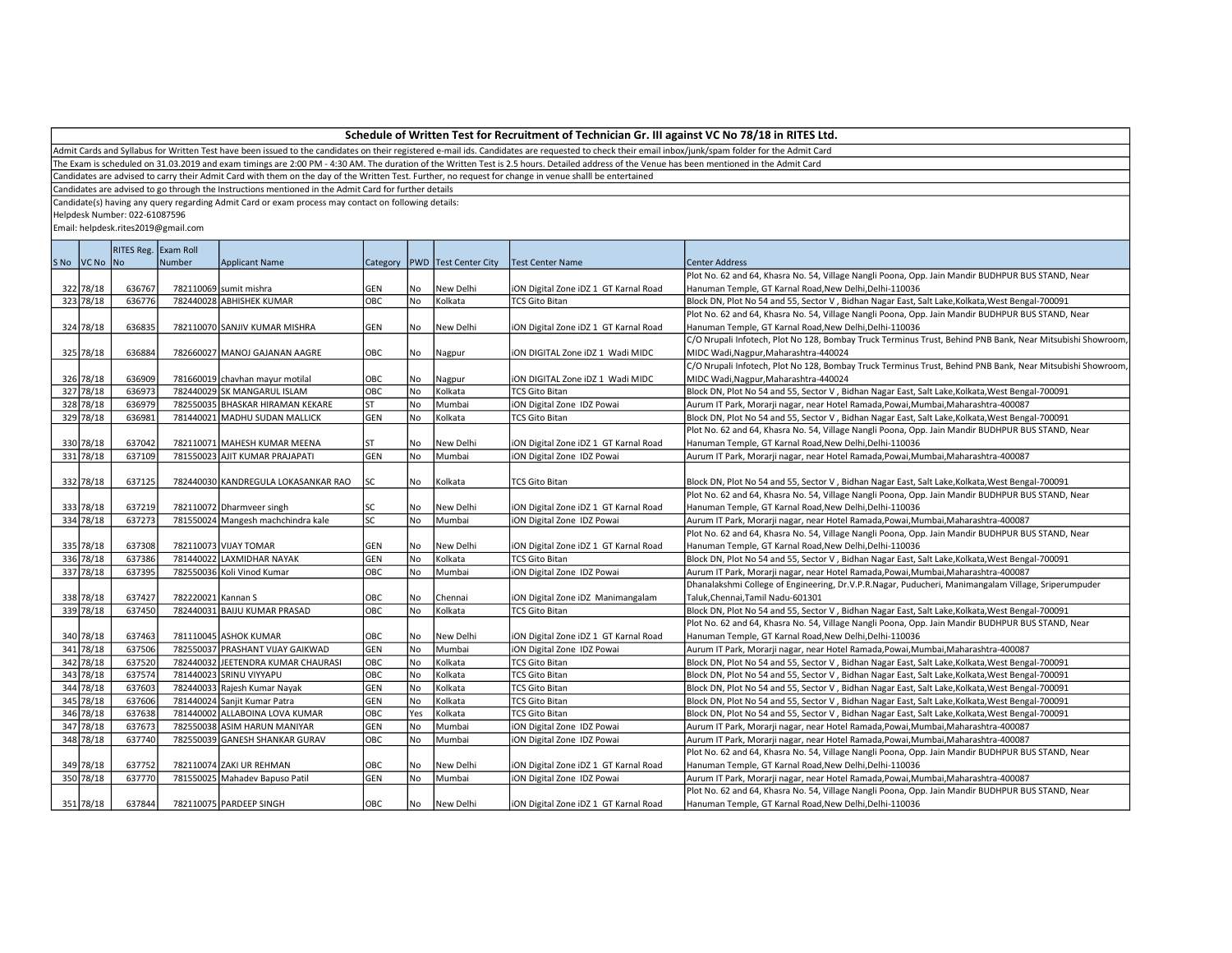Admit Cards and Syllabus for Written Test have been issued to the candidates on their registered e-mail ids. Candidates are requested to check their email inbox/junk/spam folder for the Admit Card

The Exam is scheduled on 31.03.2019 and exam timings are 2:00 PM - 4:30 AM. The duration of the Written Test is 2.5 hours. Detailed address of the Venue has been mentioned in the Admit Card

Candidates are advised to carry their Admit Card with them on the day of the Written Test. Further, no request for change in venue shalll be entertained

Candidates are advised to go through the Instructions mentioned in the Admit Card for further details

Candidate(s) having any query regarding Admit Card or exam process may contact on following details:

Helpdesk Number: 022-61087596

|             | RITES Reg. Exam Roll |                    |                                    |           |     |                                   |                                       |                                                                                                              |
|-------------|----------------------|--------------------|------------------------------------|-----------|-----|-----------------------------------|---------------------------------------|--------------------------------------------------------------------------------------------------------------|
| SNo VCNo No |                      | Number             | <b>Applicant Name</b>              |           |     | Category   PWD   Test Center City | Test Center Name                      | <b>Center Address</b>                                                                                        |
|             |                      |                    |                                    |           |     |                                   |                                       | Plot No. 62 and 64, Khasra No. 54, Village Nangli Poona, Opp. Jain Mandir BUDHPUR BUS STAND, Near            |
| 352 78/18   | 638095               |                    | 781110046 Naveen kumar meena       | ST        | No  | New Delhi                         | iON Digital Zone iDZ 1 GT Karnal Road | Hanuman Temple, GT Karnal Road, New Delhi, Delhi-110036                                                      |
|             |                      |                    |                                    |           |     |                                   |                                       |                                                                                                              |
| 353 78/18   | 638251               |                    | 782550040 SHAILENDRA BABURAO PAWAR | lsc       | No  | Mumbai                            | iON Digital Zone IDZ Powai            | Aurum IT Park, Morarji nagar, near Hotel Ramada, Powai, Mumbai, Maharashtra-400087                           |
| 354 78/18   | 638300               |                    | 782440034 BALARAM SAHOO            | GEN       | No  | Kolkata                           | <b>TCS Gito Bitan</b>                 | Block DN, Plot No 54 and 55, Sector V, Bidhan Nagar East, Salt Lake, Kolkata, West Bengal-700091             |
|             |                      |                    |                                    |           |     |                                   |                                       |                                                                                                              |
|             |                      |                    |                                    |           |     |                                   |                                       | Techspine Solutions, Opposite Srikara Hospital, Aishwarya Building, Main Road LB Nagar Circle, Towards Sagar |
| 355 78/18   | 638309               |                    | 782330017 JAKKA BALA MURALI        | OBC       | No  | Hyderabad                         | iON Digital Zone iDZ LB Nagar         | Ring Road, Saroornagar Mandal, Ranga Reddy District, Hyderabad, Telangana-500074                             |
|             |                      |                    |                                    |           |     |                                   |                                       | C/O Nrupali Infotech, Plot No 128, Bombay Truck Terminus Trust, Behind PNB Bank, Near Mitsubishi Showroom,   |
| 356 78/18   | 638319               |                    | 782660028 MALAY MITRA              | GEN       | No  | Nagpur                            | ION DIGITAL Zone IDZ 1 Wadi MIDC      | MIDC Wadi, Nagpur, Maharashtra-440024                                                                        |
| 357 78/18   | 638326               |                    | 781550026 SUNIL GULABRAO SHIRKE    | GEN       | No  | Mumbai                            | iON Digital Zone IDZ Powai            | Aurum IT Park, Morarji nagar, near Hotel Ramada, Powai, Mumbai, Maharashtra-400087                           |
|             |                      |                    |                                    |           |     |                                   |                                       | Dhanalakshmi College of Engineering, Dr.V.P.R.Nagar, Puducheri, Manimangalam Village, Sriperumpuder          |
| 358 78/18   | 638373               |                    | 781220017 NITHEESH N               | OBC       | No  | Chennai                           | iON Digital Zone iDZ Manimangalam     | Taluk, Chennai, Tamil Nadu-601301                                                                            |
|             |                      |                    |                                    |           |     |                                   |                                       | Dhanalakshmi College of Engineering, Dr.V.P.R.Nagar, Puducheri, Manimangalam Village, Sriperumpuder          |
| 359 78/18   | 638466               |                    | 782220022 K.RAJARAJAN              | OBC       | No  | Chennai                           | iON Digital Zone iDZ Manimangalam     | Taluk, Chennai, Tamil Nadu-601301                                                                            |
| 360 78/18   | 638638               |                    | 781440025 CHANDRIKA KUMAR          | OBC       | No  | Kolkata                           | <b>TCS Gito Bitan</b>                 | Block DN, Plot No 54 and 55, Sector V, Bidhan Nagar East, Salt Lake, Kolkata, West Bengal-700091             |
|             |                      |                    |                                    |           |     |                                   |                                       | Dhanalakshmi College of Engineering, Dr.V.P.R.Nagar, Puducheri, Manimangalam Village, Sriperumpuder          |
| 361 78/18   | 638642               |                    | 782220023 P KAMALAKANNAN           | <b>SC</b> | No  | Chennai                           | iON Digital Zone iDZ Manimangalam     | Taluk, Chennai, Tamil Nadu-601301                                                                            |
|             |                      |                    |                                    |           |     |                                   |                                       | Plot No. 62 and 64, Khasra No. 54, Village Nangli Poona, Opp. Jain Mandir BUDHPUR BUS STAND, Near            |
| 362 78/18   | 638661               |                    | 782110076 SHIV KUMAR               | lsc       | No  | New Delhi                         | iON Digital Zone iDZ 1 GT Karnal Road | Hanuman Temple, GT Karnal Road, New Delhi, Delhi-110036                                                      |
|             |                      |                    |                                    |           |     |                                   |                                       | Plot No. 62 and 64, Khasra No. 54, Village Nangli Poona, Opp. Jain Mandir BUDHPUR BUS STAND, Near            |
| 363 78/18   | 638690               |                    | 782110077 SHAILESH KUMAR           | lsc       | No. | New Delhi                         | iON Digital Zone iDZ 1 GT Karnal Road | Hanuman Temple, GT Karnal Road, New Delhi, Delhi-110036                                                      |
|             |                      |                    |                                    |           |     |                                   |                                       |                                                                                                              |
|             |                      |                    |                                    |           |     |                                   |                                       | Techspine Solutions, Opposite Srikara Hospital, Aishwarya Building, Main Road LB Nagar Circle, Towards Sagar |
| 364 78/18   | 638714               |                    | 782330018 MOHAMMED KHALIK          | GEN       | No  | Hyderabad                         | iON Digital Zone iDZ LB Nagar         | Ring Road, Saroornagar Mandal, Ranga Reddy District, Hyderabad, Telangana-500074                             |
|             |                      |                    |                                    |           |     |                                   |                                       | C/O Nrupali Infotech, Plot No 128, Bombay Truck Terminus Trust, Behind PNB Bank, Near Mitsubishi Showroom,   |
| 365 78/18   | 638721               |                    | 782660029 MUKESH BHIMSHANKAR WALDE | <b>SC</b> | No  | Nagpur                            | ION DIGITAL Zone IDZ 1 Wadi MIDC      | MIDC Wadi, Nagpur, Maharashtra-440024                                                                        |
|             |                      |                    |                                    |           |     |                                   |                                       | Dhanalakshmi College of Engineering, Dr.V.P.R.Nagar, Puducheri, Manimangalam Village, Sriperumpuder          |
| 366 78/18   | 638743               |                    | 781220018 C RAMACHANDRA SAGAR      | OBC       | No  | Chennai                           | iON Digital Zone iDZ Manimangalam     | Taluk, Chennai, Tamil Nadu-601301                                                                            |
|             |                      |                    |                                    |           |     |                                   |                                       |                                                                                                              |
|             |                      |                    |                                    |           |     |                                   |                                       | Techspine Solutions, Opposite Srikara Hospital, Aishwarya Building, Main Road LB Nagar Circle, Towards Sagar |
| 367 78/18   | 638794               |                    | 782330019 PANNERU PRAVEEN KUMAR    | OBC       | No  | Hyderabad                         | iON Digital Zone iDZ LB Nagar         | Ring Road, Saroornagar Mandal, Ranga Reddy District, Hyderabad, Telangana-500074                             |
|             |                      |                    |                                    |           |     |                                   |                                       | Dhanalakshmi College of Engineering, Dr.V.P.R.Nagar, Puducheri, Manimangalam Village, Sriperumpuder          |
| 368 78/18   | 638876               |                    | 782220024 SYAM KUMAR R G           | OBC       | No. | Chennai                           | iON Digital Zone iDZ Manimangalam     | Taluk, Chennai, Tamil Nadu-601301                                                                            |
|             |                      |                    |                                    |           |     |                                   |                                       | Dhanalakshmi College of Engineering, Dr.V.P.R.Nagar, Puducheri, Manimangalam Village, Sriperumpuder          |
| 369 78/18   | 638935               | 782220025 ARUN K   |                                    | <b>SC</b> | No  | Chennai                           | iON Digital Zone iDZ Manimangalam     | Taluk, Chennai, Tamil Nadu-601301                                                                            |
| 370 78/18   | 639030               |                    | 781440026 PAWAN KUMAR SAH          | ST        | No  | Kolkata                           | <b>TCS Gito Bitan</b>                 | Block DN, Plot No 54 and 55, Sector V, Bidhan Nagar East, Salt Lake, Kolkata, West Bengal-700091             |
|             |                      |                    |                                    |           |     |                                   |                                       | Dhanalakshmi College of Engineering, Dr.V.P.R.Nagar, Puducheri, Manimangalam Village, Sriperumpuder          |
| 371 78/18   | 639045               | 781220019 Arun R P |                                    | OBC       | No  | Chennai                           | iON Digital Zone iDZ Manimangalam     | Taluk, Chennai, Tamil Nadu-601301                                                                            |
|             |                      |                    |                                    |           |     |                                   |                                       | Plot No. 62 and 64, Khasra No. 54, Village Nangli Poona, Opp. Jain Mandir BUDHPUR BUS STAND, Near            |
| 372 78/18   | 639087               |                    | 781110047 RAMKESH MEENA            | ST        | No  | New Delhi                         | iON Digital Zone iDZ 1 GT Karnal Road | Hanuman Temple, GT Karnal Road, New Delhi, Delhi-110036                                                      |
| 373 78/18   | 639172               |                    | 782440035 HARI SHANKAR SINGH       | GEN       | No. | Kolkata                           | <b>TCS Gito Bitan</b>                 | Block DN, Plot No 54 and 55, Sector V, Bidhan Nagar East, Salt Lake, Kolkata, West Bengal-700091             |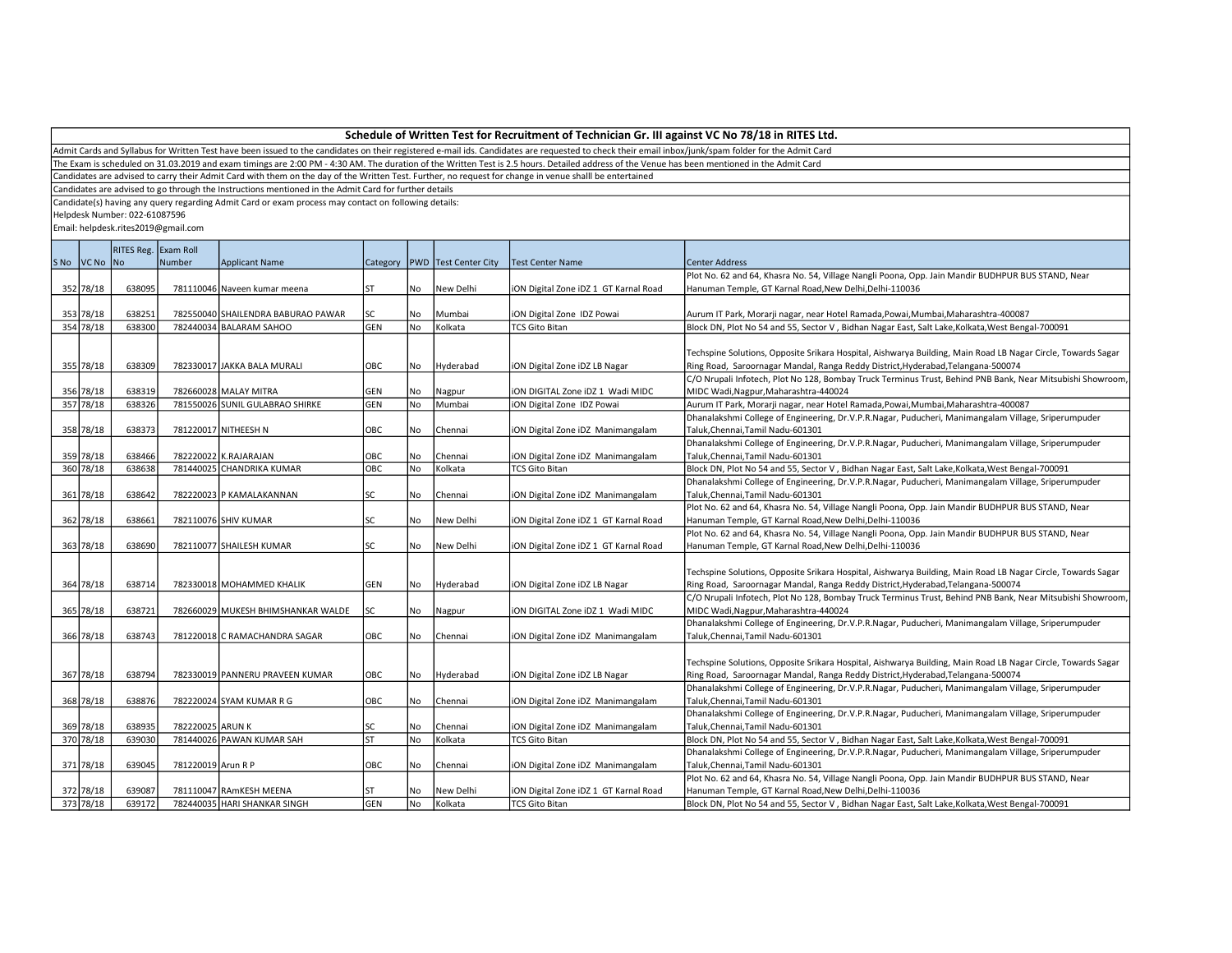Admit Cards and Syllabus for Written Test have been issued to the candidates on their registered e-mail ids. Candidates are requested to check their email inbox/junk/spam folder for the Admit Card

The Exam is scheduled on 31.03.2019 and exam timings are 2:00 PM - 4:30 AM. The duration of the Written Test is 2.5 hours. Detailed address of the Venue has been mentioned in the Admit Card

Candidates are advised to carry their Admit Card with them on the day of the Written Test. Further, no request for change in venue shalll be entertained

Candidates are advised to go through the Instructions mentioned in the Admit Card for further details

Candidate(s) having any query regarding Admit Card or exam process may contact on following details:

Helpdesk Number: 022-61087596

|            | RITES Reg. Exam Roll |                    |                                        |                |      |                         |                                       |                                                                                                              |
|------------|----------------------|--------------------|----------------------------------------|----------------|------|-------------------------|---------------------------------------|--------------------------------------------------------------------------------------------------------------|
| S No VC No | No                   | Number             | <b>Applicant Name</b>                  | Category   PWD |      | <b>Test Center City</b> | <b>Test Center Name</b>               | <b>Center Address</b>                                                                                        |
| 374 78/18  | 639179               |                    | 782440036 Dayanand Sharma              | OBC            | No   | Kolkata                 | <b>TCS Gito Bitan</b>                 | Block DN, Plot No 54 and 55, Sector V, Bidhan Nagar East, Salt Lake, Kolkata, West Bengal-700091             |
|            |                      |                    |                                        |                |      |                         |                                       | Plot No. 62 and 64, Khasra No. 54, Village Nangli Poona, Opp. Jain Mandir BUDHPUR BUS STAND, Near            |
| 375 78/18  | 639245               |                    | 782110078 PRAMOD KUMAR                 | OBC            | No   | New Delhi               | iON Digital Zone iDZ 1 GT Karnal Road | Hanuman Temple, GT Karnal Road, New Delhi, Delhi-110036                                                      |
| 376 78/18  | 639285               |                    | 782550041 PATIL SAMADHANA SHANKAR      | <b>OBC</b>     | l No | Mumbai                  | iON Digital Zone IDZ Powai            | Aurum IT Park, Morarji nagar, near Hotel Ramada, Powai, Mumbai, Maharashtra-400087                           |
| 377 78/18  | 639313               |                    | 782440037 ASIF EQUBAL                  | <b>GEN</b>     | l No | Kolkata                 | <b>TCS Gito Bitan</b>                 | Block DN, Plot No 54 and 55, Sector V, Bidhan Nagar East, Salt Lake, Kolkata, West Bengal-700091             |
|            |                      |                    |                                        |                |      |                         |                                       | Dhanalakshmi College of Engineering, Dr.V.P.R.Nagar, Puducheri, Manimangalam Village, Sriperumpuder          |
| 378 78/18  | 639431               |                    | 781220020 J.ALEX AMUDHAN               | OBC            | No   | Chennai                 | iON Digital Zone iDZ Manimangalam     | Taluk, Chennai, Tamil Nadu-601301                                                                            |
|            |                      |                    |                                        |                |      |                         |                                       | Plot No. 62 and 64, Khasra No. 54, Village Nangli Poona, Opp. Jain Mandir BUDHPUR BUS STAND, Near            |
| 379 78/18  | 639504               | 782110079 SURYALAL |                                        | OBC            | No   | New Delhi               | iON Digital Zone iDZ 1 GT Karnal Road | Hanuman Temple, GT Karnal Road, New Delhi, Delhi-110036                                                      |
| 380 78/18  | 639522               |                    | 782440038 RAJ KUMAR DAS                | <b>SC</b>      | No   | Kolkata                 | <b>TCS Gito Bitan</b>                 | Block DN, Plot No 54 and 55, Sector V, Bidhan Nagar East, Salt Lake, Kolkata, West Bengal-700091             |
|            |                      |                    |                                        |                |      |                         |                                       | Plot No. 62 and 64, Khasra No. 54, Village Nangli Poona, Opp. Jain Mandir BUDHPUR BUS STAND, Near            |
| 381 78/18  | 639677               |                    | 781110048 MANOJ KUMAR KASHYAP          | <b>SC</b>      | l No | New Delhi               | iON Digital Zone iDZ 1 GT Karnal Road | Hanuman Temple, GT Karnal Road, New Delhi, Delhi-110036                                                      |
| 382 78/18  | 639695               |                    | 782550042 KOLI VINODKUMAR AMARSINH     | GEN            | No   | Mumbai                  | iON Digital Zone IDZ Powai            | Aurum IT Park, Morarji nagar, near Hotel Ramada,Powai,Mumbai,Maharashtra-400087                              |
|            |                      |                    | RAVINDRA PRABHAKAR                     |                |      |                         |                                       | C/O Nrupali Infotech, Plot No 128, Bombay Truck Terminus Trust, Behind PNB Bank, Near Mitsubishi Showroom,   |
| 383 78/18  | 639704               |                    | 782660030 CHITMATWAR                   | OBC            | No   | Nagpur                  | ION DIGITAL Zone IDZ 1 Wadi MIDC      | MIDC Wadi, Nagpur, Maharashtra-440024                                                                        |
| 384 78/18  | 639731               |                    | 782550043 DALAVI ATUL NAMDEV           | ST             | No   | Mumbai                  | iON Digital Zone IDZ Powai            | Aurum IT Park, Morarji nagar, near Hotel Ramada, Powai, Mumbai, Maharashtra-400087                           |
|            |                      |                    |                                        |                |      |                         |                                       | Dhanalakshmi College of Engineering, Dr.V.P.R.Nagar, Puducheri, Manimangalam Village, Sriperumpuder          |
| 385 78/18  | 639747               |                    | 781220021 NARASHIMMAN                  | SC             | l No | Chennai                 | iON Digital Zone iDZ Manimangalam     | Taluk, Chennai, Tamil Nadu-601301                                                                            |
|            |                      |                    |                                        |                |      |                         |                                       | Dhanalakshmi College of Engineering, Dr.V.P.R.Nagar, Puducheri, Manimangalam Village, Sriperumpuder          |
| 386 78/18  | 639748               |                    | 781220022 PATAN KHAJA MUENUDDIN        | GEN            | No   | Chennai                 | iON Digital Zone iDZ Manimangalam     | Taluk, Chennai, Tamil Nadu-601301                                                                            |
|            |                      |                    |                                        |                |      |                         |                                       | C/O Nrupali Infotech, Plot No 128, Bombay Truck Terminus Trust, Behind PNB Bank, Near Mitsubishi Showroom,   |
| 387 78/18  | 639751               |                    | 782660031 AJAY HARIDAS INDURKAR        | lsc            | No   | Nagpur                  | ION DIGITAL Zone IDZ 1 Wadi MIDC      | MIDC Wadi, Nagpur, Maharashtra-440024                                                                        |
|            |                      |                    |                                        |                |      |                         |                                       | Plot No. 62 and 64, Khasra No. 54, Village Nangli Poona, Opp. Jain Mandir BUDHPUR BUS STAND, Near            |
| 388 78/18  | 639934               |                    | 782110080 altaf hussain                | GEN            | No   | New Delhi               | iON Digital Zone iDZ 1 GT Karnal Road | Hanuman Temple, GT Karnal Road, New Delhi, Delhi-110036                                                      |
|            |                      |                    |                                        |                |      |                         |                                       | Plot No. 62 and 64, Khasra No. 54, Village Nangli Poona, Opp. Jain Mandir BUDHPUR BUS STAND, Near            |
| 389 78/18  | 640019               |                    | 781110049 RAKESH KUMAR                 | OBC            | No   | New Delhi               | iON Digital Zone iDZ 1 GT Karnal Road | Hanuman Temple, GT Karnal Road, New Delhi, Delhi-110036                                                      |
|            |                      |                    |                                        |                |      |                         |                                       |                                                                                                              |
|            |                      |                    |                                        |                |      |                         |                                       | Techspine Solutions, Opposite Srikara Hospital, Aishwarya Building, Main Road LB Nagar Circle, Towards Sagar |
| 390 78/18  | 640068               |                    | 782330020 VAMPUGALLA YASWANTH KUMAR SC |                | l No | Hyderabad               | iON Digital Zone iDZ LB Nagar         | Ring Road, Saroornagar Mandal, Ranga Reddy District, Hyderabad, Telangana-500074                             |
|            |                      |                    |                                        |                |      |                         |                                       |                                                                                                              |
| 391 78/18  | 640122               |                    | 782550044 DARSHAN GOPAL NANDWALKAR     | OBC            | No   | Mumbai                  | iON Digital Zone IDZ Powai            | Aurum IT Park, Morarji nagar, near Hotel Ramada, Powai, Mumbai, Maharashtra-400087                           |
|            |                      |                    |                                        |                |      |                         |                                       | Plot No. 62 and 64, Khasra No. 54, Village Nangli Poona, Opp. Jain Mandir BUDHPUR BUS STAND, Near            |
| 392 78/18  | 640159               |                    | 781110050 TIPU SULTAN MIRZA            | GEN            | No   | New Delhi               | iON Digital Zone iDZ 1 GT Karnal Road | Hanuman Temple, GT Karnal Road, New Delhi, Delhi-110036                                                      |
|            |                      |                    |                                        |                |      |                         |                                       | Plot No. 62 and 64, Khasra No. 54, Village Nangli Poona, Opp. Jain Mandir BUDHPUR BUS STAND, Near            |
| 393 78/18  | 640161               | 782110081 Desh Raj |                                        | OBC            | No   | New Delhi               | iON Digital Zone iDZ 1 GT Karnal Road | Hanuman Temple, GT Karnal Road, New Delhi, Delhi-110036                                                      |
|            |                      |                    |                                        |                |      |                         |                                       | Dhanalakshmi College of Engineering, Dr.V.P.R.Nagar, Puducheri, Manimangalam Village, Sriperumpuder          |
| 394 78/18  | 640179               |                    | 782220026 MANU MALIAKKAL               | GEN            | No   | Chennai                 | iON Digital Zone iDZ Manimangalam     | Taluk, Chennai, Tamil Nadu-601301                                                                            |
|            |                      |                    |                                        |                |      |                         |                                       | C/O Nrupali Infotech, Plot No 128, Bombay Truck Terminus Trust, Behind PNB Bank, Near Mitsubishi Showroom,   |
| 395 78/18  | 640184               |                    | 782660032 RAVI KUMAR HARNE             | OBC            | No   | Nagpur                  | ION DIGITAL Zone IDZ 1 Wadi MIDC      | MIDC Wadi, Nagpur, Maharashtra-440024                                                                        |
|            |                      |                    |                                        |                |      |                         |                                       | Dhanalakshmi College of Engineering, Dr.V.P.R.Nagar, Puducheri, Manimangalam Village, Sriperumpuder          |
| 396 78/18  | 640187               |                    | 781220023 KRISHNADAS M G               | GEN            | l No | Chennai                 | iON Digital Zone iDZ Manimangalam     | Taluk, Chennai, Tamil Nadu-601301                                                                            |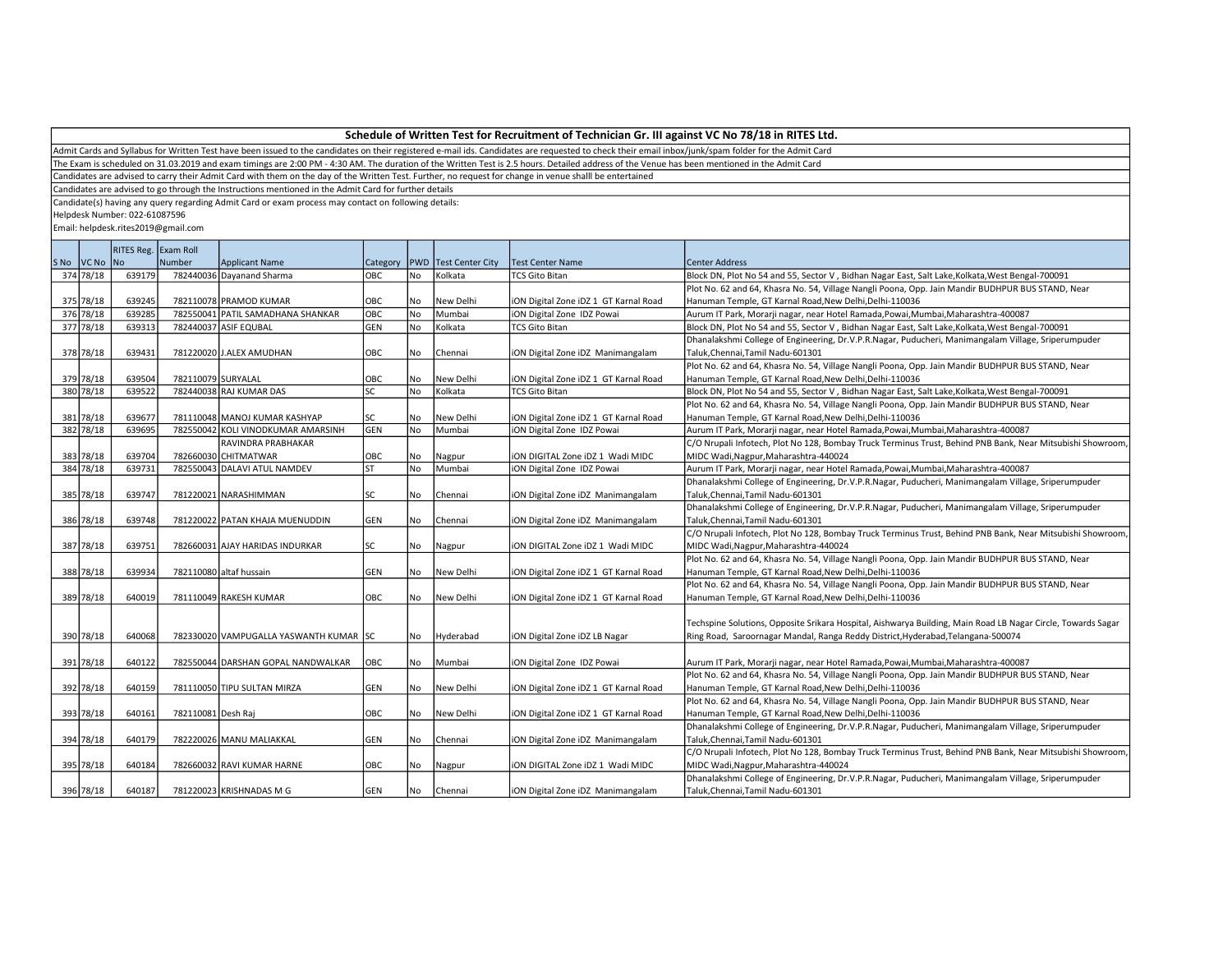Admit Cards and Syllabus for Written Test have been issued to the candidates on their registered e-mail ids. Candidates are requested to check their email inbox/junk/spam folder for the Admit Card

The Exam is scheduled on 31.03.2019 and exam timings are 2:00 PM - 4:30 AM. The duration of the Written Test is 2.5 hours. Detailed address of the Venue has been mentioned in the Admit Card

Candidates are advised to carry their Admit Card with them on the day of the Written Test. Further, no request for change in venue shalll be entertained

Candidates are advised to go through the Instructions mentioned in the Admit Card for further details

Candidate(s) having any query regarding Admit Card or exam process may contact on following details:

Helpdesk Number: 022-61087596

|             | RITES Reg. Exam Roll |                   |                                  |           |           |                               |                                       |                                                                                                              |
|-------------|----------------------|-------------------|----------------------------------|-----------|-----------|-------------------------------|---------------------------------------|--------------------------------------------------------------------------------------------------------------|
| SNo VCNo No |                      | Number            | <b>Applicant Name</b>            |           |           | Category PWD Test Center City | <b>Test Center Name</b>               | <b>Center Address</b>                                                                                        |
|             |                      |                   |                                  |           |           |                               |                                       | Plot No. 62 and 64, Khasra No. 54, Village Nangli Poona, Opp. Jain Mandir BUDHPUR BUS STAND, Near            |
| 397 78/18   | 640207               |                   | 781110051 Ved prakash            | GEN       | No        | New Delhi                     | ION Digital Zone IDZ 1 GT Karnal Road | Hanuman Temple, GT Karnal Road, New Delhi, Delhi-110036                                                      |
|             |                      |                   |                                  |           |           |                               |                                       | Dhanalakshmi College of Engineering, Dr.V.P.R.Nagar, Puducheri, Manimangalam Village, Sriperumpuder          |
| 398 78/18   | 640232               |                   | 782220027 SUDHEESH P S           | OBC       | No        | Chennai                       | ION Digital Zone IDZ Manimangalam     | Taluk, Chennai, Tamil Nadu-601301                                                                            |
|             |                      |                   |                                  |           |           |                               |                                       | Plot No. 62 and 64, Khasra No. 54, Village Nangli Poona, Opp. Jain Mandir BUDHPUR BUS STAND, Near            |
| 399 78/18   | 640334               |                   | 781110052 UMESH SINGH            | SC        | No        | New Delhi                     | ION Digital Zone IDZ 1 GT Karnal Road | Hanuman Temple, GT Karnal Road, New Delhi, Delhi-110036                                                      |
|             |                      |                   |                                  |           |           |                               |                                       | Plot No. 62 and 64, Khasra No. 54, Village Nangli Poona, Opp. Jain Mandir BUDHPUR BUS STAND, Near            |
| 400 78/18   | 640357               |                   | 782110082 SUSHIL KUMAR MEENA     | <b>ST</b> | No        | New Delhi                     | ION Digital Zone IDZ 1 GT Karnal Road | Hanuman Temple, GT Karnal Road, New Delhi, Delhi-110036                                                      |
|             |                      |                   |                                  |           |           |                               |                                       |                                                                                                              |
|             |                      |                   |                                  |           |           |                               |                                       | Techspine Solutions, Opposite Srikara Hospital, Aishwarya Building, Main Road LB Nagar Circle, Towards Sagar |
| 401 78/18   | 640378               |                   | 782330001 POTHUGANTI KHADAR VALI | OBC       | Yes       | Hyderabad                     | ION Digital Zone IDZ LB Nagar         | Ring Road, Saroornagar Mandal, Ranga Reddy District, Hyderabad, Telangana-500074                             |
| 402 78/18   | 640421               |                   | 781550027 Anil Bandu baisane     | SC        | No        | Mumbai                        | ION Digital Zone IDZ Powai            | Aurum IT Park, Morarji nagar, near Hotel Ramada, Powai, Mumbai, Maharashtra-400087                           |
|             |                      |                   |                                  |           |           |                               |                                       | Plot No. 62 and 64, Khasra No. 54, Village Nangli Poona, Opp. Jain Mandir BUDHPUR BUS STAND, Near            |
| 403 78/18   | 640462               |                   | 782110083 Sudhir Kumar           | OBC       | No        | New Delhi                     | ION Digital Zone IDZ 1 GT Karnal Road | Hanuman Temple, GT Karnal Road, New Delhi, Delhi-110036                                                      |
|             |                      |                   |                                  |           |           |                               |                                       | Plot No. 62 and 64, Khasra No. 54, Village Nangli Poona, Opp. Jain Mandir BUDHPUR BUS STAND, Near            |
| 404 78/18   | 640477               |                   | 782110084 DHARMENDRA YADAV       | OBC       | No        | New Delhi                     | ION Digital Zone IDZ 1 GT Karnal Road | Hanuman Temple, GT Karnal Road, New Delhi, Delhi-110036                                                      |
|             |                      |                   |                                  |           |           |                               |                                       | Plot No. 62 and 64, Khasra No. 54, Village Nangli Poona, Opp. Jain Mandir BUDHPUR BUS STAND, Near            |
| 405 78/18   | 640713               |                   | 782110004 RAKESH KUMAR           | SC        | Yes       | New Delhi                     | ION Digital Zone IDZ 1 GT Karnal Road | Hanuman Temple, GT Karnal Road, New Delhi, Delhi-110036                                                      |
|             |                      |                   |                                  |           |           |                               |                                       | Dhanalakshmi College of Engineering, Dr.V.P.R.Nagar, Puducheri, Manimangalam Village, Sriperumpuder          |
| 406 78/18   | 640729               |                   | 781220024 R DURAIRAJ             | OBC       | No        | Chennai                       | iON Digital Zone iDZ Manimangalam     | Taluk, Chennai, Tamil Nadu-601301                                                                            |
|             |                      |                   |                                  |           |           |                               |                                       | Plot No. 62 and 64, Khasra No. 54, Village Nangli Poona, Opp. Jain Mandir BUDHPUR BUS STAND, Near            |
| 407 78/18   | 640769               |                   | 782110085 JITENDRA KUMAR         | lsc       | No        | New Delhi                     | ION Digital Zone IDZ 1 GT Karnal Road | Hanuman Temple, GT Karnal Road, New Delhi, Delhi-110036                                                      |
|             |                      |                   |                                  |           |           |                               |                                       | Plot No. 62 and 64, Khasra No. 54, Village Nangli Poona, Opp. Jain Mandir BUDHPUR BUS STAND, Near            |
| 408 78/18   | 640777               |                   | 781110053 PANKAJ BAGHEL          | SC        | No        | New Delhi                     | ION Digital Zone IDZ 1 GT Karnal Road | Hanuman Temple, GT Karnal Road, New Delhi, Delhi-110036                                                      |
|             |                      |                   |                                  |           |           |                               |                                       | Plot No. 62 and 64, Khasra No. 54, Village Nangli Poona, Opp. Jain Mandir BUDHPUR BUS STAND, Near            |
| 409 78/18   | 640808               |                   | 781110054 HARIKESH MEENA         | <b>ST</b> | <b>No</b> | New Delhi                     | ION Digital Zone IDZ 1 GT Karnal Road | Hanuman Temple, GT Karnal Road, New Delhi, Delhi-110036                                                      |
|             |                      |                   |                                  |           |           |                               |                                       |                                                                                                              |
|             |                      |                   |                                  |           |           |                               |                                       | Techspine Solutions, Opposite Srikara Hospital, Aishwarya Building, Main Road LB Nagar Circle, Towards Sagar |
| 410 78/18   | 640833               |                   | 781330016 Tongrao Nagesh Namdev  | lsc       | No        | Hyderabad                     | ION Digital Zone IDZ LB Nagar         | Ring Road, Saroornagar Mandal, Ranga Reddy District, Hyderabad, Telangana-500074                             |
|             |                      |                   |                                  |           |           |                               |                                       | Plot No. 62 and 64, Khasra No. 54, Village Nangli Poona, Opp. Jain Mandir BUDHPUR BUS STAND, Near            |
| 411 78/18   | 640850               |                   | 782110086 ANGAD RAI              | GEN       | No        | New Delhi                     | ION Digital Zone IDZ 1 GT Karnal Road | Hanuman Temple, GT Karnal Road, New Delhi, Delhi-110036                                                      |
|             |                      |                   |                                  |           |           |                               |                                       | Plot No. 62 and 64, Khasra No. 54, Village Nangli Poona, Opp. Jain Mandir BUDHPUR BUS STAND, Near            |
| 412 78/18   | 640863               |                   | 781110055 VIKRAM SINGH           | ST        | No        | New Delhi                     | ION Digital Zone IDZ 1 GT Karnal Road | Hanuman Temple, GT Karnal Road, New Delhi, Delhi-110036                                                      |
|             |                      |                   |                                  |           |           |                               |                                       | Plot No. 62 and 64, Khasra No. 54, Village Nangli Poona, Opp. Jain Mandir BUDHPUR BUS STAND, Near            |
| 413 78/18   | 640930               | 781110056 SUBHASH |                                  | OBC       | No        | New Delhi                     | ION Digital Zone IDZ 1 GT Karnal Road | Hanuman Temple, GT Karnal Road, New Delhi, Delhi-110036                                                      |
| 414 78/18   | 640961               |                   | 782440039 SURAJ PRAKASH          | OBC       | No        | Kolkata                       | <b>TCS Gito Bitan</b>                 | Block DN, Plot No 54 and 55, Sector V, Bidhan Nagar East, Salt Lake, Kolkata, West Bengal-700091             |
|             |                      |                   |                                  |           |           |                               |                                       | Plot No. 62 and 64, Khasra No. 54, Village Nangli Poona, Opp. Jain Mandir BUDHPUR BUS STAND, Near            |
| 415 78/18   | 640983               |                   | 782110087 Manoj Yadav            | OBC       | No        | New Delhi                     | ION Digital Zone IDZ 1 GT Karnal Road | Hanuman Temple, GT Karnal Road, New Delhi, Delhi-110036                                                      |
| 416 78/18   | 641035               |                   | 781440027 Bablu Mondal           | SC        | No        | Kolkata                       | <b>TCS Gito Bitan</b>                 | Block DN, Plot No 54 and 55, Sector V, Bidhan Nagar East, Salt Lake, Kolkata, West Bengal-700091             |
|             |                      |                   |                                  |           |           |                               |                                       | Plot No. 62 and 64, Khasra No. 54, Village Nangli Poona, Opp. Jain Mandir BUDHPUR BUS STAND, Near            |
| 417 78/18   | 641069               |                   | 782110088 Arun sharma            | Іовс      | No        | New Delhi                     | ION Digital Zone IDZ 1 GT Karnal Road | Hanuman Temple. GT Karnal Road.New Delhi.Delhi-110036                                                        |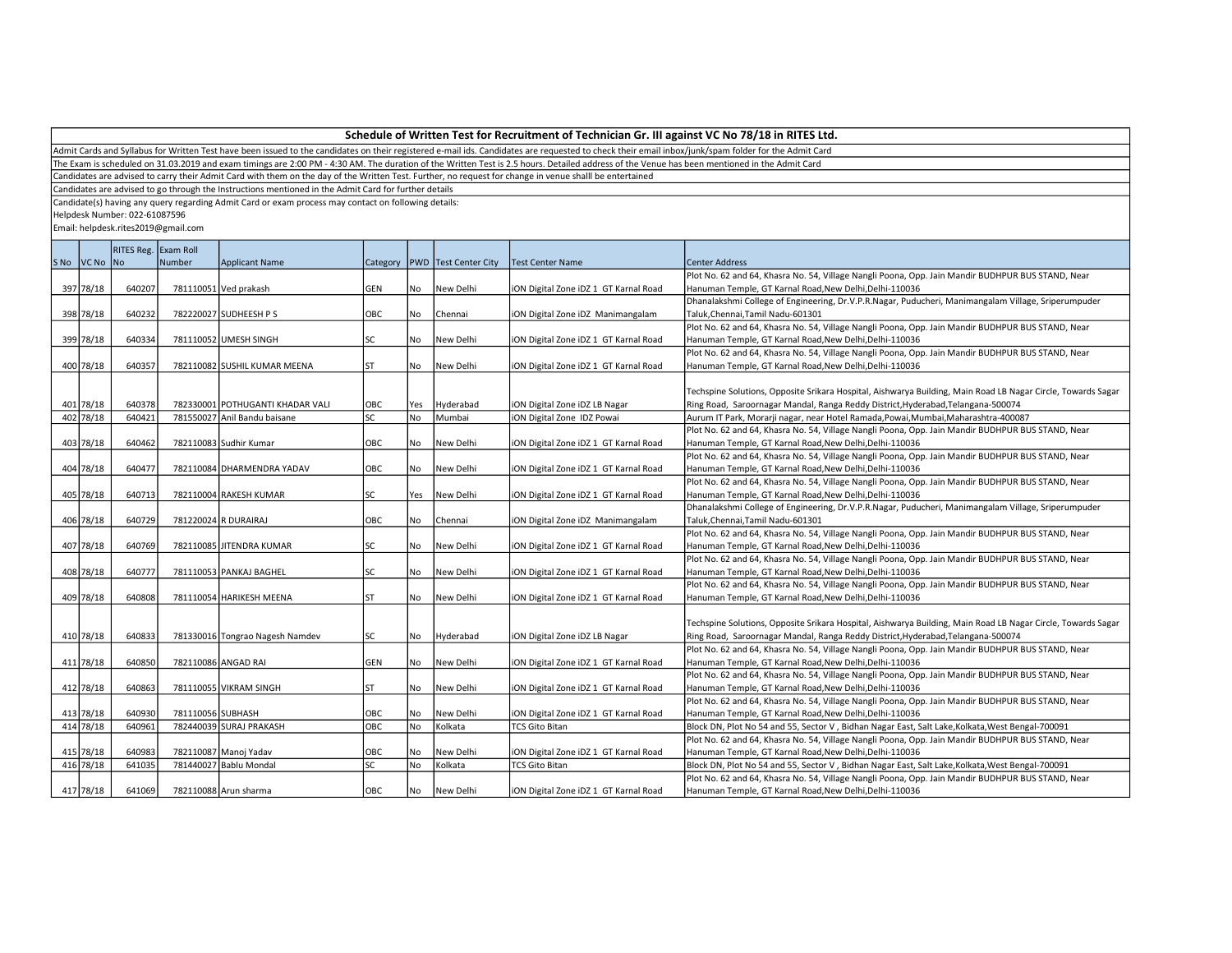Admit Cards and Syllabus for Written Test have been issued to the candidates on their registered e-mail ids. Candidates are requested to check their email inbox/junk/spam folder for the Admit Card

The Exam is scheduled on 31.03.2019 and exam timings are 2:00 PM - 4:30 AM. The duration of the Written Test is 2.5 hours. Detailed address of the Venue has been mentioned in the Admit Card

Candidates are advised to carry their Admit Card with them on the day of the Written Test. Further, no request for change in venue shalll be entertained

Candidates are advised to go through the Instructions mentioned in the Admit Card for further details

Candidate(s) having any query regarding Admit Card or exam process may contact on following details:

Helpdesk Number: 022-61087596

|             | RITES Reg. Exam Roll |                    |                                     |            |           |                                   |                                       |                                                                                                              |
|-------------|----------------------|--------------------|-------------------------------------|------------|-----------|-----------------------------------|---------------------------------------|--------------------------------------------------------------------------------------------------------------|
| SNo VCNo No |                      | Number             | <b>Applicant Name</b>               |            |           | Category   PWD   Test Center City | <b>Test Center Name</b>               | <b>Center Address</b>                                                                                        |
|             |                      |                    |                                     |            |           |                                   |                                       | Plot No. 62 and 64, Khasra No. 54, Village Nangli Poona, Opp. Jain Mandir BUDHPUR BUS STAND, Near            |
| 418 78/18   | 641076               |                    | 782110005 MUKESH CHAND MEENA        | lst        | Yes       | New Delhi                         | iON Digital Zone iDZ 1 GT Karnal Road | Hanuman Temple, GT Karnal Road, New Delhi, Delhi-110036                                                      |
|             |                      |                    |                                     |            |           |                                   |                                       | Plot No. 62 and 64, Khasra No. 54, Village Nangli Poona, Opp. Jain Mandir BUDHPUR BUS STAND, Near            |
| 419 78/18   | 641083               |                    | 782110089 PRADEEP GAUR              | GEN        | No        | New Delhi                         | ION Digital Zone IDZ 1 GT Karnal Road | Hanuman Temple, GT Karnal Road, New Delhi, Delhi-110036                                                      |
| 420 78/18   | 641098               |                    | 782550045 RUPESH MAHADEV MARDE      | ОВС        | No.       | Mumbai                            | ION Digital Zone IDZ Powai            | Aurum IT Park, Morarji nagar, near Hotel Ramada, Powai, Mumbai, Maharashtra-400087                           |
|             |                      |                    |                                     |            |           |                                   |                                       | Plot No. 62 and 64, Khasra No. 54, Village Nangli Poona, Opp. Jain Mandir BUDHPUR BUS STAND, Near            |
| 421 78/18   | 641123               |                    | 781110057 GUNDEEP KUMAR             | GEN        | No        | New Delhi                         | ION Digital Zone IDZ 1 GT Karnal Road | Hanuman Temple, GT Karnal Road, New Delhi, Delhi-110036                                                      |
|             |                      |                    |                                     |            |           |                                   |                                       | C/O Nrupali Infotech, Plot No 128, Bombay Truck Terminus Trust, Behind PNB Bank, Near Mitsubishi Showroom,   |
| 422 78/18   | 641141               |                    | 781660020 MAHADEV KUSHWAH           | OBC        | No        | Nagpur                            | iON DIGITAL Zone iDZ 1 Wadi MIDC      | MIDC Wadi, Nagpur, Maharashtra-440024                                                                        |
| 423   78/18 | 641204               |                    | 781440028 Ranjan Kumar              | OBC        | <b>No</b> | Kolkata                           | <b>TCS Gito Bitan</b>                 | Block DN, Plot No 54 and 55, Sector V, Bidhan Nagar East, Salt Lake, Kolkata, West Bengal-700091             |
|             |                      |                    |                                     |            |           |                                   |                                       | Plot No. 62 and 64, Khasra No. 54, Village Nangli Poona, Opp. Jain Mandir BUDHPUR BUS STAND, Near            |
| 424 78/18   | 641208               |                    | 782110090 RAJESH KUMAR SINGH        | GEN        | No.       | New Delhi                         | ION Digital Zone IDZ 1 GT Karnal Road | Hanuman Temple, GT Karnal Road, New Delhi, Delhi-110036                                                      |
|             |                      |                    |                                     |            |           |                                   |                                       |                                                                                                              |
|             |                      |                    |                                     |            |           |                                   |                                       | Techspine Solutions, Opposite Srikara Hospital, Aishwarya Building, Main Road LB Nagar Circle, Towards Sagar |
| 425 78/18   | 641266               |                    | 782330021 TEETLA RAJESH KUMAR       | lsc        | No        | Hyderabad                         | ION Digital Zone IDZ LB Nagar         | Ring Road, Saroornagar Mandal, Ranga Reddy District, Hyderabad, Telangana-500074                             |
|             |                      |                    |                                     |            |           |                                   |                                       | Dhanalakshmi College of Engineering, Dr.V.P.R.Nagar, Puducheri, Manimangalam Village, Sriperumpuder          |
| 426 78/18   | 641275               |                    | 781220025 SAKE YERRISWAMY           | <b>ST</b>  | <b>No</b> | Chennai                           | ION Digital Zone IDZ Manimangalam     | Taluk, Chennai, Tamil Nadu-601301                                                                            |
|             |                      |                    |                                     |            |           |                                   |                                       | Plot No. 62 and 64, Khasra No. 54, Village Nangli Poona, Opp. Jain Mandir BUDHPUR BUS STAND, Near            |
| 427 78/18   | 641378               |                    | 782110091 VIPAN KUMAR               | <b>GEN</b> | No.       | New Delhi                         | iON Digital Zone iDZ 1 GT Karnal Road | Hanuman Temple, GT Karnal Road, New Delhi, Delhi-110036                                                      |
|             |                      |                    |                                     |            |           |                                   |                                       | Plot No. 62 and 64, Khasra No. 54, Village Nangli Poona, Opp. Jain Mandir BUDHPUR BUS STAND, Near            |
| 428 78/18   | 641404               |                    | 782110092 SAJEED MOHAMMAD           | OBC        | No        | New Delhi                         | ION Digital Zone IDZ 1 GT Karnal Road | Hanuman Temple, GT Karnal Road, New Delhi, Delhi-110036                                                      |
|             |                      |                    |                                     |            |           |                                   |                                       | Plot No. 62 and 64, Khasra No. 54, Village Nangli Poona, Opp. Jain Mandir BUDHPUR BUS STAND, Near            |
| 429 78/18   | 641415               |                    | 782110093 SUKH DEV SINGH            | GEN        | No        | New Delhi                         | ION Digital Zone IDZ 1 GT Karnal Road | Hanuman Temple, GT Karnal Road, New Delhi, Delhi-110036                                                      |
|             |                      |                    |                                     |            |           |                                   |                                       | Dhanalakshmi College of Engineering, Dr.V.P.R.Nagar, Puducheri, Manimangalam Village, Sriperumpuder          |
| 430 78/18   | 641454               |                    | 781220026 MANILAL PK                | OBC        | No        | Chennai                           | ION Digital Zone IDZ Manimangalam     | Taluk, Chennai, Tamil Nadu-601301                                                                            |
| 431 78/18   | 641459               |                    | 781550028 Prashant Ramesh Tamboli   | ОВС        | No        | Mumbai                            | ION Digital Zone IDZ Powai            | Aurum IT Park, Morarji nagar, near Hotel Ramada, Powai, Mumbai, Maharashtra-400087                           |
|             |                      |                    |                                     |            |           |                                   |                                       | Plot No. 62 and 64, Khasra No. 54, Village Nangli Poona, Opp. Jain Mandir BUDHPUR BUS STAND, Near            |
| 432 78/18   | 641502               | 782110094 AJAI PAL |                                     | OBC        | No        | New Delhi                         | ION Digital Zone IDZ 1 GT Karnal Road | Hanuman Temple, GT Karnal Road, New Delhi, Delhi-110036                                                      |
|             |                      |                    | PATHAN BISMILLAKHAN                 |            |           |                                   |                                       |                                                                                                              |
| 433 78/18   | 641570               |                    | 782550046 AHEMADKHAN                | GEN        | No        | Mumbai                            | ION Digital Zone IDZ Powai            | Aurum IT Park, Morarji nagar, near Hotel Ramada,Powai,Mumbai,Maharashtra-400087                              |
|             |                      |                    |                                     |            |           |                                   |                                       | Dhanalakshmi College of Engineering, Dr.V.P.R.Nagar, Puducheri, Manimangalam Village, Sriperumpuder          |
| 434 78/18   | 641618               | 781220027 K PRABHU |                                     | SC         | No        | Chennai                           | ION Digital Zone IDZ Manimangalam     | Taluk, Chennai, Tamil Nadu-601301                                                                            |
|             |                      |                    |                                     |            |           |                                   |                                       | Dhanalakshmi College of Engineering, Dr.V.P.R.Nagar, Puducheri, Manimangalam Village, Sriperumpuder          |
| 435 78/18   | 641736               |                    | 782220028 SHAJI MON P P             | OBC        | No        | Chennai                           | ION Digital Zone IDZ Manimangalam     | Taluk, Chennai, Tamil Nadu-601301                                                                            |
| 436 78/18   | 641790               |                    | 782550047 Noorkhan Peerkhan Pathan  | GEN        | No        | Mumbai                            | ION Digital Zone IDZ Powai            | Aurum IT Park, Morarji nagar, near Hotel Ramada, Powai, Mumbai, Maharashtra-400087                           |
| 437 78/18   | 641812               |                    | 781550029 SANJAY AURN INGALE        | SC         | No        | Mumbai                            | ION Digital Zone IDZ Powai            | Aurum IT Park, Morarji nagar, near Hotel Ramada, Powai, Mumbai, Maharashtra-400087                           |
|             |                      |                    |                                     |            |           |                                   |                                       | Plot No. 62 and 64, Khasra No. 54, Village Nangli Poona, Opp. Jain Mandir BUDHPUR BUS STAND, Near            |
| 438 78/18   | 641909               |                    | 781110058 YOGESH KUMAR              | OBC        | No        | New Delhi                         | ION Digital Zone IDZ 1 GT Karnal Road | Hanuman Temple, GT Karnal Road, New Delhi, Delhi-110036                                                      |
|             |                      |                    |                                     |            |           |                                   |                                       | Plot No. 62 and 64, Khasra No. 54, Village Nangli Poona, Opp. Jain Mandir BUDHPUR BUS STAND, Near            |
| 439 78/18   | 641914               |                    | 781110059 GIRJA BHUSHAN JOSHI       | GEN        | No        | New Delhi                         | ION Digital Zone IDZ 1 GT Karnal Road | Hanuman Temple, GT Karnal Road, New Delhi, Delhi-110036                                                      |
| 440 78/18   | 642009               |                    | 782550048 GIRIDHAR DATTATRYA KAMBLE | lsc        | No        | Mumbai                            | ION Digital Zone IDZ Powai            | Aurum IT Park, Morarji nagar, near Hotel Ramada, Powai, Mumbai, Maharashtra-400087                           |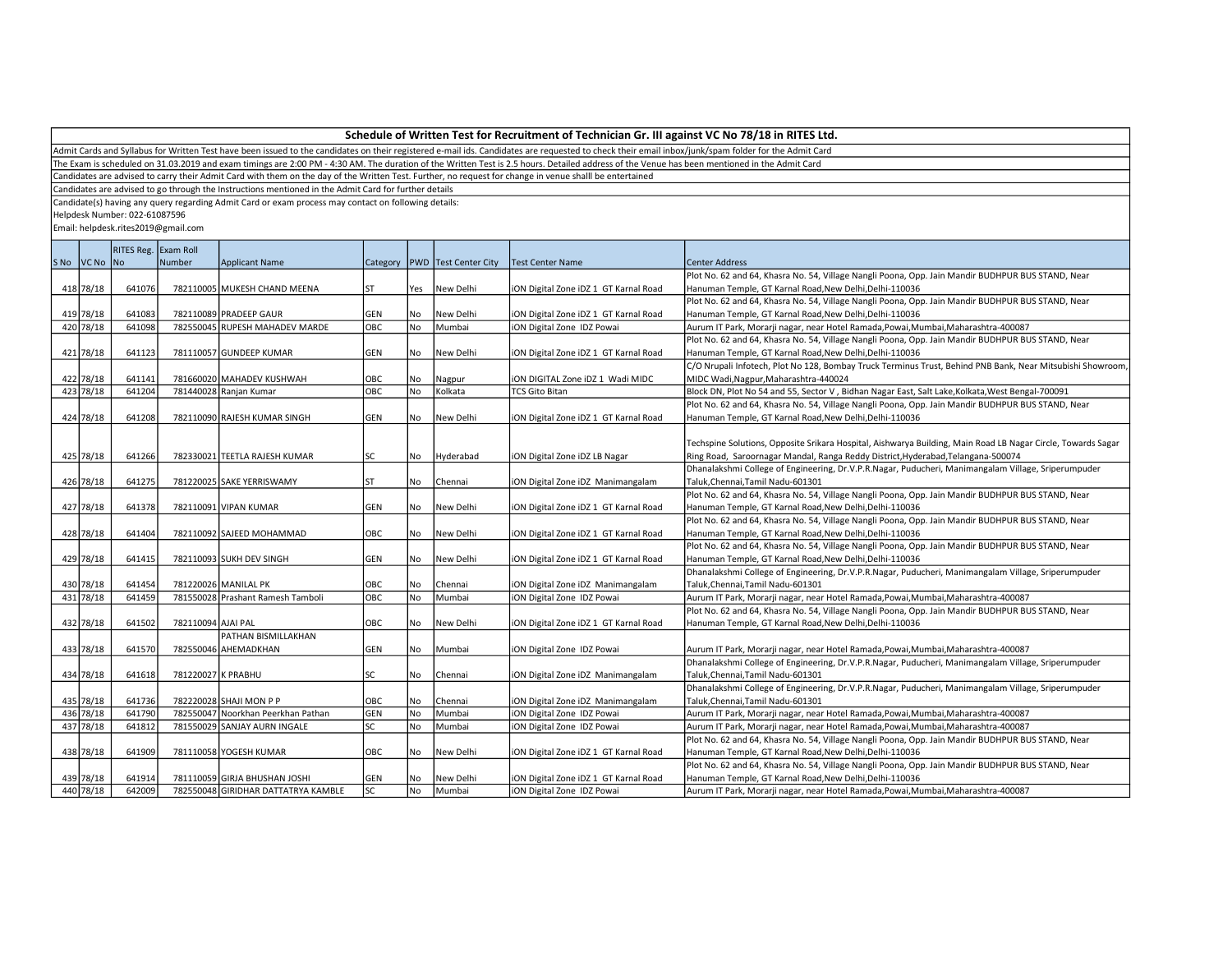Admit Cards and Syllabus for Written Test have been issued to the candidates on their registered e-mail ids. Candidates are requested to check their email inbox/junk/spam folder for the Admit Card

The Exam is scheduled on 31.03.2019 and exam timings are 2:00 PM - 4:30 AM. The duration of the Written Test is 2.5 hours. Detailed address of the Venue has been mentioned in the Admit Card

Candidates are advised to carry their Admit Card with them on the day of the Written Test. Further, no request for change in venue shalll be entertained

Candidates are advised to go through the Instructions mentioned in the Admit Card for further details

Candidate(s) having any query regarding Admit Card or exam process may contact on following details:

Helpdesk Number: 022-61087596

|             | RITES Reg. Exam Roll |                    |                                      |            |      |                                   |                                       |                                                                                                              |
|-------------|----------------------|--------------------|--------------------------------------|------------|------|-----------------------------------|---------------------------------------|--------------------------------------------------------------------------------------------------------------|
| SNo VCNo No |                      | Number             | <b>Applicant Name</b>                |            |      | Category   PWD   Test Center City | Test Center Name                      | <b>Center Address</b>                                                                                        |
|             |                      |                    |                                      |            |      |                                   |                                       | Dhanalakshmi College of Engineering, Dr.V.P.R.Nagar, Puducheri, Manimangalam Village, Sriperumpuder          |
| 441 78/18   | 642039               |                    | 782220029 MUTHUKRISHNAN S            | lsc        | No   | Chennai                           | iON Digital Zone iDZ Manimangalam     | Taluk, Chennai, Tamil Nadu-601301                                                                            |
|             |                      |                    |                                      |            |      |                                   |                                       | Dhanalakshmi College of Engineering, Dr.V.P.R.Nagar, Puducheri, Manimangalam Village, Sriperumpuder          |
| 442 78/18   | 642060               |                    | 782220030 MUHAMMED RAEES A           | OBC        | No   | Chennai                           | iON Digital Zone iDZ Manimangalam     | Taluk, Chennai, Tamil Nadu-601301                                                                            |
|             |                      |                    |                                      |            |      |                                   |                                       | Dhanalakshmi College of Engineering, Dr.V.P.R.Nagar, Puducheri, Manimangalam Village, Sriperumpuder          |
| 443 78/18   | 642068               |                    | 782220031 DANISH K P                 | OBC        | No   | Chennai                           | iON Digital Zone iDZ Manimangalam     | Taluk, Chennai, Tamil Nadu-601301                                                                            |
|             |                      |                    |                                      |            |      |                                   |                                       | Plot No. 62 and 64, Khasra No. 54, Village Nangli Poona, Opp. Jain Mandir BUDHPUR BUS STAND, Near            |
| 444 78/18   | 642100               |                    | 782110095 PANKAJ KUMAR               | <b>GEN</b> | No   | New Delhi                         | iON Digital Zone iDZ 1 GT Karnal Road | Hanuman Temple, GT Karnal Road, New Delhi, Delhi-110036                                                      |
| 445 78/18   | 642137               | 782550049 NAVEEN K |                                      | <b>GEN</b> | l No | Mumbai                            | iON Digital Zone IDZ Powai            | Aurum IT Park, Morarji nagar, near Hotel Ramada, Powai, Mumbai, Maharashtra-400087                           |
|             |                      |                    |                                      |            |      |                                   |                                       | Plot No. 62 and 64, Khasra No. 54, Village Nangli Poona, Opp. Jain Mandir BUDHPUR BUS STAND, Near            |
| 446 78/18   | 642168               |                    | 781110060 PANKAJ KUMAR               | OBC        | No   | New Delhi                         | iON Digital Zone iDZ 1 GT Karnal Road | Hanuman Temple, GT Karnal Road, New Delhi, Delhi-110036                                                      |
|             |                      |                    |                                      |            |      |                                   |                                       | Plot No. 62 and 64, Khasra No. 54, Village Nangli Poona, Opp. Jain Mandir BUDHPUR BUS STAND, Near            |
| 447 78/18   | 642183               |                    | 782110096 Kamal Kumar Gupta          | GEN        | l No | New Delhi                         | iON Digital Zone iDZ 1 GT Karnal Road | Hanuman Temple, GT Karnal Road, New Delhi, Delhi-110036                                                      |
| 448 78/18   | 642205               |                    | 781550030 SANDEEP ACHARI             | OBC        | No   | Mumbai                            | <b>iON Digital Zone IDZ Powai</b>     | Aurum IT Park, Morarji nagar, near Hotel Ramada, Powai, Mumbai, Maharashtra-400087                           |
|             |                      |                    |                                      |            |      |                                   |                                       |                                                                                                              |
|             |                      |                    |                                      |            |      |                                   |                                       | Techspine Solutions, Opposite Srikara Hospital, Aishwarya Building, Main Road LB Nagar Circle, Towards Sagar |
| 449 78/18   | 642228               |                    | 781330017 THIRUNAHARI SAMPATH        | OBC        | No   | Hyderabad                         | iON Digital Zone iDZ LB Nagar         | Ring Road, Saroornagar Mandal, Ranga Reddy District, Hyderabad, Telangana-500074                             |
|             |                      |                    |                                      |            |      |                                   |                                       | Plot No. 62 and 64, Khasra No. 54, Village Nangli Poona, Opp. Jain Mandir BUDHPUR BUS STAND, Near            |
| 450 78/18   | 642307               |                    | 782110097 BRIJESH KUMAR              | OBC        | No   | New Delhi                         | iON Digital Zone iDZ 1 GT Karnal Road | Hanuman Temple, GT Karnal Road, New Delhi, Delhi-110036                                                      |
|             |                      |                    |                                      |            |      |                                   |                                       |                                                                                                              |
|             |                      |                    |                                      |            |      |                                   |                                       | Techspine Solutions, Opposite Srikara Hospital, Aishwarya Building, Main Road LB Nagar Circle, Towards Sagar |
| 451 78/18   | 642326               |                    | 782330022 RAGHAVENDER K              | OBC        | No   | Hyderabad                         | iON Digital Zone iDZ LB Nagar         | Ring Road, Saroornagar Mandal, Ranga Reddy District, Hyderabad, Telangana-500074                             |
|             |                      |                    |                                      |            |      |                                   |                                       | Dhanalakshmi College of Engineering, Dr.V.P.R.Nagar, Puducheri, Manimangalam Village, Sriperumpuder          |
| 452 78/18   | 642415               |                    | 782220002 ASHWIN RAJ U               | OBC        | Yes  | Chennai                           | iON Digital Zone iDZ Manimangalam     | Taluk, Chennai, Tamil Nadu-601301                                                                            |
|             |                      |                    |                                      |            |      |                                   |                                       | Dhanalakshmi College of Engineering, Dr.V.P.R.Nagar, Puducheri, Manimangalam Village, Sriperumpuder          |
| 453 78/18   | 642419               | 782220032 VINU V   |                                      | OBC        | No   | Chennai                           | iON Digital Zone iDZ Manimangalam     | Taluk, Chennai, Tamil Nadu-601301                                                                            |
| 454 78/18   | 642483               |                    | 781550031 Prakash Ruprao Ingle       | <b>SC</b>  | l No | Mumbai                            | <b>iON Digital Zone IDZ Powai</b>     | Aurum IT Park, Morarji nagar, near Hotel Ramada, Powai, Mumbai, Maharashtra-400087                           |
|             |                      |                    |                                      |            |      |                                   |                                       |                                                                                                              |
|             |                      |                    |                                      |            |      |                                   |                                       | Techspine Solutions, Opposite Srikara Hospital, Aishwarya Building, Main Road LB Nagar Circle, Towards Sagar |
| 455 78/18   | 642580               |                    | 781330018 VANA SURYA NARAYANA        | <b>OBC</b> | No   | Hyderabad                         | iON Digital Zone iDZ LB Nagar         | Ring Road, Saroornagar Mandal, Ranga Reddy District, Hyderabad, Telangana-500074                             |
|             |                      |                    |                                      |            |      |                                   |                                       |                                                                                                              |
| 456 78/18   | 642742               |                    | 781550032 AMIT HARISHCHANDRA MAHADIK | GEN        | No   | Mumbai                            | iON Digital Zone IDZ Powai            | Aurum IT Park, Morarji nagar, near Hotel Ramada, Powai, Mumbai, Maharashtra-400087                           |
| 457 78/18   | 642797               |                    | 781550033 NITESH OZA                 | OBC        | No   | Mumbai                            | iON Digital Zone IDZ Powai            | Aurum IT Park, Morarji nagar, near Hotel Ramada, Powai, Mumbai, Maharashtra-400087                           |
| 458 78/18   | 642812               |                    | 781550034 Sudhir atmaram kale        | <b>SC</b>  | No   | Mumbai                            | iON Digital Zone IDZ Powai            | Aurum IT Park, Morarji nagar, near Hotel Ramada, Powai, Mumbai, Maharashtra-400087                           |
|             |                      |                    |                                      |            |      |                                   |                                       |                                                                                                              |
|             |                      |                    |                                      |            |      |                                   |                                       | Techspine Solutions, Opposite Srikara Hospital, Aishwarya Building, Main Road LB Nagar Circle, Towards Sagar |
| 459 78/18   | 642915               |                    | 781330019 Anisetti kutumbarao        | <b>GEN</b> | No   | Hyderabad                         | iON Digital Zone iDZ LB Nagar         | Ring Road, Saroornagar Mandal, Ranga Reddy District, Hyderabad, Telangana-500074                             |
| 460 78/18   | 642952               |                    | 782550050   IYAGOLE GAJENDRA BHIMA   | lsc        | l No | Mumbai                            | iON Digital Zone IDZ Powai            | Aurum IT Park, Morarji nagar, near Hotel Ramada, Powai, Mumbai, Maharashtra-400087                           |
|             |                      |                    |                                      |            |      |                                   |                                       | Plot No. 62 and 64, Khasra No. 54, Village Nangli Poona, Opp. Jain Mandir BUDHPUR BUS STAND, Near            |
| 461 78/18   | 642965               |                    | 781110061 SRINARAYAN GUPTA           | <b>GEN</b> | No   | New Delhi                         | iON Digital Zone iDZ 1 GT Karnal Road | Hanuman Temple, GT Karnal Road, New Delhi, Delhi-110036                                                      |
| 462 78/18   | 643013               |                    | 782440040 MD SHARFUDDIN ANSARI       | OBC        | l No | Kolkata                           | <b>TCS Gito Bitan</b>                 | Block DN, Plot No 54 and 55, Sector V, Bidhan Nagar East, Salt Lake, Kolkata, West Bengal-700091             |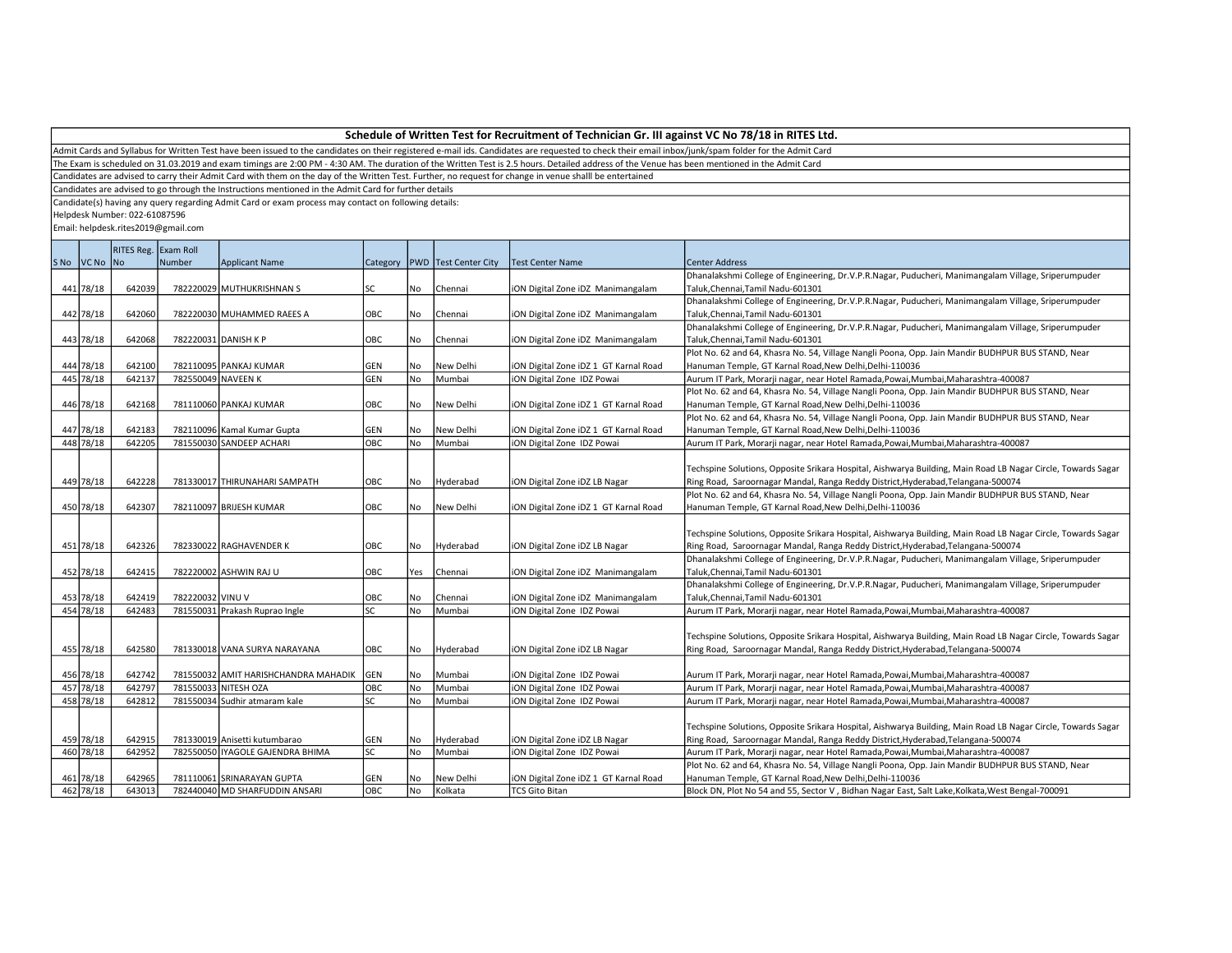Admit Cards and Syllabus for Written Test have been issued to the candidates on their registered e-mail ids. Candidates are requested to check their email inbox/junk/spam folder for the Admit Card

The Exam is scheduled on 31.03.2019 and exam timings are 2:00 PM - 4:30 AM. The duration of the Written Test is 2.5 hours. Detailed address of the Venue has been mentioned in the Admit Card

Candidates are advised to carry their Admit Card with them on the day of the Written Test. Further, no request for change in venue shalll be entertained

Candidates are advised to go through the Instructions mentioned in the Admit Card for further details

Candidate(s) having any query regarding Admit Card or exam process may contact on following details:

Helpdesk Number: 022-61087596

|             | RITES Reg. Exam Roll |                  |                                     |            |     |                                   |                                       |                                                                                                              |
|-------------|----------------------|------------------|-------------------------------------|------------|-----|-----------------------------------|---------------------------------------|--------------------------------------------------------------------------------------------------------------|
| SNo VCNo No |                      | Number           | <b>Applicant Name</b>               |            |     | Category   PWD   Test Center City | Test Center Name                      | <b>Center Address</b>                                                                                        |
|             |                      |                  |                                     |            |     |                                   |                                       | Dhanalakshmi College of Engineering, Dr.V.P.R.Nagar, Puducheri, Manimangalam Village, Sriperumpuder          |
| 463 78/18   | 643067               | 782220033 RAJA.M |                                     | OBC        | No  | Chennai                           | iON Digital Zone iDZ Manimangalam     | Taluk, Chennai, Tamil Nadu-601301                                                                            |
| 464 78/18   | 643071               |                  | 781550035 sanjay mahadev satwar     | OBC        | No  | Mumbai                            | iON Digital Zone IDZ Powai            | Aurum IT Park, Morarji nagar, near Hotel Ramada, Powai, Mumbai, Maharashtra-400087                           |
|             |                      |                  |                                     |            |     |                                   |                                       | Plot No. 62 and 64, Khasra No. 54, Village Nangli Poona, Opp. Jain Mandir BUDHPUR BUS STAND, Near            |
| 465 78/18   | 643150               | 782110098 DOLLY  |                                     | OBC        | No  | New Delhi                         | iON Digital Zone iDZ 1 GT Karnal Road | Hanuman Temple, GT Karnal Road, New Delhi, Delhi-110036                                                      |
|             |                      |                  |                                     |            |     |                                   |                                       | Plot No. 62 and 64, Khasra No. 54, Village Nangli Poona, Opp. Jain Mandir BUDHPUR BUS STAND, Near            |
| 466 78/18   | 643201               |                  | 782110099 MOOL CHAND VERMA          | lsc        | No  | New Delhi                         | iON Digital Zone iDZ 1 GT Karnal Road | Hanuman Temple, GT Karnal Road, New Delhi, Delhi-110036                                                      |
| 467 78/18   | 643216               |                  | 782440041 BALARAM BEHERA            | lsc        | No  | Kolkata                           | <b>TCS Gito Bitan</b>                 | Block DN, Plot No 54 and 55, Sector V, Bidhan Nagar East, Salt Lake, Kolkata, West Bengal-700091             |
|             |                      |                  |                                     |            |     |                                   |                                       | Dhanalakshmi College of Engineering, Dr.V.P.R.Nagar, Puducheri, Manimangalam Village, Sriperumpuder          |
| 468 78/18   | 643223               |                  | 781220028 SISILKUMAR G              | lsc        | No  | Chennai                           | iON Digital Zone iDZ Manimangalam     | Taluk, Chennai, Tamil Nadu-601301                                                                            |
|             |                      |                  |                                     |            |     |                                   |                                       | C/O Nrupali Infotech, Plot No 128, Bombay Truck Terminus Trust, Behind PNB Bank, Near Mitsubishi Showroom,   |
| 469 78/18   | 643253               |                  | 782660033 DHANVIJAY PRADEEP PUNDLIK | <b>SC</b>  | No  | Nagpur                            | ION DIGITAL Zone IDZ 1 Wadi MIDC      | MIDC Wadi, Nagpur, Maharashtra-440024                                                                        |
|             |                      |                  |                                     |            |     |                                   |                                       | C/O Nrupali Infotech, Plot No 128, Bombay Truck Terminus Trust, Behind PNB Bank, Near Mitsubishi Showroom,   |
| 470 78/18   | 643263               |                  | 781660021 CHANDRA SHEKHAR SONI      | OBC        | No  | Nagpur                            | ION DIGITAL Zone IDZ 1 Wadi MIDC      | MIDC Wadi, Nagpur, Maharashtra-440024                                                                        |
|             |                      |                  |                                     |            |     |                                   |                                       | Plot No. 62 and 64, Khasra No. 54, Village Nangli Poona, Opp. Jain Mandir BUDHPUR BUS STAND, Near            |
| 471 78/18   | 643272               |                  | 782110100 SHAMSHER SINGH            | <b>GEN</b> | No  | New Delhi                         | iON Digital Zone iDZ 1 GT Karnal Road | Hanuman Temple, GT Karnal Road, New Delhi, Delhi-110036                                                      |
|             |                      |                  |                                     |            |     |                                   |                                       | Dhanalakshmi College of Engineering, Dr.V.P.R.Nagar, Puducheri, Manimangalam Village, Sriperumpuder          |
| 472 78/18   | 643281               |                  | 782220034 Sachinsamuel              | <b>GEN</b> | No  | Chennai                           | iON Digital Zone iDZ Manimangalam     | Taluk, Chennai, Tamil Nadu-601301                                                                            |
| 473 78/18   | 643310               |                  | 781550036 Santosh Jyotiram Pawar    | GEN        | No  | Mumbai                            | iON Digital Zone IDZ Powai            | Aurum IT Park, Morarji nagar, near Hotel Ramada, Powai, Mumbai, Maharashtra-400087                           |
|             |                      |                  |                                     |            |     |                                   |                                       | Plot No. 62 and 64, Khasra No. 54, Village Nangli Poona, Opp. Jain Mandir BUDHPUR BUS STAND, Near            |
| 474 78/18   | 643324               |                  | 782110101 PARDEEP BENIWAL           | GEN        | No  | New Delhi                         | iON Digital Zone iDZ 1 GT Karnal Road | Hanuman Temple, GT Karnal Road, New Delhi, Delhi-110036                                                      |
| 475 78/18   | 643369               |                  | 782440042 Mahesh Kumar Shaw         | OBC        | No  | Kolkata                           | <b>TCS Gito Bitan</b>                 | Block DN, Plot No 54 and 55, Sector V, Bidhan Nagar East, Salt Lake, Kolkata, West Bengal-700091             |
|             |                      |                  |                                     |            |     |                                   |                                       | Plot No. 62 and 64, Khasra No. 54, Village Nangli Poona, Opp. Jain Mandir BUDHPUR BUS STAND, Near            |
| 476 78/18   | 643385               |                  | 781110062 Ajay Prakash Agarwal      | <b>GEN</b> | No  | New Delhi                         | iON Digital Zone iDZ 1 GT Karnal Road | Hanuman Temple, GT Karnal Road, New Delhi, Delhi-110036                                                      |
|             |                      |                  |                                     |            |     |                                   |                                       | Dhanalakshmi College of Engineering, Dr.V.P.R.Nagar, Puducheri, Manimangalam Village, Sriperumpuder          |
| 477 78/18   | 643417               | 781220029 Subin  |                                     | OBC        | No  | Chennai                           | iON Digital Zone iDZ Manimangalam     | Taluk, Chennai, Tamil Nadu-601301                                                                            |
| 478 78/18   | 643505               |                  | 782440043 DINESH KUMAR BINDHANI     | GEN        | No  | Kolkata                           | <b>TCS Gito Bitan</b>                 | Block DN, Plot No 54 and 55, Sector V, Bidhan Nagar East, Salt Lake, Kolkata, West Bengal-700091             |
| 479 78/18   | 643539               |                  | 782550051 VANARASE DIPAK RAM        | GEN        | No  | Mumbai                            | iON Digital Zone IDZ Powai            | Aurum IT Park, Morarji nagar, near Hotel Ramada, Powai, Mumbai, Maharashtra-400087                           |
| 480 78/18   | 643569               |                  | 782440044 BRAJA KISHOR SWAIN        | GEN        | No  | Kolkata                           | <b>TCS Gito Bitan</b>                 | Block DN, Plot No 54 and 55, Sector V, Bidhan Nagar East, Salt Lake, Kolkata, West Bengal-700091             |
|             |                      |                  |                                     |            |     |                                   |                                       | C/O Nrupali Infotech, Plot No 128, Bombay Truck Terminus Trust, Behind PNB Bank, Near Mitsubishi Showroom,   |
| 481 78/18   | 643598               |                  | 782660034 CHAWHAN MUKESH GANGADHAR  | <b>SC</b>  | No  | Nagpur                            | ION DIGITAL Zone IDZ 1 Wadi MIDC      | MIDC Wadi, Nagpur, Maharashtra-440024                                                                        |
| 482 78/18   | 643666               |                  | 782550052 GAIKWAD KHANDU HANSRAJ    | ST         | No  | Mumbai                            | <b>iON Digital Zone IDZ Powai</b>     | Aurum IT Park, Morarji nagar, near Hotel Ramada, Powai, Mumbai, Maharashtra-400087                           |
| 483 78/18   | 643670               |                  | 782550053 Bhosale Amol Vishnu       | GEN        | No  | Mumbai                            | iON Digital Zone IDZ Powai            | Aurum IT Park, Morarji nagar, near Hotel Ramada, Powai, Mumbai, Maharashtra-400087                           |
| 484 78/18   | 643687               |                  | 781440029 PRIYABRATA GHADAI         | GEN        | No  | Kolkata                           | <b>TCS Gito Bitan</b>                 | Block DN, Plot No 54 and 55, Sector V, Bidhan Nagar East, Salt Lake, Kolkata, West Bengal-700091             |
|             |                      |                  |                                     |            |     |                                   |                                       | Dhanalakshmi College of Engineering, Dr.V.P.R.Nagar, Puducheri, Manimangalam Village, Sriperumpuder          |
| 485 78/18   | 643689               |                  | 782220035 ANTO THOMAS CK            | GEN        | No  | Chennai                           | iON Digital Zone iDZ Manimangalam     | Taluk, Chennai, Tamil Nadu-601301                                                                            |
|             |                      |                  |                                     |            |     |                                   |                                       |                                                                                                              |
|             |                      |                  |                                     |            |     |                                   |                                       | Techspine Solutions, Opposite Srikara Hospital, Aishwarya Building, Main Road LB Nagar Circle, Towards Sagar |
| 486 78/18   | 643728               |                  | 782330023 Tangeti Nagaprasad        | OBC        | No  | Hyderabad                         | iON Digital Zone iDZ LB Nagar         | Ring Road, Saroornagar Mandal, Ranga Reddy District, Hyderabad, Telangana-500074                             |
| 487 78/18   | 643736               |                  | 782550054 THORAT ROHIDAS SUBHASH    | OBC        | No  | Mumbai                            | iON Digital Zone IDZ Powai            | Aurum IT Park, Morarji nagar, near Hotel Ramada, Powai, Mumbai, Maharashtra-400087                           |
|             |                      |                  |                                     |            |     |                                   |                                       | Plot No. 62 and 64, Khasra No. 54, Village Nangli Poona, Opp. Jain Mandir BUDHPUR BUS STAND, Near            |
| 488 78/18   | 643788               |                  | 782110102 Mukesh kumar              | lsc        | No. | New Delhi                         | iON Digital Zone iDZ 1 GT Karnal Road | Hanuman Temple, GT Karnal Road, New Delhi, Delhi-110036                                                      |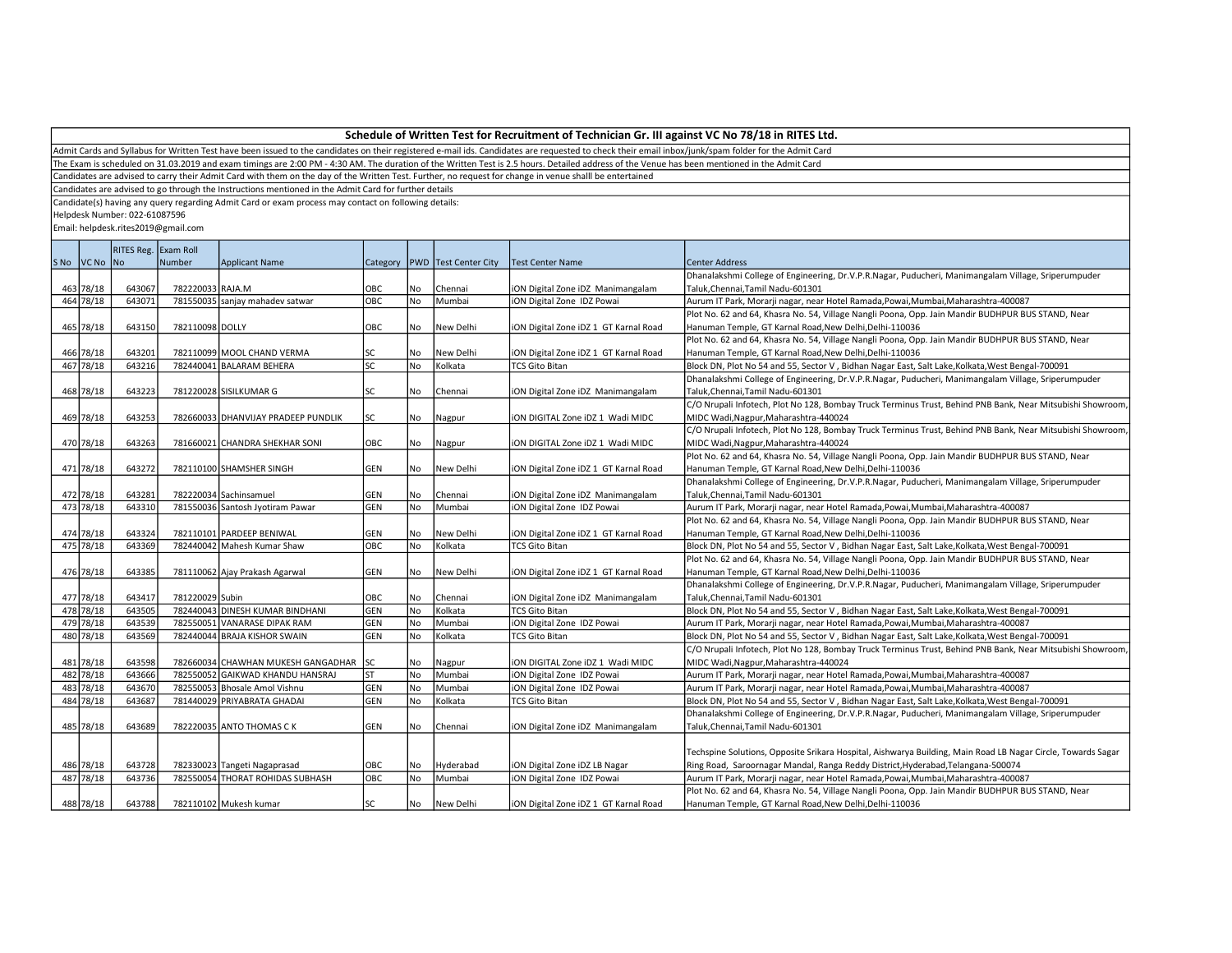Admit Cards and Syllabus for Written Test have been issued to the candidates on their registered e-mail ids. Candidates are requested to check their email inbox/junk/spam folder for the Admit Card

The Exam is scheduled on 31.03.2019 and exam timings are 2:00 PM - 4:30 AM. The duration of the Written Test is 2.5 hours. Detailed address of the Venue has been mentioned in the Admit Card

Candidates are advised to carry their Admit Card with them on the day of the Written Test. Further, no request for change in venue shalll be entertained

Candidates are advised to go through the Instructions mentioned in the Admit Card for further details

Candidate(s) having any query regarding Admit Card or exam process may contact on following details:

Helpdesk Number: 022-61087596

|             |        | RITES Reg. Exam Roll |                                    |           |      |                               |                                       |                                                                                                              |
|-------------|--------|----------------------|------------------------------------|-----------|------|-------------------------------|---------------------------------------|--------------------------------------------------------------------------------------------------------------|
| SNo VCNo No |        | Number               | Applicant Name                     |           |      | Category PWD Test Center City | Test Center Name                      | <b>Center Address</b>                                                                                        |
| 489 78/18   | 643810 |                      | 781550037 MANOJ UDAYSHINH CHANDEL  | OBC       | No   | Mumbai                        | iON Digital Zone IDZ Powai            | Aurum IT Park, Morarji nagar, near Hotel Ramada, Powai, Mumbai, Maharashtra-400087                           |
|             |        |                      |                                    |           |      |                               |                                       | Plot No. 62 and 64, Khasra No. 54, Village Nangli Poona, Opp. Jain Mandir BUDHPUR BUS STAND, Near            |
| 490 78/18   | 643813 | 782110103 SURAJ      |                                    | GEN       | No   | New Delhi                     | iON Digital Zone iDZ 1 GT Karnal Road | Hanuman Temple, GT Karnal Road, New Delhi, Delhi-110036                                                      |
|             |        |                      |                                    |           |      |                               |                                       | Plot No. 62 and 64, Khasra No. 54, Village Nangli Poona, Opp. Jain Mandir BUDHPUR BUS STAND, Near            |
| 491 78/18   | 643814 |                      | 781110063 ASHOK RAJ MEENA          | <b>ST</b> | No   | New Delhi                     | iON Digital Zone iDZ 1 GT Karnal Road | Hanuman Temple, GT Karnal Road, New Delhi, Delhi-110036                                                      |
|             |        |                      |                                    |           |      |                               |                                       |                                                                                                              |
|             |        |                      | <b>VENKATA RAMESH</b>              |           |      |                               |                                       | Techspine Solutions, Opposite Srikara Hospital, Aishwarya Building, Main Road LB Nagar Circle, Towards Sagar |
| 492 78/18   | 643834 |                      | 782330024 CHANDRAVANKA             | GEN       | No   | Hyderabad                     | iON Digital Zone iDZ LB Nagar         | Ring Road, Saroornagar Mandal, Ranga Reddy District, Hyderabad, Telangana-500074                             |
|             |        |                      |                                    |           |      |                               |                                       | Plot No. 62 and 64, Khasra No. 54, Village Nangli Poona, Opp. Jain Mandir BUDHPUR BUS STAND, Near            |
| 493 78/18   | 643843 | 782110104 SONU       |                                    | Іовс      | l No | New Delhi                     | iON Digital Zone iDZ 1 GT Karnal Road | Hanuman Temple, GT Karnal Road, New Delhi, Delhi-110036                                                      |
|             |        |                      |                                    |           |      |                               |                                       | Plot No. 62 and 64, Khasra No. 54, Village Nangli Poona, Opp. Jain Mandir BUDHPUR BUS STAND, Near            |
| 494 78/18   | 643893 |                      | 782110105 Vikash Kumar             | OBC       | No   | New Delhi                     | iON Digital Zone iDZ 1 GT Karnal Road | Hanuman Temple, GT Karnal Road, New Delhi, Delhi-110036                                                      |
| 495 78/18   | 643932 |                      | 782440045 PRASENJIT CHOWDHURY      | GEN       | No   | Kolkata                       | <b>TCS Gito Bitan</b>                 | Block DN, Plot No 54 and 55, Sector V, Bidhan Nagar East, Salt Lake, Kolkata, West Bengal-700091             |
| 496 78/18   | 644002 |                      | 781440030 SUMIT GOSWAMI            | GEN       | No   | Kolkata                       | <b>TCS Gito Bitan</b>                 | Block DN, Plot No 54 and 55, Sector V, Bidhan Nagar East, Salt Lake, Kolkata, West Bengal-700091             |
| 497 78/18   | 644016 |                      | 782550055 SACHIN PRAKASH TAYADE    | lsc       | No   | Mumbai                        | iON Digital Zone IDZ Powai            | Aurum IT Park, Morarji nagar, near Hotel Ramada, Powai, Mumbai, Maharashtra-400087                           |
|             |        |                      |                                    |           |      |                               |                                       | C/O Nrupali Infotech, Plot No 128, Bombay Truck Terminus Trust, Behind PNB Bank, Near Mitsubishi Showroom    |
| 498 78/18   | 644031 |                      | 781660022 YEWALE BABASAHEB BHIMRAO | GEN       | No   | Nagpur                        | ION DIGITAL Zone IDZ 1 Wadi MIDC      | MIDC Wadi, Nagpur, Maharashtra-440024                                                                        |
|             |        |                      |                                    |           |      |                               |                                       | Plot No. 62 and 64, Khasra No. 54, Village Nangli Poona, Opp. Jain Mandir BUDHPUR BUS STAND, Near            |
| 499 78/18   | 644062 |                      | 782110106 BANAY SINGH              | GEN       | No   | New Delhi                     | iON Digital Zone iDZ 1 GT Karnal Road | Hanuman Temple, GT Karnal Road, New Delhi, Delhi-110036                                                      |
|             |        |                      |                                    |           |      |                               |                                       | Dhanalakshmi College of Engineering, Dr.V.P.R.Nagar, Puducheri, Manimangalam Village, Sriperumpuder          |
| 500 78/18   | 644079 |                      | 782220036 JAYASEKHAR S S           | OBC       | No   | Chennai                       | iON Digital Zone iDZ Manimangalam     | Taluk, Chennai, Tamil Nadu-601301                                                                            |
|             |        |                      |                                    |           |      |                               |                                       | Plot No. 62 and 64, Khasra No. 54, Village Nangli Poona, Opp. Jain Mandir BUDHPUR BUS STAND, Near            |
| 501 78/18   | 644099 | 782110107 VIJAY PAL  |                                    | GEN       | No   | New Delhi                     | iON Digital Zone iDZ 1 GT Karnal Road | Hanuman Temple, GT Karnal Road, New Delhi, Delhi-110036                                                      |
|             |        |                      |                                    |           |      |                               |                                       | Plot No. 62 and 64, Khasra No. 54, Village Nangli Poona, Opp. Jain Mandir BUDHPUR BUS STAND, Near            |
| 502 78/18   | 644129 |                      | 781110064 BRIJ MOHAN MEENA         | <b>ST</b> | No   | New Delhi                     | iON Digital Zone iDZ 1 GT Karnal Road | Hanuman Temple, GT Karnal Road, New Delhi, Delhi-110036                                                      |
|             |        |                      |                                    |           |      |                               |                                       | Dhanalakshmi College of Engineering, Dr.V.P.R.Nagar, Puducheri, Manimangalam Village, Sriperumpuder          |
| 503 78/18   | 644139 |                      | 781220030 RENJITH V L              | OBC       | No   | Chennai                       | iON Digital Zone iDZ Manimangalam     | Taluk, Chennai, Tamil Nadu-601301                                                                            |
|             |        |                      |                                    |           |      |                               |                                       |                                                                                                              |
|             |        |                      |                                    |           |      |                               |                                       | Techspine Solutions, Opposite Srikara Hospital, Aishwarya Building, Main Road LB Nagar Circle, Towards Sagar |
| 504 78/18   | 644180 |                      | 782330025 DILIP AMBADAS DAMBARE    | lsc       | No   | Hyderabad                     | iON Digital Zone iDZ LB Nagar         | Ring Road, Saroornagar Mandal, Ranga Reddy District, Hyderabad, Telangana-500074                             |
|             |        |                      |                                    |           |      |                               |                                       | Plot No. 62 and 64, Khasra No. 54, Village Nangli Poona, Opp. Jain Mandir BUDHPUR BUS STAND, Near            |
| 505 78/18   | 644192 |                      | 782110108 ANIRUDHA KUMAR           | OBC       | No   | New Delhi                     | iON Digital Zone iDZ 1 GT Karnal Road | Hanuman Temple, GT Karnal Road, New Delhi, Delhi-110036                                                      |
|             |        |                      |                                    |           |      |                               |                                       | Dhanalakshmi College of Engineering, Dr.V.P.R.Nagar, Puducheri, Manimangalam Village, Sriperumpuder          |
| 506 78/18   | 644196 |                      | 782220037 SURESH TS                | lsc       | No   | Chennai                       | iON Digital Zone iDZ Manimangalam     | Taluk, Chennai, Tamil Nadu-601301                                                                            |
|             |        |                      |                                    |           |      |                               |                                       | Plot No. 62 and 64, Khasra No. 54, Village Nangli Poona, Opp. Jain Mandir BUDHPUR BUS STAND, Near            |
| 507 78/18   | 644237 |                      | 782110109 SUBODH KUMAR             | OBC       | l No | New Delhi                     | iON Digital Zone iDZ 1 GT Karnal Road | Hanuman Temple, GT Karnal Road, New Delhi, Delhi-110036                                                      |
|             |        |                      |                                    |           |      |                               |                                       | Dhanalakshmi College of Engineering, Dr.V.P.R.Nagar, Puducheri, Manimangalam Village, Sriperumpuder          |
| 508 78/18   | 644242 |                      | 782220038 NISHAD T P               | GEN       | No   | Chennai                       | iON Digital Zone iDZ Manimangalam     | Taluk, Chennai, Tamil Nadu-601301                                                                            |
|             |        |                      |                                    |           |      |                               |                                       |                                                                                                              |
|             |        |                      |                                    |           |      |                               |                                       | Techspine Solutions, Opposite Srikara Hospital, Aishwarya Building, Main Road LB Nagar Circle, Towards Sagar |
| 509 78/18   | 644252 |                      | 781330020 KEDARESWARA RAO P        | Іовс      | l No | Hyderabad                     | iON Digital Zone iDZ LB Nagar         | Ring Road, Saroornagar Mandal, Ranga Reddy District, Hyderabad, Telangana-500074                             |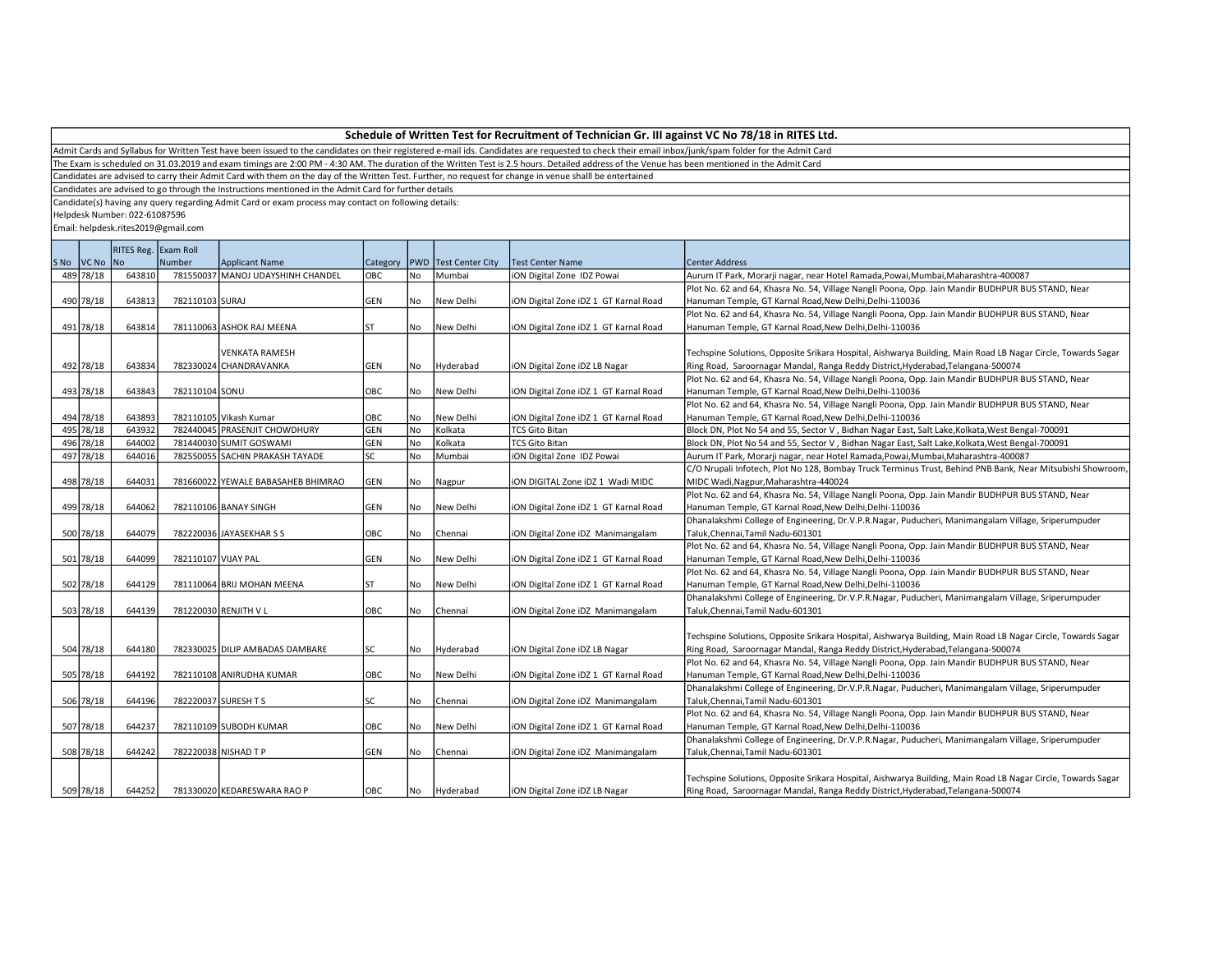Admit Cards and Syllabus for Written Test have been issued to the candidates on their registered e-mail ids. Candidates are requested to check their email inbox/junk/spam folder for the Admit Card

The Exam is scheduled on 31.03.2019 and exam timings are 2:00 PM - 4:30 AM. The duration of the Written Test is 2.5 hours. Detailed address of the Venue has been mentioned in the Admit Card

Candidates are advised to carry their Admit Card with them on the day of the Written Test. Further, no request for change in venue shalll be entertained

Candidates are advised to go through the Instructions mentioned in the Admit Card for further details

Candidate(s) having any query regarding Admit Card or exam process may contact on following details:

Helpdesk Number: 022-61087596

|             | RITES Reg. Exam Roll |                    |                                    |            |     |                                   |                                       |                                                                                                              |
|-------------|----------------------|--------------------|------------------------------------|------------|-----|-----------------------------------|---------------------------------------|--------------------------------------------------------------------------------------------------------------|
| SNo VCNo No |                      | Number             | <b>Applicant Name</b>              |            |     | Category   PWD   Test Center City | <b>Test Center Name</b>               | <b>Center Address</b>                                                                                        |
|             |                      |                    |                                    |            |     |                                   |                                       | Plot No. 62 and 64, Khasra No. 54, Village Nangli Poona, Opp. Jain Mandir BUDHPUR BUS STAND, Near            |
| 510 78/18   | 644258               |                    | 782110110 ANURAG TIWARI            | <b>GEN</b> | No  | New Delhi                         | iON Digital Zone iDZ 1 GT Karnal Road | Hanuman Temple, GT Karnal Road, New Delhi, Delhi-110036                                                      |
|             |                      |                    |                                    |            |     |                                   |                                       | Dhanalakshmi College of Engineering, Dr.V.P.R.Nagar, Puducheri, Manimangalam Village, Sriperumpuder          |
| 511 78/18   | 644274               | 782220039 LIJIN V  |                                    | OBC        | No  | Chennai                           | iON Digital Zone iDZ Manimangalam     | Taluk, Chennai, Tamil Nadu-601301                                                                            |
|             |                      |                    |                                    |            |     |                                   |                                       | Plot No. 62 and 64, Khasra No. 54, Village Nangli Poona, Opp. Jain Mandir BUDHPUR BUS STAND, Near            |
| 512 78/18   | 644280               |                    | 782110111 PREM KUMAR               | GEN        | No  | New Delhi                         | iON Digital Zone iDZ 1 GT Karnal Road | Hanuman Temple, GT Karnal Road, New Delhi, Delhi-110036                                                      |
|             |                      |                    |                                    |            |     |                                   |                                       | Dhanalakshmi College of Engineering, Dr.V.P.R.Nagar, Puducheri, Manimangalam Village, Sriperumpuder          |
| 513 78/18   | 644297               |                    | 782220040 RAJEEV PS                | <b>SC</b>  | No  | Chennai                           | iON Digital Zone iDZ Manimangalam     | Taluk, Chennai, Tamil Nadu-601301                                                                            |
|             |                      |                    |                                    |            |     |                                   |                                       | Plot No. 62 and 64, Khasra No. 54, Village Nangli Poona, Opp. Jain Mandir BUDHPUR BUS STAND, Near            |
| 514 78/18   | 644306               |                    | 782110112 AMIT KUMAR SINGH         | <b>GEN</b> | No. | New Delhi                         | iON Digital Zone iDZ 1 GT Karnal Road | Hanuman Temple, GT Karnal Road, New Delhi, Delhi-110036                                                      |
|             |                      |                    |                                    |            |     |                                   |                                       | Plot No. 62 and 64, Khasra No. 54, Village Nangli Poona, Opp. Jain Mandir BUDHPUR BUS STAND, Near            |
| 515 78/18   | 644328               |                    | 782110113 AMAN KUMAR               | GEN        | No  | New Delhi                         | iON Digital Zone iDZ 1 GT Karnal Road | Hanuman Temple, GT Karnal Road, New Delhi, Delhi-110036                                                      |
| 516 78/18   | 644354               |                    | 782440046 Subhendu Ghosh           | OBC        | No  | Kolkata                           | <b>TCS Gito Bitan</b>                 | Block DN, Plot No 54 and 55, Sector V, Bidhan Nagar East, Salt Lake, Kolkata, West Bengal-700091             |
| 517 78/18   | 644363               |                    | 782550056 VIVEK BALKRISHNA TAMBE   | <b>SC</b>  | No  | Mumbai                            | ON Digital Zone IDZ Powai             | Aurum IT Park, Morarji nagar, near Hotel Ramada, Powai, Mumbai, Maharashtra-400087                           |
| 518 78/18   | 644364               |                    | 781440031 SABYASACHI PATI          | GEN        | No  | Kolkata                           | <b>TCS Gito Bitan</b>                 | Block DN, Plot No 54 and 55, Sector V, Bidhan Nagar East, Salt Lake, Kolkata, West Bengal-700091             |
| 519 78/18   | 644389               |                    | 782440047 Manoranjan Patra         | GEN        | No  | Kolkata                           | <b>TCS Gito Bitan</b>                 | Block DN, Plot No 54 and 55, Sector V, Bidhan Nagar East, Salt Lake, Kolkata, West Bengal-700091             |
| 520 78/18   | 644390               |                    | 781440032 ASHISH KUMAR SAHU        | GEN        | No  | Kolkata                           | <b>TCS Gito Bitan</b>                 | Block DN, Plot No 54 and 55, Sector V, Bidhan Nagar East, Salt Lake, Kolkata, West Bengal-700091             |
| 521 78/18   | 644420               |                    | 782550057 SHAIKH WASIM EKBAL       | GEN        | No  | Mumbai                            | ON Digital Zone IDZ Powai             | Aurum IT Park, Morarji nagar, near Hotel Ramada, Powai, Mumbai, Maharashtra-400087                           |
|             |                      |                    |                                    |            |     |                                   |                                       | Dhanalakshmi College of Engineering, Dr.V.P.R.Nagar, Puducheri, Manimangalam Village, Sriperumpuder          |
| 522 78/18   | 644446               | 782220041 VINOTH S |                                    | OBC        | No  | Chennai                           | iON Digital Zone iDZ Manimangalam     | Taluk, Chennai, Tamil Nadu-601301                                                                            |
|             |                      |                    |                                    |            |     |                                   |                                       | Dhanalakshmi College of Engineering, Dr.V.P.R.Nagar, Puducheri, Manimangalam Village, Sriperumpuder          |
| 523 78/18   | 644465               | 782220042 AJITH B  |                                    | OBC        | No  | Chennai                           | iON Digital Zone iDZ Manimangalam     | Taluk, Chennai, Tamil Nadu-601301                                                                            |
| 524 78/18   | 644484               |                    | 782440048 BISWAJIT SWAIN           | GEN        | No  | Kolkata                           | <b>TCS Gito Bitan</b>                 | Block DN, Plot No 54 and 55, Sector V, Bidhan Nagar East, Salt Lake, Kolkata, West Bengal-700091             |
|             |                      |                    |                                    |            |     |                                   |                                       | Plot No. 62 and 64, Khasra No. 54, Village Nangli Poona, Opp. Jain Mandir BUDHPUR BUS STAND, Near            |
| 525 78/18   | 644625               |                    | 782110114 ANIL SHARMA              | GEN        | No  | New Delhi                         | iON Digital Zone iDZ 1 GT Karnal Road | Hanuman Temple, GT Karnal Road, New Delhi, Delhi-110036                                                      |
| 526 78/18   | 644709               |                    | 781440033 DIWAKAR KUMAR PANDEY     | GEN        | No  | Kolkata                           | <b>TCS Gito Bitan</b>                 | Block DN, Plot No 54 and 55, Sector V, Bidhan Nagar East, Salt Lake, Kolkata, West Bengal-700091             |
| 527 78/18   | 644710               |                    | 781440034 LOKESH KUMAR             | GEN        | No  | Kolkata                           | <b>TCS Gito Bitan</b>                 | Block DN, Plot No 54 and 55, Sector V, Bidhan Nagar East, Salt Lake, Kolkata, West Bengal-700091             |
|             |                      |                    |                                    |            |     |                                   |                                       | Dhanalakshmi College of Engineering, Dr.V.P.R.Nagar, Puducheri, Manimangalam Village, Sriperumpuder          |
| 528 78/18   | 644718               |                    | 781220031 A ARAVINDH               | OBC        | No  | Chennai                           | iON Digital Zone iDZ Manimangalam     | Taluk, Chennai, Tamil Nadu-601301                                                                            |
|             |                      |                    |                                    |            |     |                                   |                                       |                                                                                                              |
|             |                      |                    |                                    |            |     |                                   |                                       | Techspine Solutions, Opposite Srikara Hospital, Aishwarya Building, Main Road LB Nagar Circle, Towards Sagar |
| 529 78/18   | 644724               |                    | 781330021 BIPIN KUMAR              | OBC        | No  | Hyderabad                         | iON Digital Zone iDZ LB Nagar         | Ring Road, Saroornagar Mandal, Ranga Reddy District, Hyderabad, Telangana-500074                             |
| 530 78/18   | 644852               |                    | 782550058 AMOL ARUN JAVALE         | lsc        | No  | Mumbai                            | iON Digital Zone IDZ Powai            | Aurum IT Park, Morarji nagar, near Hotel Ramada, Powai, Mumbai, Maharashtra-400087                           |
|             |                      |                    |                                    |            |     |                                   |                                       |                                                                                                              |
| 531 78/18   | 644878               |                    | 782550059 GAJANAN HARIBHAU GAYKWAD | OBC        | No  | Mumbai                            | iON Digital Zone IDZ Powai            | Aurum IT Park, Morarji nagar, near Hotel Ramada, Powai, Mumbai, Maharashtra-400087                           |
|             |                      |                    |                                    |            |     |                                   |                                       | C/O Nrupali Infotech, Plot No 128, Bombay Truck Terminus Trust, Behind PNB Bank, Near Mitsubishi Showroom,   |
| 532 78/18   | 644951               |                    | 781660023 AJAY SINGH CHOUDHARY     | OBC        | No  | Nagpur                            | ION DIGITAL Zone IDZ 1 Wadi MIDC      | MIDC Wadi, Nagpur, Maharashtra-440024                                                                        |
|             |                      |                    |                                    |            |     |                                   |                                       | Plot No. 62 and 64, Khasra No. 54, Village Nangli Poona, Opp. Jain Mandir BUDHPUR BUS STAND, Near            |
| 533 78/18   | 644995               |                    | 781110065 Ashish kr sharma         | GEN        | No. | New Delhi                         | iON Digital Zone iDZ 1 GT Karnal Road | Hanuman Temple, GT Karnal Road, New Delhi, Delhi-110036                                                      |
|             |                      |                    |                                    |            |     |                                   |                                       |                                                                                                              |
|             |                      |                    |                                    |            |     |                                   |                                       | Techspine Solutions, Opposite Srikara Hospital, Aishwarya Building, Main Road LB Nagar Circle, Towards Sagar |
| 534 78/18   | 645014               |                    | 782330026 LAKSHMANA RAO ARASADA    | <b>SC</b>  | No  | Hyderabad                         | iON Digital Zone iDZ LB Nagar         | Ring Road, Saroornagar Mandal, Ranga Reddy District, Hyderabad, Telangana-500074                             |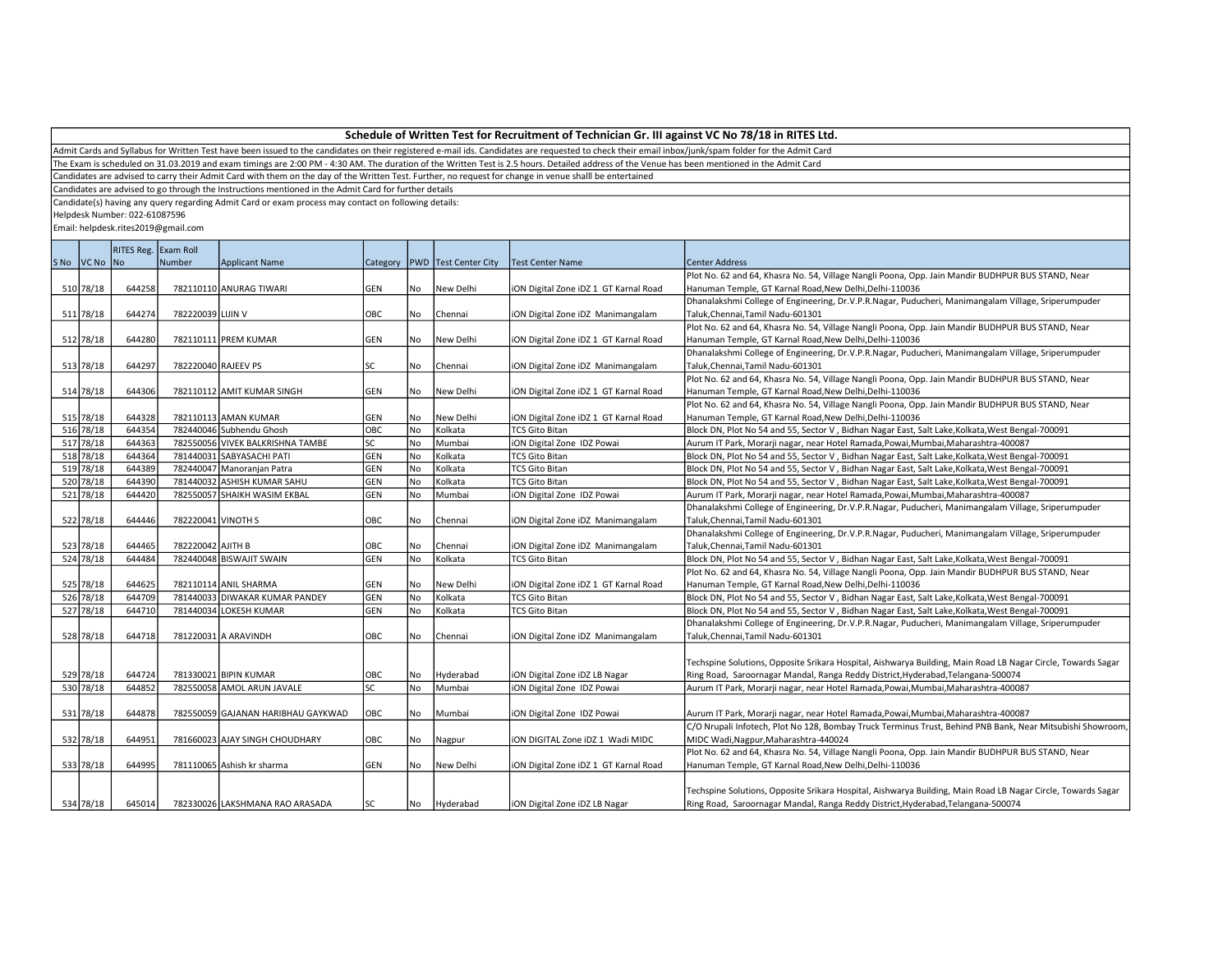Admit Cards and Syllabus for Written Test have been issued to the candidates on their registered e-mail ids. Candidates are requested to check their email inbox/junk/spam folder for the Admit Card

The Exam is scheduled on 31.03.2019 and exam timings are 2:00 PM - 4:30 AM. The duration of the Written Test is 2.5 hours. Detailed address of the Venue has been mentioned in the Admit Card

Candidates are advised to carry their Admit Card with them on the day of the Written Test. Further, no request for change in venue shalll be entertained

Candidates are advised to go through the Instructions mentioned in the Admit Card for further details

Candidate(s) having any query regarding Admit Card or exam process may contact on following details:

Helpdesk Number: 022-61087596

|             | RITES Reg. Exam Roll |                     |                                   |     |      |                                   |                                       |                                                                                                              |
|-------------|----------------------|---------------------|-----------------------------------|-----|------|-----------------------------------|---------------------------------------|--------------------------------------------------------------------------------------------------------------|
| SNo VCNo No |                      | <b>Number</b>       | Applicant Name                    |     |      | Category   PWD   Test Center City | <b>Test Center Name</b>               | <b>Center Address</b>                                                                                        |
|             |                      |                     |                                   |     |      |                                   |                                       | Dhanalakshmi College of Engineering, Dr.V.P.R.Nagar, Puducheri, Manimangalam Village, Sriperumpuder          |
| 535 78/18   | 645034               | 782220043 SUJITHA P |                                   | GEN | No   | Chennai                           | iON Digital Zone iDZ Manimangalam     | Taluk, Chennai, Tamil Nadu-601301                                                                            |
| 536 78/18   | 645038               |                     | 781550038 SURESH MITHARWAL        | OBC | No   | Mumbai                            | <b>iON Digital Zone IDZ Powai</b>     | Aurum IT Park, Morarji nagar, near Hotel Ramada, Powai, Mumbai, Maharashtra-400087                           |
| 537 78/18   | 645058               |                     | 782550060 PRAVIN NEMINATH HERWADE | GEN | l No | Mumbai                            | iON Digital Zone IDZ Powai            | Aurum IT Park, Morarji nagar, near Hotel Ramada, Powai, Mumbai, Maharashtra-400087                           |
|             |                      |                     |                                   |     |      |                                   |                                       |                                                                                                              |
|             |                      |                     |                                   |     |      |                                   |                                       | Techspine Solutions, Opposite Srikara Hospital, Aishwarya Building, Main Road LB Nagar Circle, Towards Sagar |
| 538 78/18   | 645065               |                     | 782330027 SYED RAFI BASHA         | GEN | No   | Hyderabad                         | iON Digital Zone iDZ LB Nagar         | Ring Road, Saroornagar Mandal, Ranga Reddy District, Hyderabad, Telangana-500074                             |
|             |                      |                     |                                   |     |      |                                   |                                       | Dhanalakshmi College of Engineering, Dr.V.P.R.Nagar, Puducheri, Manimangalam Village, Sriperumpuder          |
| 539 78/18   | 645102               | 782220044 RAGESH V  |                                   | GEN | No   | Chennai                           | iON Digital Zone iDZ Manimangalam     | Taluk, Chennai, Tamil Nadu-601301                                                                            |
|             |                      |                     |                                   |     |      |                                   |                                       | Plot No. 62 and 64, Khasra No. 54, Village Nangli Poona, Opp. Jain Mandir BUDHPUR BUS STAND, Near            |
| 540 78/18   | 645173               |                     | 781110066 Pankaj Sharma           | GEN | l No | New Delhi                         | iON Digital Zone iDZ 1 GT Karnal Road | Hanuman Temple, GT Karnal Road, New Delhi, Delhi-110036                                                      |
|             |                      |                     | CHANDRASEN YASHVANT               |     |      |                                   |                                       |                                                                                                              |
| 541 78/18   | 645185               |                     | 782550061 BANDARKAR               | OBC | No   | Mumbai                            | iON Digital Zone IDZ Powai            | Aurum IT Park, Morarji nagar, near Hotel Ramada, Powai, Mumbai, Maharashtra-400087                           |
|             |                      |                     |                                   |     |      |                                   |                                       | Plot No. 62 and 64, Khasra No. 54, Village Nangli Poona, Opp. Jain Mandir BUDHPUR BUS STAND, Near            |
| 542 78/18   | 645214               |                     | 782110115 KULDEEP SINGH           | GEN | No   | New Delhi                         | iON Digital Zone iDZ 1 GT Karnal Road | Hanuman Temple, GT Karnal Road, New Delhi, Delhi-110036                                                      |
| 543 78/18   | 645267               |                     | 782440049 DIBYA RANJAN SAHOO      | GEN | l No | Kolkata                           | <b>TCS Gito Bitan</b>                 | Block DN, Plot No 54 and 55, Sector V, Bidhan Nagar East, Salt Lake, Kolkata, West Bengal-700091             |
|             |                      |                     |                                   |     |      |                                   |                                       |                                                                                                              |
|             |                      |                     |                                   |     |      |                                   |                                       | Techspine Solutions, Opposite Srikara Hospital, Aishwarya Building, Main Road LB Nagar Circle, Towards Sagar |
| 544 78/18   | 645271               |                     | 782330028 G ASHOKBABU             | lsc | No   | Hyderabad                         | iON Digital Zone iDZ LB Nagar         | Ring Road, Saroornagar Mandal, Ranga Reddy District, Hyderabad, Telangana-500074                             |
|             |                      |                     |                                   |     |      |                                   |                                       | Plot No. 62 and 64, Khasra No. 54, Village Nangli Poona, Opp. Jain Mandir BUDHPUR BUS STAND, Near            |
| 545 78/18   | 645286               |                     | 782110116 AVDHESH KUMAWAT         | OBC | No   | New Delhi                         | iON Digital Zone iDZ 1 GT Karnal Road | Hanuman Temple, GT Karnal Road, New Delhi, Delhi-110036                                                      |
|             |                      |                     |                                   |     |      |                                   |                                       |                                                                                                              |
|             |                      |                     |                                   |     |      |                                   |                                       | Techspine Solutions, Opposite Srikara Hospital, Aishwarya Building, Main Road LB Nagar Circle, Towards Sagar |
| 546 78/18   | 645320               |                     | 782330029 M CHANDRASEKHAR         | GEN | No   | Hyderabad                         | iON Digital Zone iDZ LB Nagar         | Ring Road, Saroornagar Mandal, Ranga Reddy District, Hyderabad, Telangana-500074                             |
|             |                      |                     |                                   |     |      |                                   |                                       | C/O Nrupali Infotech, Plot No 128, Bombay Truck Terminus Trust, Behind PNB Bank, Near Mitsubishi Showroom    |
| 547 78/18   | 645334               |                     | 782660035 Umesh Ekanath Bherane   | OBC | No   | Nagpur                            | ION DIGITAL Zone IDZ 1 Wadi MIDC      | MIDC Wadi, Nagpur, Maharashtra-440024                                                                        |
|             |                      |                     |                                   |     |      |                                   |                                       | C/O Nrupali Infotech, Plot No 128, Bombay Truck Terminus Trust, Behind PNB Bank, Near Mitsubishi Showroom    |
| 548 78/18   | 645344               |                     | 782660036 WANKHADE REKHA BHASHKAR | lsc | No   | Nagpur                            | ION DIGITAL Zone IDZ 1 Wadi MIDC      | MIDC Wadi, Nagpur, Maharashtra-440024                                                                        |
|             |                      |                     |                                   |     |      |                                   |                                       |                                                                                                              |
|             |                      |                     |                                   |     |      |                                   |                                       | Techspine Solutions, Opposite Srikara Hospital, Aishwarya Building, Main Road LB Nagar Circle, Towards Sagar |
| 549 78/18   | 645353               |                     | 781330022 Ramana Kalli            | OBC | No   | Hyderabad                         | iON Digital Zone iDZ LB Nagar         | Ring Road, Saroornagar Mandal, Ranga Reddy District, Hyderabad, Telangana-500074                             |
| 550 78/18   | 645397               |                     | 781550039 Gaurang Gajjar          | Овс | No   | Mumbai                            | iON Digital Zone IDZ Powai            | Aurum IT Park, Morarji nagar, near Hotel Ramada, Powai, Mumbai, Maharashtra-400087                           |
|             |                      |                     |                                   |     |      |                                   |                                       | Plot No. 62 and 64, Khasra No. 54, Village Nangli Poona, Opp. Jain Mandir BUDHPUR BUS STAND, Near            |
| 551 78/18   | 645399               |                     | 782110117 SADANAND PATEL          | OBC | No   | New Delhi                         | iON Digital Zone iDZ 1 GT Karnal Road | Hanuman Temple, GT Karnal Road, New Delhi, Delhi-110036                                                      |
|             |                      |                     |                                   |     |      |                                   |                                       | Dhanalakshmi College of Engineering, Dr.V.P.R.Nagar, Puducheri, Manimangalam Village, Sriperumpuder          |
| 552 78/18   | 645452               | 782220045 RENJITH R |                                   | OBC | No   | Chennai                           | iON Digital Zone iDZ Manimangalam     | Taluk, Chennai, Tamil Nadu-601301                                                                            |
| 553 78/18   | 645484               |                     | 782440050 Shlok Sharma            | GEN | No   | Kolkata                           | <b>TCS Gito Bitan</b>                 | Block DN, Plot No 54 and 55, Sector V, Bidhan Nagar East, Salt Lake, Kolkata, West Bengal-700091             |
|             |                      |                     |                                   |     |      |                                   |                                       | Plot No. 62 and 64, Khasra No. 54, Village Nangli Poona, Opp. Jain Mandir BUDHPUR BUS STAND, Near            |
| 554 78/18   | 645533               |                     | 782110118 VED PRAKASH             | GEN | l No | New Delhi                         | iON Digital Zone iDZ 1 GT Karnal Road | Hanuman Temple, GT Karnal Road, New Delhi, Delhi-110036                                                      |
|             |                      |                     |                                   |     |      |                                   |                                       | Dhanalakshmi College of Engineering, Dr.V.P.R.Nagar, Puducheri, Manimangalam Village, Sriperumpuder          |
| 555 78/18   | 645538               |                     | 782220046 P SIVARAMAN             | lsc | No   | Chennai                           | iON Digital Zone iDZ Manimangalam     | Taluk, Chennai, Tamil Nadu-601301                                                                            |
| 556 78/18   | 645749               |                     | 782440051 Rakesh Kumar Singh      | GEN | No   | Kolkata                           | <b>TCS Gito Bitan</b>                 | Block DN, Plot No 54 and 55, Sector V, Bidhan Nagar East, Salt Lake, Kolkata, West Bengal-700091             |